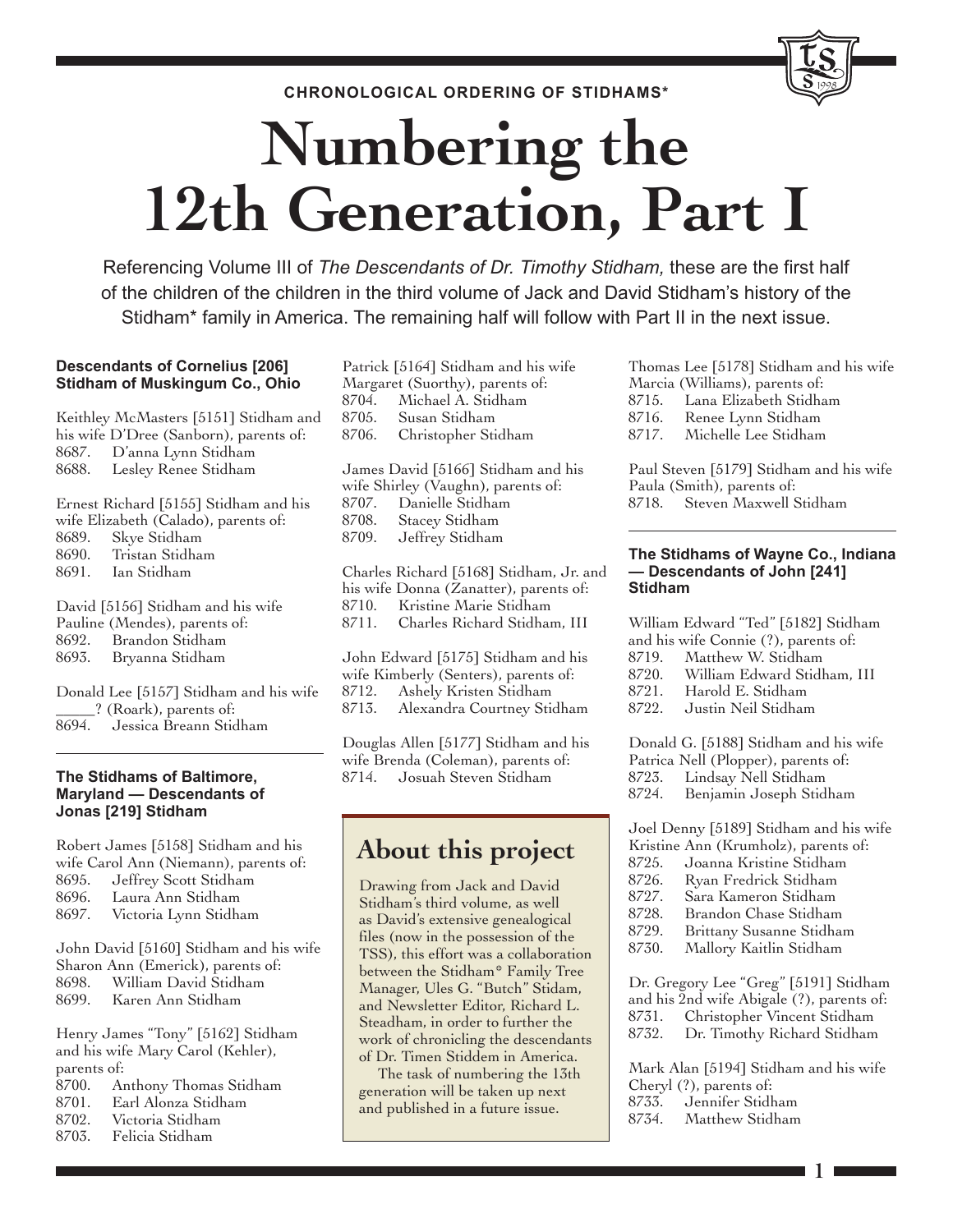

|       | James Louis [5202] Stidham and his       | Jeffre |
|-------|------------------------------------------|--------|
|       | wife Aurora (Mondo), parents of:         | wife B |
| 8735. | Dr. Lynda Margaret Stidham               | of:    |
| 8736. | Lisa Anne Stidham                        | 8763.  |
| 8737. | Leslie Christine Stidham                 | 8764.  |
| 8738. | Glenn Allen Stidham                      |        |
|       |                                          | Denni  |
|       | Thomas Eugene [5203] Stidham and his     | Linda  |
|       | wife Shirley Belle (Ward), parents of:   | 8765.  |
| 8739. | Stephen Kent Stidham                     | 8766.  |
| 8740. | David Scott Stidham                      |        |
| 8741. | Mark Alan Stidham                        | David  |
| 8742. | Thomas Eugene Stidham, Jr.               | Kim (  |
| 8743. | Carol Lea Stidham                        | 8767.  |
|       |                                          | 8768.  |
|       | Richard Lee [5204] Stidham and his wife  |        |
|       | Mary Jane (Zwiesler), parents of:        | Terry  |
| 8744. | Timothy Lee Stidham                      | Laurei |
|       | 8745. Jeffrey L. Stidham                 | 8769.  |
| 8746. | Vicki Stidham                            | 8770.  |
|       |                                          | 8771.  |
|       | Robert Allen [5205] Stidham and his wife | 8772.  |
|       | Rebecca Louise (Bowen), parents of:      |        |
|       | 8747. Craig Allen Stidham                |        |
|       | $n!$ $m!$ $1!$ $0!$ $1!$                 |        |

- 8748. Brian Todd Stidham
- 8749. Shelley Renee Stidham
- 8750. Darci Leigh Stidham

David Wayne [5208] Stidham and his wife Carla (Coble), parents of:

- 8751. Frank Stidham
- 8752. Sharon Stidham
- 8753. Anne Stidham

William Mowry "Bill" [5211] Stidham, Jr., and his wife Dorila Beatriz (Politeo-Smith), parents of:

- 8754. Elizabeth Moneka "Lisa" Stidham
- 8755. Mary Josephine "Mary Jo" Stidham
- 8756. William Andrew "Andy" Stidham

David Cline [5213] Stidham and his wife Nora Ann (Jones), parents of:

- 8757. Nathan Jones Stidham
- 8758. Evan Cline Stidham
- 8759 (Number not used)

# **The Stidhams of Tippecanoe Co., Indiana — Descendants of Thomas Jefferson [252] Stidham**

John Michael [5216] Stidham and his wife Christina Jane (Benbrook), parents of: 8760. Ryan Michael Stidham

- 8761. Corey Glen Stidham
- 8762 (Number not used)

| Jeffrey Allen [5217] Stidham and his    |                                        |  |
|-----------------------------------------|----------------------------------------|--|
| wife Brunhilda "Hilda" (Dobbs), parents |                                        |  |
| of:                                     |                                        |  |
|                                         | 8763. Emerson Jeffrey Stidham          |  |
| 8764.                                   | Mallory Gale Stidham                   |  |
|                                         |                                        |  |
|                                         | Dennis Lee [5220] Stidham and his wife |  |
|                                         | Linda $(?)$ , parents of:              |  |
|                                         | 8765. Nickie Stidham                   |  |
|                                         | 8766. Derrick Stidham                  |  |
|                                         |                                        |  |
|                                         | David Nett [5221] Stidham and his wife |  |
|                                         | Kim (Whitaker), parents of:            |  |
|                                         |                                        |  |
|                                         | 8767. Benjamin David Stidham           |  |
|                                         | 8768. Grayson Charles Stidham          |  |
|                                         |                                        |  |
|                                         | Terry Lynn [5222] Stidham and his wife |  |
|                                         | Lauren (Rhodes), parents of:           |  |
|                                         | 8769. Bradley Christopher Stidham      |  |

Nicholas James Stidham Claire Elise Stidham

Jeffery Brant Stidham

#### **Descendants of Penrose [260] Stidham of Champaign Co., Illinois**

Charles Wesley [5228] Stidham and his first wife Jane (Garman), parents of: 8773. Charles Rick Stidham 8774. Jimmy William Stidham Charles and his second wife Victoria L. (Stern), parents of: 8775. Lisa Stidham

Robert Wayne [5229] Stidham and his wife Marily (Young), parents of: 8776. Phillip Wayne Stidham

Rodney Lloyd [5244] Stidham and his wife Kim (?), parents of: 8777. Brandon Stidham 8778. Justin Stidham

Randy Mark [5245] Stidham and his wife Cindy (?), parents of: 8779. Amanda Stidham 8780. Andrea Stidham 8781. Cassie Stidham 8782. Darcy Stidham 8783. Tasha Stidham 8784. Brandy Stidham 8785. Ashley Stidham Payne Lee [5246] Stidham and his wife

Nicole (?), parents of: 8786. Caeden Stidham 8787. Colten Stidham

Frank Arlie [5258] Stidham and his second wife Sheryl Ann (Shaw), parents of: 8788. Jennifer Marie Stidham 8789. Calyn Hugh Stidham

Leslie Neal [5259] Stidham and his second wife Janis Ruth (Martin), parents of: 8790. Micah Ann Stidham 8791. Neal Franklin Stidham

Donald Norman [5260] Stidham and his first wife Karen (Miller), parents of: 8792. Brandon Wayne Stidham 8793. Kara Dawn Stidham

Harold James [5261] Stidham and his first wife Kimberly (Randall), parents of: 8794. John Martin Stidham

Teddy Lee [5262] Stidham and his wife Teressa Joann (Sill), parents of: 8795. Tiffiney Ann Stidham 8796. Christa Leigh Stidham 8797. Kelsey Nichole Stidham

David [5267c] Stidham and his wife (unknown), parents of: 8798. Alise Stidham

Craig James [5268] Stidham and his wife Julia Marie (Hammonds), parents of: 8799. Sarah Marie Stidham 8800. Harrison James Stidham

#### **The Stidhams of Perry Co., Kentucky — Descendants of Samuel [280] Stidham, Jr.**

William Samuel [5283] Stidham and his wife Esther Sue (Cox), parents of: 8801. Stacy Elizabeth Stidham 8802. Shanda Marie Stidham

Charles William [5286] Stidham and his wife Shirley (Purpuard), parents of: 8803. Katrina Stidham 8804. Wanda Stidham 8805. Clayton Stidham

Jack [5290] Stidham and his wife (\_\_\_\_? Mitchell), parents of: 8806. Sean Patrick Stidham 8807. Megan Ann Stidham

James Allen [5294] Stidham and his wife Nancye Ann (Derickson), parents of: 8808. Michael Shane Stidham 8809. James Stacy Stidham 8810. Chester Shannon Stidham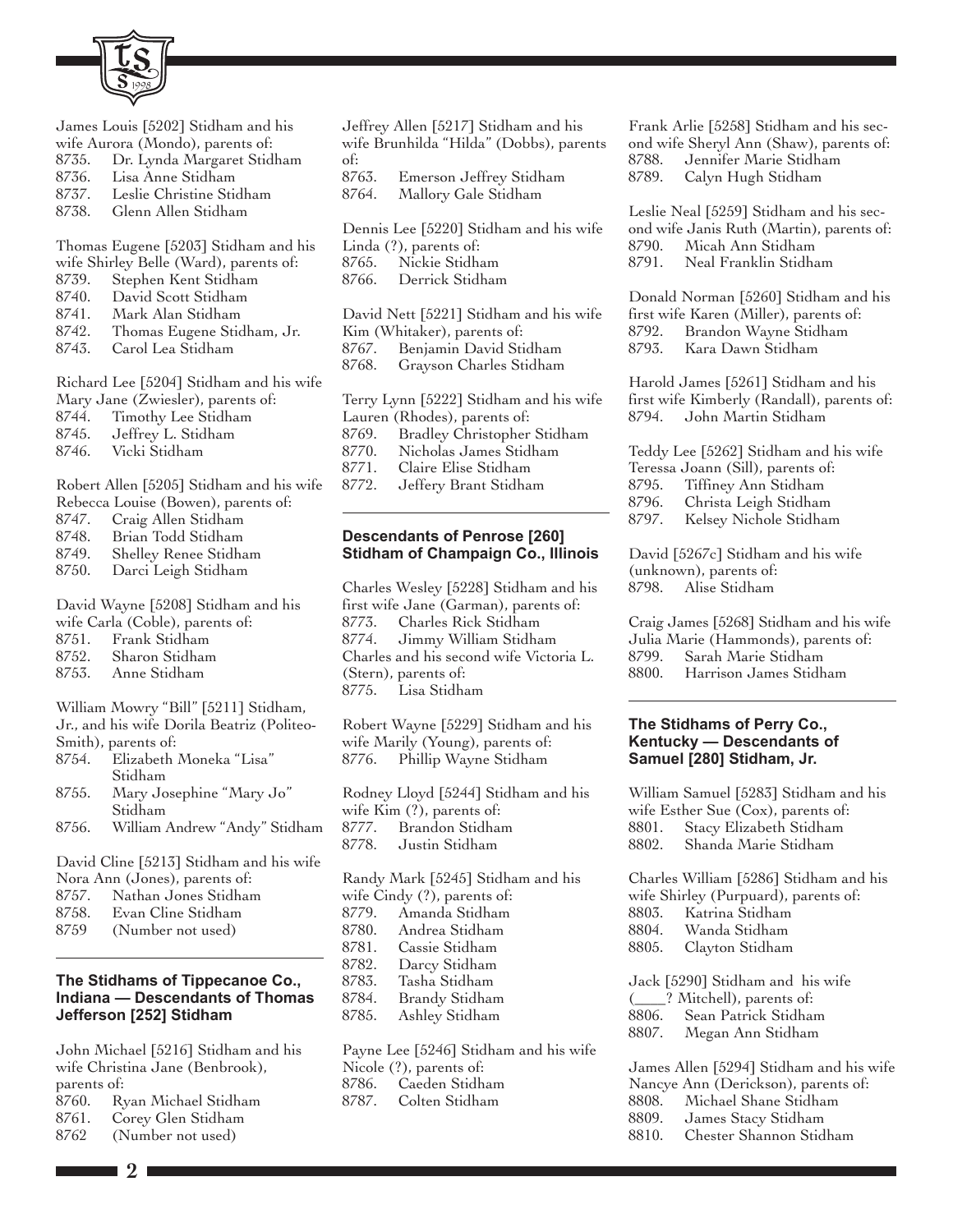

Richard Lloyd [5361] Stidham and his

| James Howard [5295] Stidham and his       | Eugene "Gene" [5333] Stidham and his     |
|-------------------------------------------|------------------------------------------|
| first wife Gladys (Truman), parents of:   | wife Elizabeth (McIntosh), paretns of:   |
| James Woodrow "Woody"<br>8811.            | 8833.<br>Carol Sue "Suzi" Stidham        |
| Stidham                                   | 8834.<br>Phillis Ann Stidham             |
|                                           |                                          |
| 8812.<br>Randy Glenn Stidham              | 8835.<br>Billie Kay Stidham              |
| James and his second wife Cloe Ann (?),   | 8836.<br>Sherry Stidham                  |
| parents of:                               | 8837.<br>Deborah "Debbie" Stidham        |
| Shirley Stidham<br>8813.                  | 8838.<br>(Unknown) Stidham               |
| 8814. Laurie Stidham                      |                                          |
| 8814a. William Stidham                    | Bryant Jack "B.J." [5338] Stidham and    |
| 8814b. Pamela Stidham                     |                                          |
|                                           | his wife Phyllis M. (Fannin), parents of |
|                                           | Trina Jo Stidham<br>8839.                |
| Glenn Milton [5297] Stidham and his       | 8840.<br>Pam Stidham                     |
| wife Laura Irene (Sieloff), parents of:   |                                          |
| 8815.<br>Jason Glenn Stidham              | Ronald [5341] Stidham and his wife       |
| 8816.<br>Mary Kathryn Stidham             | Judy Elaine (Brewer), parents of:        |
|                                           | 8841. Jennifer Marie Stidham             |
|                                           |                                          |
| Jerry Robert [5302] Stidham and his       |                                          |
| wife Irene (Conley), parents of:          | Donald [5342] Stidham and his wife       |
| 8817.<br>Robert Keith Stidham             | Phyllis (Noble), parents of:             |
| 8818.<br>Gregory Dale Stidham             | 8842.<br>Aleatha Carolyn "Carol"         |
| 8819.<br>Debra Lucinda Stidham            | Stidham                                  |
| 8820.<br>Mary Ann Stidham                 | 8843.<br>Rita Gayle Stidham              |
|                                           |                                          |
|                                           |                                          |
| Ben [5312] Stidham and his wife Joyce     | William Oliver [5347] Stidham and his    |
| Marie (McDonald), parents of:             | wife Carol Ann (Holway), parents of:     |
| Jamie D. Stidham<br>8821.                 | 8844.<br>William Oliver Stidham, Jr.     |
|                                           | 8845.<br>Thomas Holwey Stidham           |
| Thomas [5313] Stidham, Jr. and his wife   | 8846.<br>Kristin Elizabeth Stidham       |
| Suedell (Duff), parents of:               |                                          |
|                                           |                                          |
| 8822.<br>Glenn Stidham                    | Gary Lee [5348] Stidham and his secon    |
| 8823.<br>Jeffery Scott Stidham            | wife Margaret A. (Pirog), parents of:    |
|                                           | 8847.<br>Mark R. Stidham                 |
| John T. [5314] Stidham and his first wife | 8848.<br>Christopher M. Stidham          |
| Marjorie (Combs), parents of:             |                                          |
| 8824.<br>John Stidham, Jr.                | James Anthony [5349] Stidham and his     |
| 8825.<br>Jackie Raye Stidham              |                                          |
|                                           | wife Cova Teresa (Saxton), parents of:   |
| 8826.<br>Connie Stidham                   | 8849.<br>Matthew James Charles           |
|                                           | Stidham                                  |
| Walker Thomas [5315] Stidham and his      | 8850.<br>Amanda Danielle Caitlin         |
| first wife Patricia (Rogers), parents of: | Stidham                                  |
| 8827.<br>Gina Stidham                     | Andrew Joseph Scott Stidham<br>8851.     |
| Walker and his second wife Virginia       |                                          |
|                                           |                                          |
| Ruth (Reece), parents of:                 | Randolph Scott "Randy [5353] Stidhan     |
| 8828.<br>Shawn Stidham                    | and his first wife Tammy Lynn (Sloan),   |
| 8829.<br>Ricky Stidham                    | parents of:                              |
|                                           | Marsha Gail Stidham<br>8852.             |
| Charles John [5323] Stidham and his       | Randolph and his second wife Mary        |
| wife Lori (Staffin), parents of:          | (Brewer), parents of:                    |
|                                           |                                          |
| 8830.<br>Bo Charles Stidham               | 8853.<br>Masanda (Marranda) Nicole       |
|                                           | Stidham                                  |
| Forrest Ray [5330] Stidham and his wife   |                                          |
| Jean Ellen (Gottschall), parents of:      | James Earl [5359] Stidham and his wife   |
| 8831.<br>Sheryl Ann Stidham               | Ruby (Coleburn), parents of:             |
| 8832.<br>Debra Sue Stidham                | 8854. Jessicca Elaine Stidham            |

| $L_{\rm H}$ and $L_{\rm H}$ | $\sim$ $\sim$ $\sim$<br>Foood prighter of<br>wife Elizabeth (McIntosh), paretns of: |
|-----------------------------|-------------------------------------------------------------------------------------|
|                             | 8833. Carol Sue "Suzi" Stidham                                                      |
| 8834.                       | Phillis Ann Stidham                                                                 |
|                             |                                                                                     |
|                             | 8835. – Billie Kay Stidham<br>8836. – Sherry Stidham                                |
|                             | 8837. Deborah "Debbie" Stidham                                                      |
|                             |                                                                                     |
| 8838.                       | (Unknown) Stidham                                                                   |
|                             | Bryant Jack "B.J." [5338] Stidham and                                               |
|                             | his wife Phyllis M. (Fannin), parents of:                                           |
|                             | 8839. Trina Jo Stidham                                                              |
|                             | 8840. Pam Stidham                                                                   |
|                             | Ronald [5341] Stidham and his wife                                                  |
|                             | Judy Elaine (Brewer), parents of:                                                   |
|                             | 8841. Jennifer Marie Stidham                                                        |
|                             |                                                                                     |
|                             | Donald [5342] Stidham and his wife                                                  |
|                             | Phyllis (Noble), parents of:                                                        |
|                             | 8842. Aleatha Carolyn "Carol"                                                       |
|                             | Stidham                                                                             |
|                             | 8843. Rita Gayle Stidham                                                            |
|                             | William Oliver [5347] Stidham and his                                               |
|                             | wife Carol Ann (Holway), parents of:                                                |
|                             | 8844. William Oliver Stidham, Jr.                                                   |
|                             |                                                                                     |
|                             | 8845. Thomas Holwey Stidham<br>8846. Kristin Elizabeth Stidham                      |
|                             |                                                                                     |
|                             | Gary Lee [5348] Stidham and his second                                              |
|                             | wife Margaret A. (Pirog), parents of:                                               |
|                             | 8847. Mark R. Stidham                                                               |
|                             | 8848. Christopher M. Stidham                                                        |
|                             | James Anthony [5349] Stidham and his                                                |
|                             | wife Cova Teresa (Saxton), parents of:                                              |
|                             | 8849. Matthew James Charles                                                         |
|                             | Stidham                                                                             |
|                             | 8850. Amanda Danielle Caitlin                                                       |
|                             | Stidham                                                                             |
|                             | 8851. Andrew Joseph Scott Stidham                                                   |
|                             |                                                                                     |
|                             | Randolph Scott "Randy [5353] Stidham                                                |
|                             | and his first wife Tammy Lynn (Sloan),                                              |
| parents of:                 |                                                                                     |
| 8852.                       | Marsha Gail Stidham                                                                 |
|                             | Randolph and his second wife Mary                                                   |
|                             | (Brewer), parents of:                                                               |
|                             | 8853. Masanda (Marranda) Nicole                                                     |
|                             | Stidham                                                                             |
|                             |                                                                                     |
|                             | James Earl [5359] Stidham and his wife                                              |
|                             | Ruby (Coleburn), parents of:                                                        |
|                             | 8854. Jessicca Elaine Stidham                                                       |
|                             | 8855. Monica Ann Stidham                                                            |
|                             | 8856.     Devan Earline Stidham                                                     |
|                             | 8857. Ashley Sue Stidham                                                            |
|                             |                                                                                     |

wife Joann (Marshall), parents of: 8858. Jessica Lashae Stidham Clyde [5365] Stidham and his wife Helen (Rector), parents of: 8859. Steven Michael Stidham 8860. Robert Dale Stidham 8861. Cheryl Ann Stidham 8862. Christine Sue Stidham Carl [5366] Stidham and is first wife Violet June (Tash), parents of: 8863. Roger Carl Stidham 8864. Pamela June Stidham 8865. David Wayne Stidham Estil [5368] Stidham Eva Lee (McLemore), parents of: 8866. Patricia D. "Patti" Stidham 8867. Carl W. Stidham 8868. Diane Stidham 8869. Mark Lindsay Stidham 8870. Edward Ray Stidham 8870a. Keith Brian Stidham Marie C. [5375] Stidham and her husband William Stidham, parents of: 8871. Betty Jean Stidham 8871a. William C. "Bill" Stidham 8871b. Robert Franklin "Bobby" Stidham 8871c. Pamela Sue Carter Leroy [5376] Stidham and unknown wife, parents of: 8872. (son) Stidham Ival (Ivan) [5381] Stidham and his wife Linda (Moore), parents of: 8873. Brian Stidham 8874. Eric M. Stidham 8875. Jennifer Stidham Robert Darrell [5383] Stidham and his first wife Janet (Vanlaningham), parents of: 8876. Rhea Dawn Stidham<br>8877. Christine Marie Stidh Christine Marie Stidham Robert and his second wife Linda Carrol (Seals), parents of: 8878. Robert Darren "Robbie" Stidham

Pearl Francis "Frank" [5384] Stidham and his wife Peggy (Sloan), parents of: 8879. Jared Stidham 8880. Melissa Stidham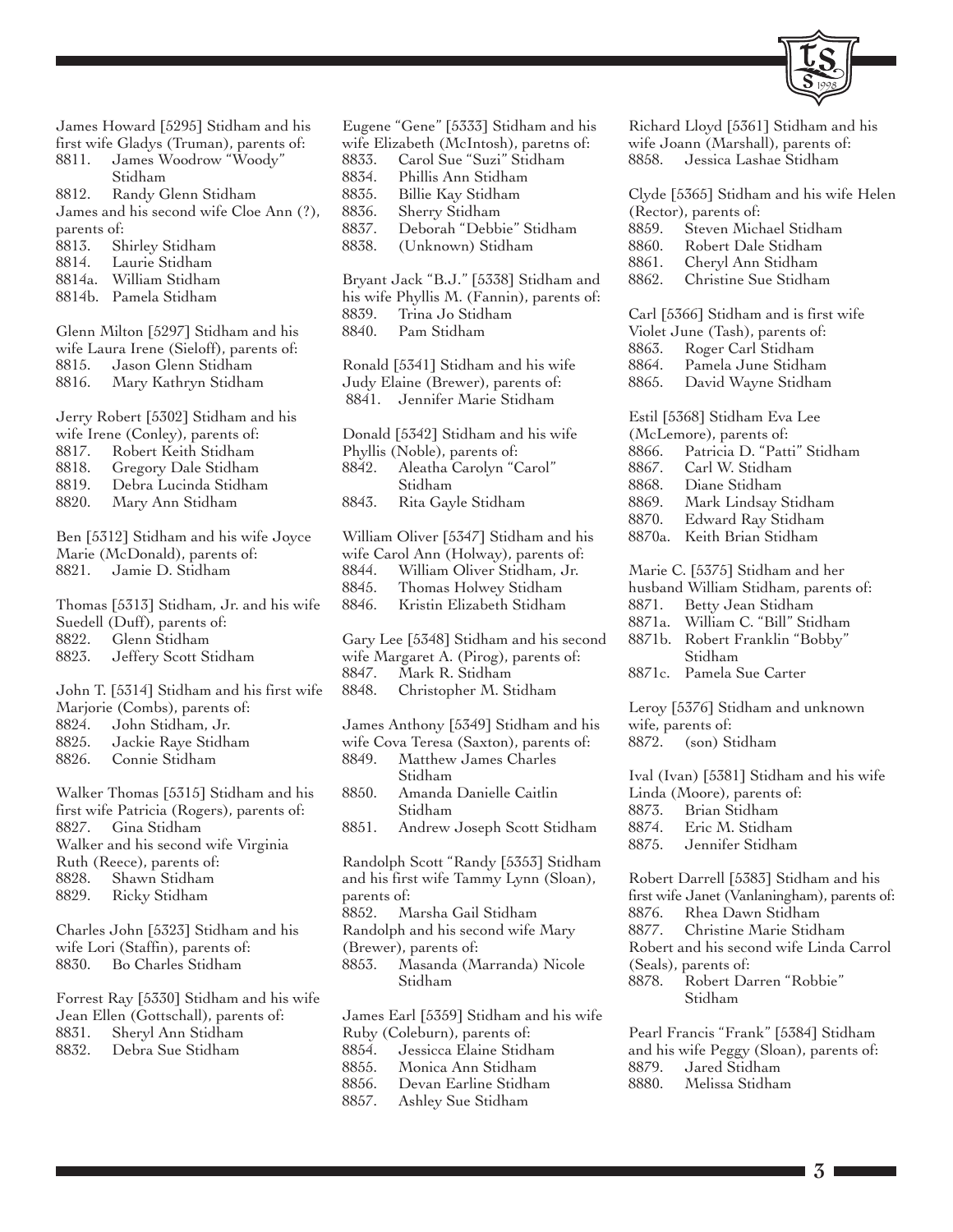

parents of:

James Ira [5397] Stidham and his first wife Mary Jo (Richardson), parents of: 8881. Sherry Lynn Stidham 8882. James William Stidham 8883. Anthony Wayne Stidham Wilmerding "Bill" [5399] Stidham and his wife (unknown), parents of: 8884. Marjorie Gloria Stidham William J. [5402] Stidham, Jr. and his first wife Bettye Allyene (Capps), 8885. Lisa Susan Stidham 8886. Patrick Andrew Stidham 8887. Matthew Fitzgerald Stidham William Harrison [5404] Stidham and his wife Maurene (Jones), parents of: 8888. Edwina Sue Stidham 8889. Alinda Lee Stidham 8890. Barbara Diane Stidham 8891. William Leslie "Billy" Stidham Thomas Edgar [5405] Stidham and his wife Lois (Combs), parents of: 8892. Caroline Stidham 8893. Thomas Edgar Stidham, Jr. Ralph [5414] Stidham and his wife Louiza (Bush), parents of: 8894. Connie Stidham 8895. Debra Stidham 8896. Lisa Stidham Larry Manuel [5421] Stidham and his wife Vonda Sue (Gibbs), parents of: 8897. Samantha Sue Stidham 8898. Larry Travis Franklin Stidham 8899. Kevin Lee Stidham Terry Lee [5422] Stidham and his wife Barbara Sue (Arrowood), parents of: 8900. Terri Lynn Stidham John [5425] Stidham and his wife Ruby 8901. Reda Ann Stidham 8902. Beverly Stidham 8903. Jen Stidham 8904. Kimberly Stidham Clarence [5429] Stidham and his wife (name unknow), parents of: 8905. Bradley Stidham Harry Dean [5434] Stidham and his first wife Sandra Kay (Sheets), parents of: 8906. Jamie Eileen Stidham 8907. Debra Lynn Stidham 8908. Tammy Jo Stidham Harry and his second wife Nancy Diane (Ely), parents of: 8909. Travis Dean Stidham Clarence [5435] Stidham, Jr. and his first wife June Elizabeth (Howell), parents of: 8910. Tamela Sue "Tammy" Stidham Clarence and his second wife Tina Bayce (Panni), parents of: 8911. Chad Burnell Bledsoe June Taylor "Buddy" [5438] Stidham and his first wife Ruth Ann (Rudy), parents of: 8912. Janice M. Stidham 8913. Keith Michael Stidham 8914. Syntha Cindy Stidham June and his second wife Rose (Eleanor), parents of: 8915. Margaret Ellen Stidham 8916. Albert Stidham Martin Palmer [5441] Stidham (a.k.a., Roy Rogers Delaney) and his wife Beverly (Whittman), parents of: 8917. Michelle DeLaney John Paul [5442] Stidham and his wife Angela Denise (Westerfield), parents of: 8918. Mindy Lee Stidham 8919. Aaron Daniel Stidham Gregory [5443] Stidham and his first wife Tammy (Whitehead), parents of: 8920. Gregory David Stidham 8921. Bryan Keith Stidham Jack [5444] Stidham and his wife Anna Mae (Caudill), parents of: 8922. Jackie Sue Stidham 8923. Janet Dean Stidham 8924. Kenneth Edward Stidham 8925. (Number not used) Charles [5445] Stidham and his wife Anna (Wilson), parents of: 8926. David A. Stidham 8927. Lisa Stidham

Dorsey [5448] Stidham, Jr. and his wife Linda (Hamilton), parents of: 8928. Jamie Stidham 8929. Cherity Dawn Stidham 8930. Carrie Stidham

Scott Allen [5453] Stidham and his second wife Patti Jo (Rozelle), parents of: 8931. Bobbi Joy Stidham 8932. Jerry Scott Stidham 8933. Jamie Lynn Stidham Scott and his third wife Karey (Keel), parents of: 8934. Timothy William Stidham Donald "Donnie" [5459] Stidham and his wife Theresa (?), parents of: 8935. Donald Wayne "Donnie" Stidham 8936. Anthony Brian Stidham James Edward [5461] Stidham, Jr. and

his wife Carol (Giles), parents of: 8937. Brian Edward Stidham

Charles Edward [5463] Stidham and his wife Norma Jean (Hampton), parents of: 8938. Becky Stidham

Luther Edward [5469] Stidham and his wife Carolyn Drue (Arnold), parents of: 8939. Leslie Stidham

8940. Vickie Lynn Stidham

8941. Dana Ruth Stidham

8942. Ted Anthony "Tony" Stidham

Rodney Harold [5472] Stidham and his wife Sheila Ann (Sandlin), parents of: 8943. Roger Kent Stidham 8944. Marcus Rodney Stidham

Oscar [5474] Stidham, Jr. and his first wife Thelma Sue (Colwell), parents of: 8945. Oscar Dewayne Stidham

Jack Charles [5484] Stidham and his wife Mary Lou (Campbell), parents of: 8946. Anthony Michael Stidham 8947. Charles K. Stidham 8948. Anna Stidham 8949. Debbie Stidham 8950. Tonya Stidham 8951. Larry Turner Harold Daniel "Pep" [5490] Stidham, Jr. and his wife Deborah Karen (Smith), parents of: 8952. Steven Daniel Stidham 8953. Jamie Lynn Stidham

Ronald Eugene [5499] Stidham and his wife Mary Elizabeth (Barrington), parents of: 8954. Keshia Marie Stidham 8955. Ronald Chase Stidham

**4**

(?), parents of: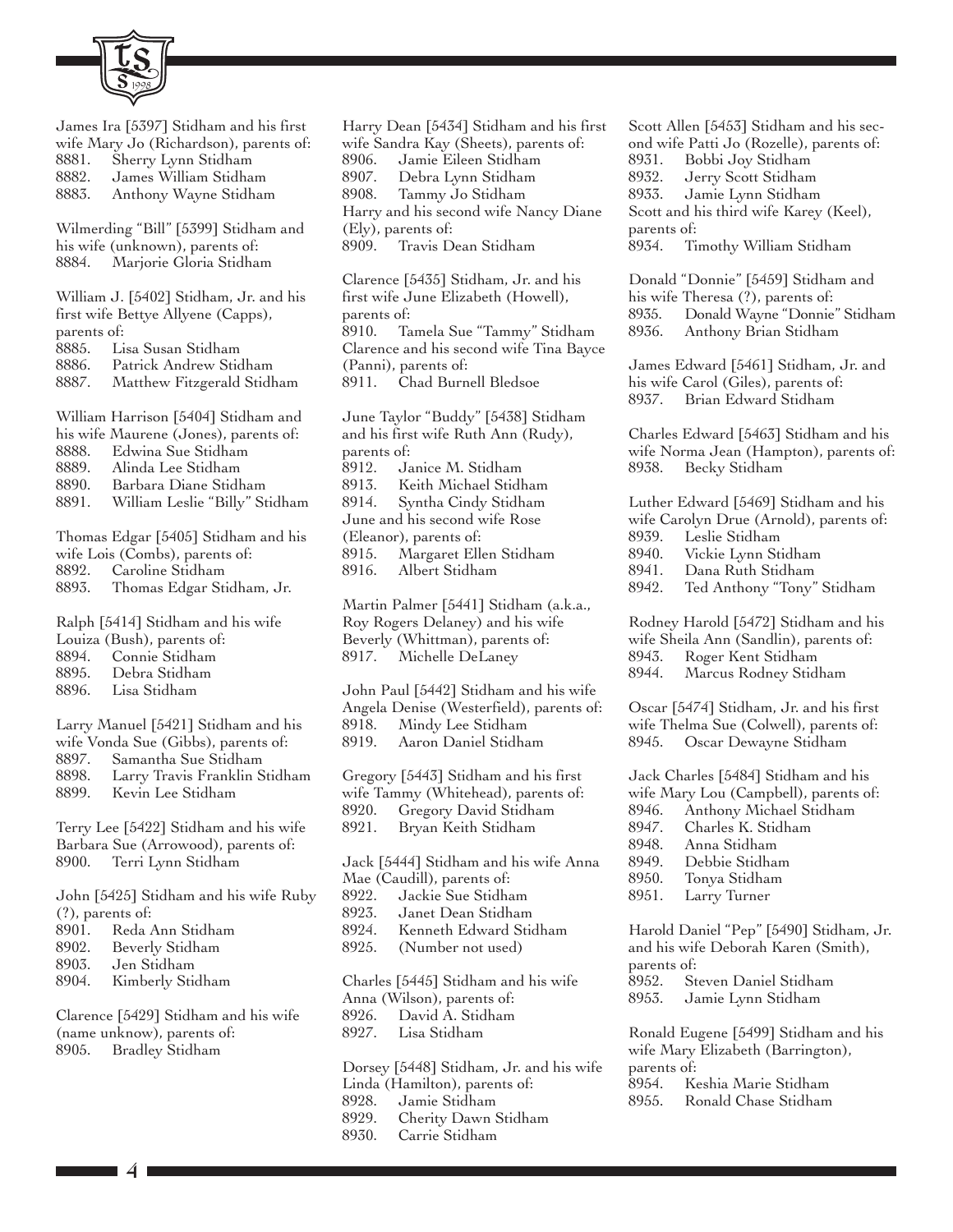

Vinard Allen [5507] Stidham and his wife Edith Hazel (Peck), parents of: 8956. Alan Lee Stidham 8957. Linda Sue Stidham

Vernon William [5508] Stidham and his third wife Mary Catherine "Kate" (Boor), parents of: 8958. Shirley Ann Stidham

Floyd M. [5509] Stidhem and his wife Iona Bernadine (Wilcox), parents of: 8959. Floyd Michael Stidhem

Clyde [5510] Stidham and his wife Nora Mary (Marshall), parents of: 8960. Chester Stidham 8961. Margie Stidham

Stanley [5513] Stidham and his wife Jean (Marshall), parents of: 8962. Steve Stidhem

Charles William [5517] Stidham and his first wife Christene Purcell (Abner), parents of: 8963. Charlene Stidham

Thomas Jefferson "Junior" [5518] Stidham, Jr. Bessie O'Dell (Robbins), parents of: 8964. James O'Dell Stidham

Clarence Edward "Trombone" [5519] Stidham and his wife Betty Esther (Perry), parents of: 8965. Deborah Gale "Debbie" Stidham 8966. Clarence Edward "Eddie" Stidham 8967. Kevin Scott Stidham 8968. Mardonice Kay Stidham 8969. Malissa Lee Stidham 8970. Penny Lynn Stidham Russell Albert [5525] Stidham and his

wife Kathleen (Pazitney), parents of: 8971. Kathleen Stidham 8972. Joseph A. Stidham 8973. Christopher A. Stidham 8974. Maria Stidham 8975. Andrew A. Stidham Tom Lee [5527] Stidham and his wife

Twila (Myers), parents of: 8976. Theresa Stidham 8977. Tracy Stidham

Alvin Edward [5530] Stidham and his wife Geraldine (?), parents of: 8978. child Stidham 8979. child Stidham 8980. child Stidham 8981. child Stidham 8982. child Stidham

William R. "Billie" [5532] Stidham and his wife (Name unknown), parents of: 8983. child Stidham 8984. child Stidham

Lenzie [5540] Stidham, Jr. and his wife Dorothy (Nicholas), parents of: 8985. Pamela Kay Stidham

Manual [5541] Stidham and his wife Nancy (Asher), parents of: 8986. Zenith "Zenis" Stidham 8987. Phillis Stidham 8988. Levi Stidham 8989. David Stidham 8990. Reitha May Stidham 8991. Charlotte Stidham Ford [5548] Stidham and his wife America (Henson), parents of: 8992. Evelyn Stidham 8993. Mary Bell Stidham 8994. Judy Ann Stidham 8995. Martha Stidham Frederick James [5551] Stidhams and his wife Alice Frances (McCarthy), parents of:

8996. Judith Ann Stidhams 8997. Timothy James Stidhams

Frances William [5552] Stidhams and his wife Ayako (Uno), parents of: 8998. Francis William Stidhams, Jr. 8999. Frances Arlene Stidhams

James Preston [5554] Stidhams and his wife Opal (Fox), parents of: 9000. Michelle Stidham 9001. Vernon Dence Stidhams

Vernon W. [5556] Stidams and his wife Oma Jean (Jackson), parents of: 9002. Vernon W. Stidams, Jr. 9003. Darrell Wayne Stidams 9004. Deborah "Debbie" Kay Stidams 9005. Mona Jean Stidams

Harold [5558] Stidams and his first wife Billy Sue (Reed), parents of: 9006. Ann Marie Stidams Harold and his second wife Diane (Combs), parents of: 9007. Jo Ann Stidams Seth Stidams

Wayne [5559] Stidams and his wife Tracy (Tillet), parents of: 9009. child Stidams 9010. child Stidams 9011. child Stidams

A.B. "Joe" [5560] Stidams and his wife Mary Virginia (Crocker), parents of: 9012. Sherry Sue Stidham 9013. Brenda Kay Stidham

James Irven "Jim" [5563] Stidams and his wife Vicki (Stidams, ancestry unknown), parents of: 9014. Shelly Sue Stidams 9015. Tammy Stidams

Carl [5564] Stidams and his wife Lynn E. (Watkins), parents of: 9016. Earl [9016] /Stidams/ 9017. Brian [9017] /Stidams/<br>9018. Mitchell [9018] /Stidan Mitchell [9018] /Stidams/

Donald Gene [5566] Stidams and his wife Sandy (Bell), parents of: 9019. Eric Lee Stidams 9020. Stephanie Stidams 9021 (Number not used)

Delbert [5567] Stidams, Jr. and his wife Donna M. (Skelton), parents of: 9022. Amber S. Stidams 9023. Erin F. Stidams

Brad [5569] Stidams and his wife Susan (Beeks), parents of:

- 9024. Amy Sue Stidams
- Kevin Lee Stidams
- 9026. Brad Lee Stidams
- 9027. Justin Matthew Stidams

George [5570] Stidams and his wife Jo Ann (Smith), parents of:

- 9028. Kirk Allen Stidams
- 9029. Tabitha Jo Stidams
- 9030. Kimberly Row Stidams<br>9031. George Westley Stidam
- George Westley Stidams
- 9032. Charles Earl Stidams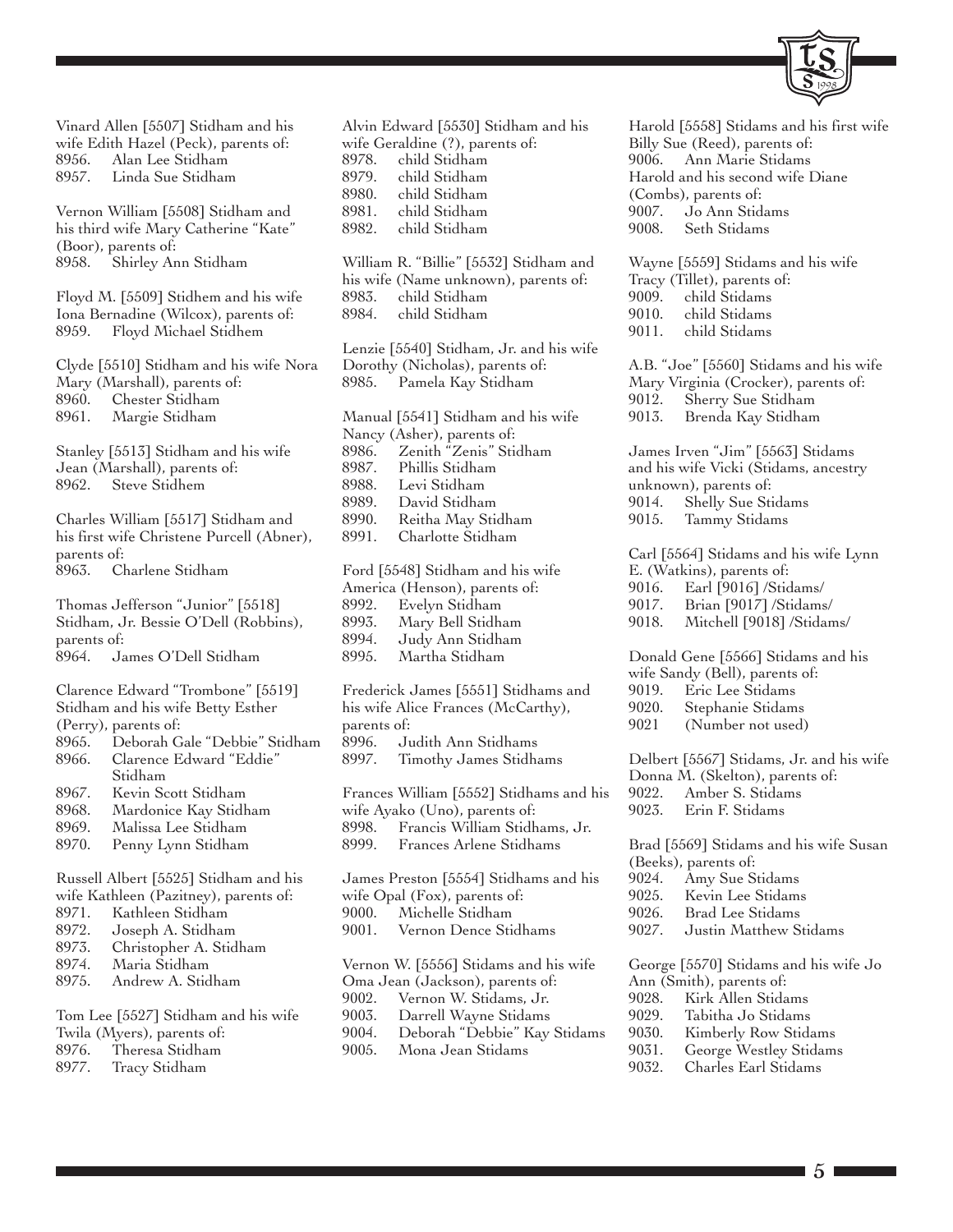

Mark [5571] Stidams and is wife Carol (Tilet), parents of: 9033. Jason Lee Stidams 9034. Jermy Allen Stidams 9035. Samuel David Stidams Bobby Lee [5575] Stidams and his wife Judith Lynn (Newman), parents of: 9036. Anglette Lynn Stidams 9037. William Lee "Billy" Stidams Kenneth [5587] Stidham and his wife Virginia M. "Jennie" (Murnahan), parents of: 9038. Timothy Stidham 9039. Todd Stidham 9040. Kenneth Lee Stidham 9041. Terri Stidham 9042. Tracy Stidham Carl Findley [5597] Stidham and his wife Josephine W. "Piney" (Herrera), parents of: 9043. Eva Marie (Lowdan) Stidham 9044. Jimmy (Lowdan) Stidham 9045. Blaine Anthony Stidham 9046. Carl Henry "Ponch" Stidham Richard Andre [5597d] Stidham and his wife Renee (Sponable), parents of: 9047. Sara Inez Stidham 9048. Ashley Renee Stidham 9049. Matthew Richard Louis Stidham William Joseph "Joey" [5598] Stidham and his first wife Donna C. (Crum), parents of: 9050. Robert Joseph Stidham 9051. Richard T. Stidham William and his second wife Linda A. (Johnston), parents of: 9052. Linda J. Stidham 9053. Jesse Cliffriley Stidham Thomas G. [5598c] Stidham and his second wife Karen M (?), parents of: 9054. Amanda Stidham 9055. Kelly Ann Stidham Herman [5606] Stidham and his wife Betty (Hilbert), parents of: 9056. Herman Stidham, Jr. 9057. Marcella H. Stidham 9058. Sandra Stidham 9059. Margaret Stidham

**6**

Emmit "Curley" [5607] Stidham and his wife Eva Lee (Hughes), parents of: 9060. Patricia "Patty" Stidham Danny Stidham 9062. Robert "Bobby" Stidham 9063. Larry W. Stidham Michael Stidham 9065. Lisa Stidham 9065a. James E. Stidham Albert [5611] Stidham and his first wife Linda (Cossaboon), parents of: 9066. Albert William "Billy" Stidham 9067. Michael Raymond Stidham Albert and his second wife Elizabeth Silver (Waldrup), parents of: 9067a. Shawna Michele Stidham 9068. Ranier Jared Stidham Thomas Jackson [5612] Stidham and his wife Linda (Morales), parents of: 9069. Jennifer Nicole Stidham 9070. Thomas Jack "T. J." Stidham, Jr. 9071. Mandee Lynn Stidham Johnnie [5613] Stidham and his wife Joanne (?), parents of: 9072. Johnnie Stidham Charles [5614] Stidham and his wife (name unknown), parents of: 9073. Patrick Stidham Barlow [5617] Stidham and his wife Opsie (Wooten), parents of: 9074. Elias "Eli" Stidham 9075. Carolyn Stidham 9076. Marshall Stidham 9077. Barlow Stidham, Jr. 9078. Malcomb Stidham 9079. Tricia Stidham Hobart [5618] Stidham and his wife Gracie (Couch), parents of: 9080. Zona Stidham 9081. Carter Stidham 9082. Toby Stidham 9083. Mary Rose Stidham 9084. Billy Ray Stidham Homer [5623] Stidham and his wife Ingeborg Irene (?), parents of: 9085. Nancy Jean Stidham Eugene [5626] Stidham and his wife Ima Jean (Stallings), parents of: 9086. Gwendolyn "Gwenn" Stidham Patricia Ann Stidham

Ray [5628] Stidham and his wife Sarah Jane (Wooten), parents of: 9088. Ray Lee Stidham 9089. Deborah Gail Stidham Darryl [5630] Stidham and his wife Phillis Ann (Sanders), parents of: 9090. Berry Lynn Stidham<br>9091. Kerry Lee Stidham Kerry Lee Stidham 9092. Michael Darryl Stidham Arlie [5631] Stidham and his first wife Phillis Ann (Deaton), parents of: 9093. Jeffrey Scott Stidham<br>9094. Jody Lee Stidham Jody Lee Stidham Arlie and his second wife Clara Sue (Baker), parents of: 9095. Sherry Lynn Stidham 9096. Shellay Rose Stidham Arlie and his third wife Mickey (Warfield), parents of: 9097. Arlie Stidham, Jr. Fred [5633] Stidham and his first wife Eva (Baker), parents of: 9098. Betty R. Stidham<br>9099. Freddie Marshall 9099. Freddie Marshall Stidham Eddie Gene Stidham 9101. Teddy Stidham Fred and his second wife Arlene (?), parents of: 9102. Frances "Fran" Stidham 9103. Diana Stidham Rutherford "Duke" [5634] Stidham and his wife Martha (Baker), parents of: 9104. Gary Stidham 9105. Gregory Stidham 9106. Steve Stidham Eugene [5636] Stidham and his wife Ellen Rebecca (Thrasher), parents of: 9107. Larry Eugene Stidham 9108. Dennis Thrasher Stidham<br>9109. Jeffery Glenn Stidham Jeffery Glenn Stidham Carl [5639] Stidham and his wife Peggy (Norwood), parents of: 9110. Jacqueline M. "Jackie" Stidham 9111. Tammy Stidham Philip Bruce [5646] Stidham and his wife Paula Lee (Waggoner), parents of: 9112. Daniel Martin Stidham 9113. Sally Katherine Stidham 9114. Lea Stacy Stidham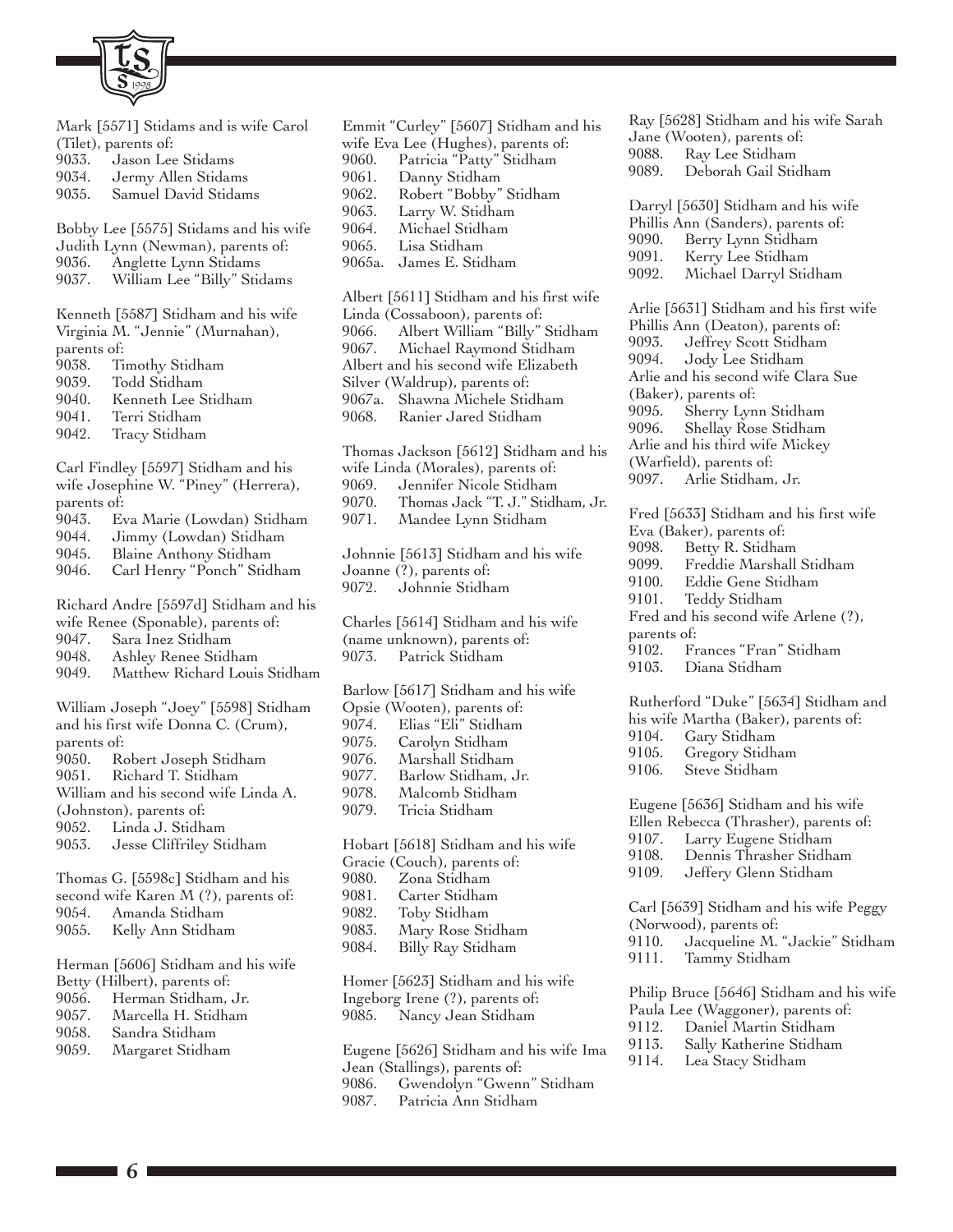

William Herschel [5649] Stidham, Jr. and his wife Barbara Joann (Seffernick), parents of:<br>9115. W

- 9115. William Herschel Stidham, III
- 9116. Timothy Lee Stidham<br>9117. Melissa Jo Stidham
- Melissa Jo Stidham
- 9118. Gregory Allen Stidham

Everett Earl [5656] Stidham and his first wife Donna Jean (Snyder), parents of: 9119. Tricia Lee Stidham Everett and his second wife Patricia Ann (Thompson), parents of: 9120. Jill Stidham 9121. Jessie Stidham 9121a. Dale Robert Stidham

Mary Cathrine [5658] Stidham and (name unknown), parents of: 9122. Chad David Stidham Mary and her husband Carl Densel, parents of: 9122a. Timothy David Densel 9122b. Pepper Dawn Densel 9122c. Carl Joseph Densel 9122d. Paul Melvin Carpenter George Arthur [5661] Stidham and his

first wife Lilly (?), parents of: 9123. Larry Stidham George and his second wife Myrna (Lalee), parents of: 9124. Shane Stidham 9125. Michael Stidham 9126. Gerald Patrick Stidham George and his third wife Marie (Premau), parents of: 9127. Janice Stidham 9128. George Arthur Stidham, Jr. John [5662] Stidham, Jr. and his wife Patty (Day), parents of:

- 9129. Gary Wayne Stidham
- 9130. Cynthia "Cindy" Stidham
- 9131. Gregory Stidham

Ambros [5667] Stidham and his wife Maudie (Couch), parents of: 9132. Ambros (Ambers) Stidham, Jr. 9133. Betty Faye Stidham

- 9134. Carl Stidham
- 9135. Geraldine Stidham

|       | Shelby Keaton [5674] Stidham and his               |
|-------|----------------------------------------------------|
|       | wife Martha (Holliday), parents of:                |
| 9136. | Shelby Wayne Stidham                               |
| 9137. | Roger Tolbert (Talbert) Stidham                    |
| 9138. | Gladys Starlene Stidham                            |
| 9139. | Veronica Rose Stidham                              |
| 9140. | Shelby Keaton Stidham, Jr.                         |
| 9141. | Jim Kirosa Stidham                                 |
|       |                                                    |
|       | John "Johnny" [5680] Stidham and his               |
|       | wife Frances (Langdon), parents of:                |
| 9142. | Ronnie Stidham                                     |
| 9143. | Patricie "Tricia" Stidham                          |
| 9144. | Mana Sue Stidham                                   |
| 9145. | John Stidham, Jr.                                  |
| 9146. | Nana Sue Stidham                                   |
| 9147. | Richard Wayne Stidham                              |
|       |                                                    |
|       | Roger Pete [5685] Stidham and his wife             |
|       | Thelma (Gamble), parents of:                       |
|       | 9148. Joseph E. "Joey" Stidham                     |
|       |                                                    |
|       | Courtney [5688] Stidham and his wife               |
|       | Rachael (Smith), parents of:                       |
| 9149. | Phillis Ann Stidham                                |
| 9150. | Judy Carol Stidham                                 |
| 9151. | Gary Ray Stidham                                   |
| 9152. | Larry Wayne Stidham                                |
| 9153. | Deborah Darlene Stidham                            |
| 9154. | Patricia Anne Stidham                              |
| 9155. | Lonnie Dale Stidham                                |
| 9156. | Pamela Kaye Stidham                                |
| 9157. | Bryan Keith Stidham                                |
| 9158. | Shannon Renee Stidham                              |
|       |                                                    |
|       | Willie [5694] Stidham and his wife                 |
|       | Eunice (Joseph), parents of:                       |
|       | 9159. Cheryl Lynn Stidham                          |
|       | 9160. Rebecca Ann Stidham                          |
|       | 9161. Monica Sue Stidham                           |
|       |                                                    |
|       | Don C. [5695] Stidham and his wife                 |
|       | Carolyn Dean (Asher), parents of:                  |
|       | 9162. Geni Lu Stidham                              |
|       | 9163. Don Jarrett Stidham                          |
|       | H. Kermit [5696] Stidham and his wife              |
|       | Maxine (Huttsell), parents of:                     |
|       | 9164. Ricky Kermit Stidham                         |
|       | 9165. Julie Esther Stidham                         |
|       |                                                    |
|       | Kenneth Ray [5699] Stidham and his                 |
|       | rife Edna Charless (Balcan), non<br>$\overline{c}$ |

wife Edna Charlene (Baker), parents of: 9166. Kenny Dwayne Stidham 9167. Bradley Don Stidham

9168. Benjamin Jeffrey Stidham

Andy [5700] Stidham and his wife Mae (Whitaker), parents of: 9169. Edna Stidham 9170. son Stidham 9170a. son Stidham<br>9171. Andy Stidha Andy Stidham, Jr. 9172. Kenny Joe "KJ" Stidham 9173. Chuck Stidham Paul [5701] Stidham and his wife Ruthine (Neace), parents of: 9174. Malcomb Stidham John N. [5702] Stidham and his wife Mary Lou (Davidson), parents of: 9175. Faye Stidham 9176. Loretta Stidham 9177. Larry Preston Stidham<br>9178. Jerry Stidham Jerry Stidham 9179. daughter Stidham<br>9180. daughter Stidham daughter Stidham Taylor [5703] Stidham and his wife Eppie Jane (Napier), parents of: 9181. Paul Wayne Stidham Davis [5708] Stidham and his wife Norma Jean (Owens), parents of:

9182. Charlotte Stidham<br>9183. Charles Stidham Charles Stidham

Willie [5713] Stidham and his wife Zelma (Rice), parents of: 9184. Willie Stidham, Jr.

Jimmy D. [5716] Stidham and his wife Betty (Howard), parents of:

- 9185. Johnny Darrell Stidham
- 9186. Elmer Donald Stidham
- 9187. James Ronald Stidham
- 9188. Angela Michelle Stidham

Dennis [5717] Stidham and his wife Janice (Colwell), parents of:

- 9189. Dennis Ray Stidham
- 9190. Rebecca Stidham
- 9191. Charlie John Stidham
- 9192. Cassie Elizabeth Stidham
- 9193. Tonya Lynn Stidham
- 

Morris [5720] Stidham, Jr. and his wife

- Emma Lou (Ritchie), parents of:
- 9194. Gary Lynn Stidham<br>9195. Terry Wayne Stidha
- Terry Wayne Stidham

Marshall [5722] Stidham and his wife Betty Lou (Baker), parents of: 9196. Marshall Stidham 9197. Quinton Stidham 9198. Stanley Stidham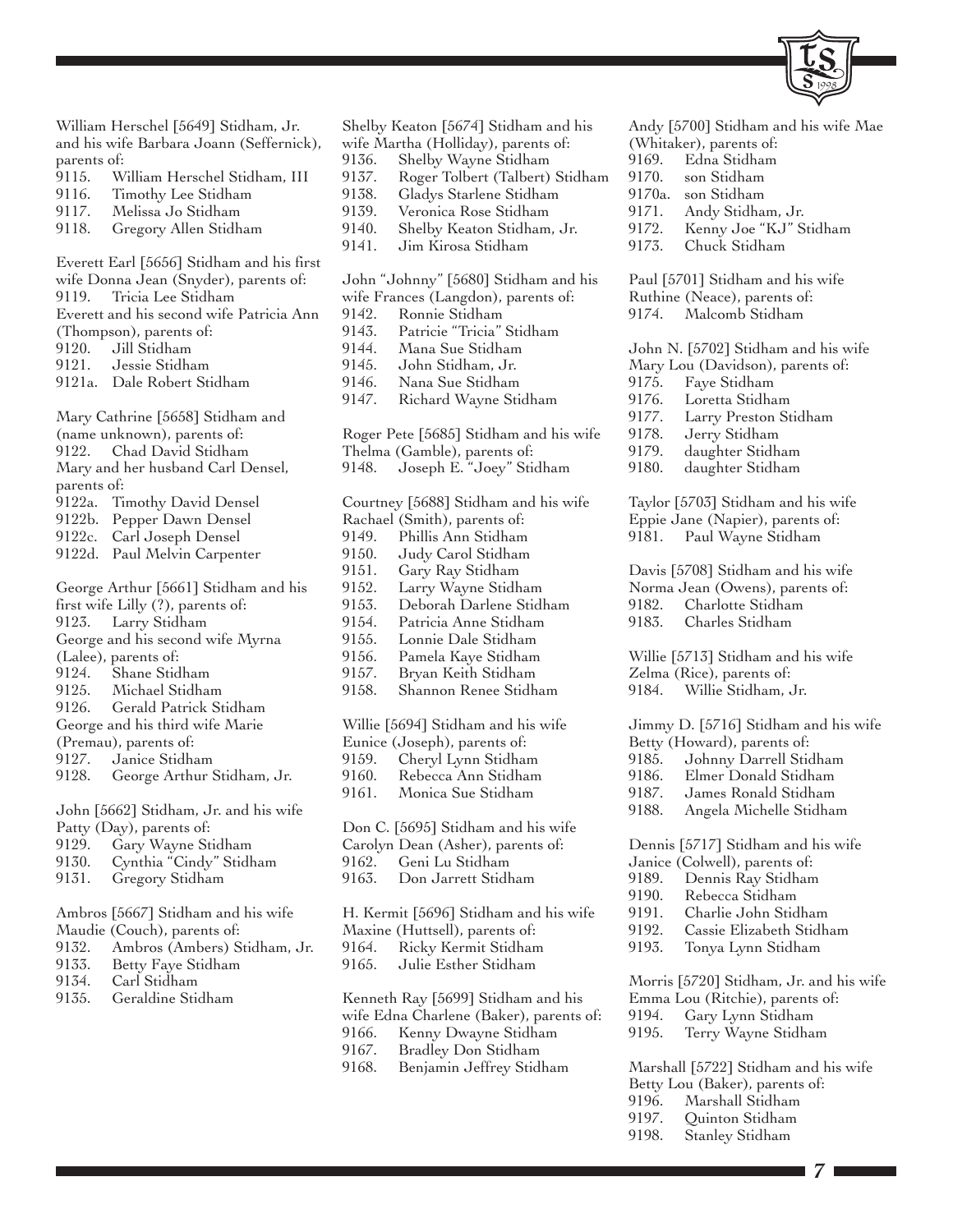

Roy [5723] Stidham and his wife Grete (Lykke), parents of: 9199. Roy Stidham, Jr. 9200. David Stidham Vernon [5725] Stidham and his wife Betty Lou (Collins), parents of: 9201. Lisa Stidham 9202. Kevin Stidham Fred [5731] Stidham and his wife Geneva (Eversole), parents of: 9203. Teresa Lynn Stidham 9204. Samuel Asbel Stidham Darold [5732] Stidham and his wife Wanda (Conley), parents of: 9205. Veronda Gail Stidham 9206. David Lee Stidham Harold [5733] Stidham and his wife Hattie Jane (Campbell), parents of: 9207. Shauna Stidham 9208. Scotty Stidham 9209. Kayla Stidham James [5734] Stidham and his wife Wilma (Merrer), parents of: 9210. Lois Kay Stidham Clifford [5737] Stidham and his wife Alice (Baker), parents of: 9211. Ashley Dawn Stidham Lloyd [5738] Stidham and his wife Mary (Caldwell), parents of: 9212. Lora Stidham John A. [5740] Stidham and his wife Eva Nancy (Baker), parents of: 9213. Della Denise Stidham 9214. Helen Marlena Stidham 9215. Loretta Gail Stidham Hargus [5749] Stidham and his wife Vicki L. (Riblett), parents of: 9216. Kelly C. Stidham 9217. Michael G. Stidham Waldon "Walt" [5753] Stidham and his second wife Diane (Morris), parents of: 9218. Kellie Jo Stidham Waldon and his third wife Mary Diane

(Pratt), parents of: 9219. Elizabeth Ann Stidham

Enos Gerald [5757] Stidham and his wife Cynthia D. (Campbell), parents of: 9220. Cynthia Doniel Stidham

Lenuel Morris [5759] Stidham and his wife Jewell (Bowling), parents of: 9221. Teresa Gayle Stidham<br>9222. Sonya Jean Stidham Sonya Jean Stidham 9223. Robin Lynn Stidham 9223a. Sadie Stidham Paul Edward [5760] Stidham and his wife Dorothy Louise (Tribble), parents of: 9224. Glenn Edward [9224] /Stidham/ 9225. Donald [9225] /Stidham/ Darrell Leon [5761] Stidham and his wife Reetha Jane (Begley), parents of: 9226. Kathy Stidham 9227. David Leon Stidham 9228. Jeffery Stidham 9229. Stephen Lynn Stidham Kenneth Henry [5762] Stidham and his wife Eunice (Field), parents of: 9230. Karen Delana Stidham 9231. Pamela Sue Stidham 9232. Kenneth Calvin Stidham Rex [5765] Stidham and his wife Loretta (Webb), parents of: 9233. Johnny Michael Stidham 9234. Rex Stidham, Jr. David [5766] Stidham and his wife Ella Jean (McKinsey), parents of: 9235. David Wayne Stidham 9236. Barbara Sue Stidham Ballard [5770] Stidham and his first wife Betty Yvonne (Day), parents of: 9237. Elizabeth Rose Stidham Ballard and his second wife Thelma (Ratliff), parents of: 9238. Jeffery Allan Stidham Delver "Del" [5771] Stidham and his wife Barbara Carol (Morgan), parents of: 9239. Edwina Gail Stidham 9240. Michael Del Stidham Willie Ray [5774] Stidham and his wife Vernie (Riddle), parents of: 9241. James Ray Stidham

Thomas Harold [5778] Stidham and his wife Darlene (Fields), parents of: 9242. Thomas Brian Stidham 9243. Michael Brandon Stidham 9244. Joseph Byron Stidham

Larry Wayne [5784] Stidham and his wife Patsy (Singleton), parents of: 9245. Larry Shannon Stidham 9246. James Edward Stidham 9247. Tangela Stidham 9248. Tina Stidham Stanley [5797] Stidham and his wife Annie Lorraine (?), parents of: 9249. Junior Stidham 9250. Angie Stidham 9251. Judy Stidham Adrian Lee [5798] Stidham and his wife Lola (Landrum), parents of: 9252. Ronnie Stidham 9253. Danny Stidham 9254. Nancy Stidham 9255. Tammy Stidham Eric Harold [5804] Stidham and his first wife Shuri (Smith), parents of: 9256. William "Bill" Stidham Cheryl Stidham Eric and his sixth wife Lili M. (Jett), parents of: 9258. Victoria Marie "Vicki" Stidham 9259. Erica Marlene Stidham Merlin Morries [5805] Stidham and his wife Rita M. (Spitznogle), parents of: 9260. Dale Darreauz Stidham<br>9261. John Timothy Stidham John Timothy Stidham 9262. Melinda Ann Stidham General Stonewall Jackson "Jack" [5807] Stidham and his wife Joan (Anderson), parents of: 9263. Michael George Stidham 9264. Gary Alan Stidham 9265. Diane Colleen Stidham Jessie [5809] Stidham and (unknown), parents of: 9266. Billy Roy (Ray) Stidham Hiram Herman "H" [5810] Stidham and his wife Hattie (Feltner), parents of: 9267. Katherine A. Stidham 9268. Herman Randall Stidham 9269. Karen Sue Stidham 9270. Tammy Jo Stidham

- 9271. Dona Carol Stidham
- 
- 9272. Lisa Ann Stidham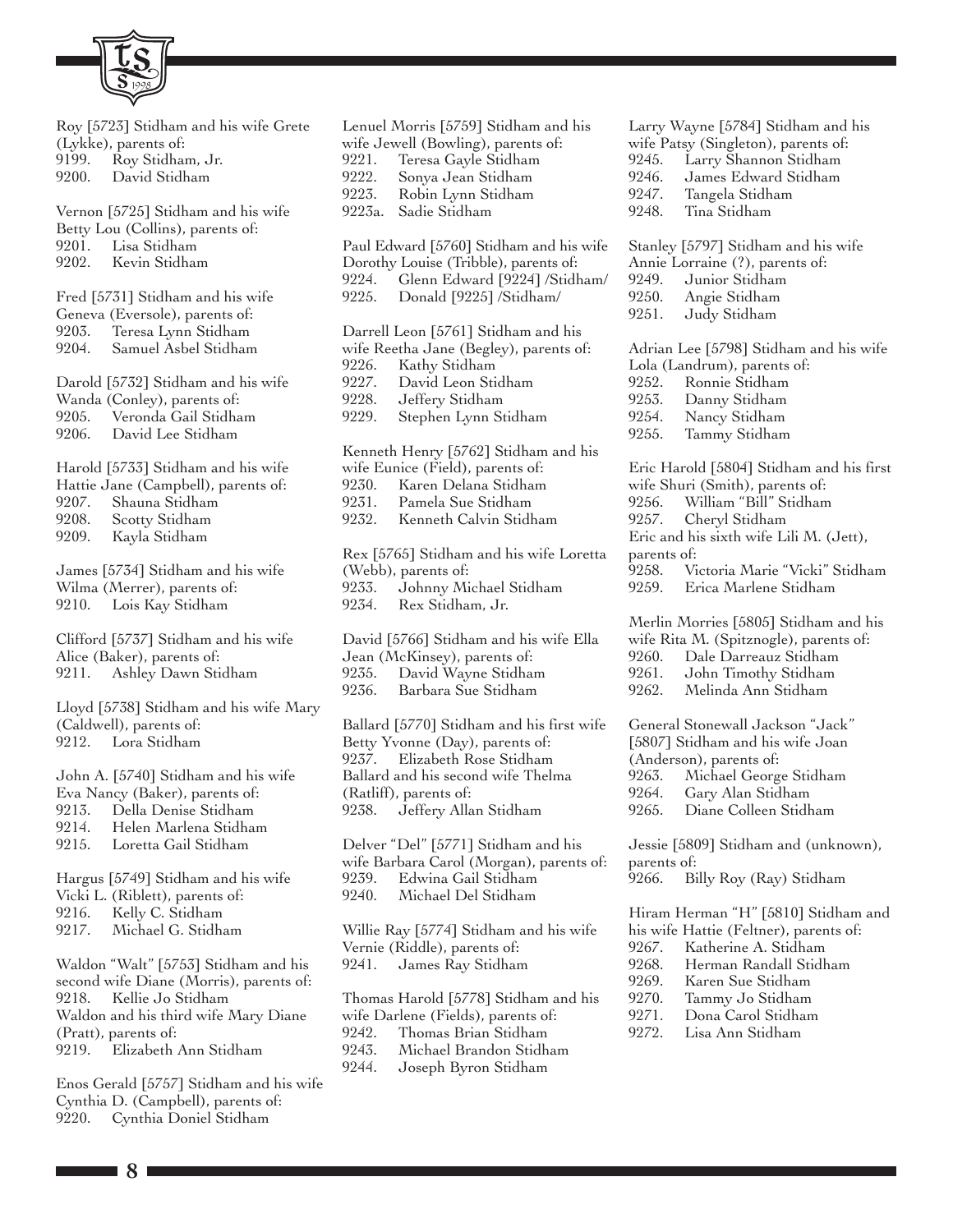

|                | Blonco [5812] Stidham and his wife Riva<br>S.(Hall), parents of:  | Jc<br>Vi       |
|----------------|-------------------------------------------------------------------|----------------|
| 9273.          | Linda J. Stidham                                                  | 93             |
|                | 9274. Teresa Lynn Stidham<br>0975 - Daharah Kay Stidhar           | 93             |
| 9275.          | Deborah Kay Stidham                                               |                |
| 9276.          | Vickie Sue Stidham                                                | $D_0$          |
|                |                                                                   | J <sub>a</sub> |
|                | Lester Anthony [5815] Stidham and his                             | 93             |
|                | wife Shirley Faye (Coyle), parents of:                            | 93<br>93       |
|                | 9277. Kimberly Diane Stidham<br>9278. Lester Anthony Stidham, Jr. |                |
|                |                                                                   | R              |
|                | Edward Leon [5816] Stidham and his                                | Cł             |
|                | wife Martha Gail (Palmer), parents of:                            | 93             |
| 9279.          | Angela Noel Stidham                                               | 93             |
|                | 9280. David Keith Stidham                                         |                |
|                |                                                                   | $D_0$          |
|                | James Bently [5817] Stidham and his                               | $S_{r}$        |
|                | wife Connie R. (Fugate), parents of:                              | pa             |
|                | 9281.     Meardie James Stidham                                   | 93             |
|                | 9282. Helena Rose Stidham                                         | 93<br>93       |
|                | 9283.     Melissa Dawn Stidham<br>9284.     Bobbie Faye Stidham   |                |
|                |                                                                   | D <sub>0</sub> |
|                | Billy Wayne (D.) [5818] Stidham and his                           | Ar             |
|                | wife Sarah (Wilder), parents of:                                  | 93             |
|                | 9285. Billy Joe Stidham                                           | 93             |
|                | 9286. Juna (Junie) Mae Stidham                                    |                |
|                |                                                                   | La             |
|                | Herman [5825] Stidham and his wife                                | Pe             |
|                | Shirley (Messer), parents of:                                     | 93             |
| 9287.          | Michael Stidham                                                   | 93             |
| 9288.<br>9289. | Rosetta Stidham<br>Diana Stidham                                  | Le             |
| 9290.          | Nathaniel Stidham                                                 | (S             |
| 9291.          | Nadine Stidham                                                    | 93             |
| 9292.          | Pearly Stidham                                                    | 93             |
|                |                                                                   | 93             |
|                | Kenneth [5833] Stidham and his wife                               |                |
|                | Juanita (Johnson), parents of:                                    | $_{\rm Jc}$    |
|                | 9293. Jonathon Stidham                                            | $\rm K$        |
|                |                                                                   | 93             |
|                | Carl [5839] Stidham and his wife Donna                            | 93             |
| 9294.          | Jean (Poorman), parents of:<br>Debbie Lynn Stidham                | 93             |
| 9295.          | John William "Billy" Stidham                                      | D <sub>0</sub> |
| 9296.          | Lori Sue Stidham                                                  | pa             |
|                | 9297. April Kay Stidham                                           | 93             |
|                |                                                                   |                |
|                | Robert [5840] Stidham and his second                              | $D_i$          |
|                | wife Jeanne(?), parents of:                                       | Be             |
|                | 9298. Rebecca Stidham                                             | 93             |
|                |                                                                   |                |
|                |                                                                   |                |
|                | Charles "Chuck" [5843] Stidham, Jr. and                           | $_{\rm Je}$    |
|                | his wife Debbie (Ott), parents of:                                | Cł             |
|                | John Stidham                                                      | pa             |
|                | Ashley Lynn Stidham                                               | 93             |
| 9299.<br>9300. | 9301. Ben Stidham                                                 | 93<br>93       |

|             | John Henry [5846] Stidham and his wife                |
|-------------|-------------------------------------------------------|
|             | Vivian L. (Burchett), parents of:                     |
|             | 9302. Gabriel Lee "Gabe" Stidham                      |
|             | 9303. Laura Brianne Stidham                           |
|             |                                                       |
|             | Delbert [5847] Stidham and his wife                   |
|             | Janet (Roark), parents of:                            |
|             | 9304. Rachel Jean Stidham                             |
|             |                                                       |
|             | 9305. Pamela Sue Stidham                              |
|             | 9306. Margie Marie Stidham                            |
|             | Raymond [5850] Stidham and his wife                   |
|             | Charlene (Fields), parents of:                        |
|             |                                                       |
|             | 9307. Tracy Michelle Stidham                          |
|             | 9308. Daniel Ray Stidham                              |
|             |                                                       |
|             | Douglas MacArthur [5861] Stidham,                     |
|             | Sr. and his wife Molly Carol (Spencer),               |
| parents of: |                                                       |
|             | 9309. Douglas McArthur Stidham, Jr.                   |
|             | 9310. Rodney Virgil Stidham                           |
|             | 9311. James Darren Stidham                            |
|             |                                                       |
|             | Dorsey [5862] Stidham and his wife                    |
|             | Anita Ray (Blankenship), parents of:                  |
|             | 9312. Annissa Stidham                                 |
|             | 9313. Amanda Stidham                                  |
|             |                                                       |
|             | Lawrence [5863] Stidham and his wife                  |
|             | Peggy Lee (Rike), parents of:                         |
|             | 9314. Lawrence Stidham, Jr.                           |
|             | 9315. Tonya Lynn Stidham                              |
|             |                                                       |
|             | Lester [5868] Stidham and his wife Ruby               |
|             | (Stidham), parents of:                                |
|             |                                                       |
|             | 9316. Steven D. Stidham<br>9317. Shawn Lester Stidham |
|             |                                                       |
|             | 9318. Laura Nicole Stidham                            |
|             | John M. [5869] Stidham and his wife                   |
|             |                                                       |
|             | Kathleen (Collins), parents of:                       |
| 9319.       | John Gregory Stidham                                  |
| 9320.       | Amy Lou Stidham                                       |
| 9321.       | Matthew Stidham                                       |
|             |                                                       |
|             | Denny [5870] Stidham and (unknown),                   |
| parents of: |                                                       |
|             | 9321a. child Stidham                                  |
|             |                                                       |
|             | Danny Ray [5879] Stidham and his wife                 |
|             | Betty Jo (Coffey), parents of:                        |
|             | 9322. Jamie Ray Stidham                               |
|             |                                                       |
|             | Jerry Lynn [5880] Stidham and his wife                |
|             | Cheryl Lavonne Collingsworth (Creech),                |
| parents of: |                                                       |

- 23. Andrew Scott Stidham
- 24. Jerry Dwayne Stidham
- 9325. Leah Kathleen Stidham

Bessie (Baker), parents of: 9327. Scott Stidham, Jr. 9328. Canada G. Stidham

Ronald Dale [5902] Stidham and his wife Marian (St. Clair), parents of: 9329. Randell Stidham 9330. Anthony "Tony" Stidham

Lonnie Gale [5903] Stidham and his wife Pauline (Campbell), parents of: 9331. Kimberly Ann Stidham

Neil [5904] Stidham and his wife Gloria (?), parents of: 9332. Ben Stidham

Ricky [5910] Stidham and (unknown), parents of: 9333. Ricky French Stidham

Clayton [5911] Stidham and (unknown), parents of:

9334. Makalya Lynn Stidham 9335. child Stidham<br>9336. child Stidham child Stidham

Stanley [5912] Stidham and his wife Angela Kay (Willis), parents of: 9337. Joshua Stidham 9338. Jonah Stidham

Eli [5914] Stidham and his wife Glenna Sue (Hoskins), parents of: 9339. Gregory Stidham 9340. April Mae Stidham 9341. Connie Sue Stidham

Charles [5918] Stidham and his wife Kimberly L. (Baker), parents of: 9342. Charles Lunce Stidham 9343. Jessica Lynn Stidham 9344. Monica Fay Stidham 9345. Brandon Paul Stidham 9346. Brittany Stidham 9347. Austin Stidham John A. [5919] Stidham and his wife

Jenna Lou (Baker), parents of: 9348. Felicia Michelle Stidham 9349. Amanda Dawn Stidham 9350. Cinda Renea Stidham 9351. John A. Stidham

Roger Dale [5881] Stidham and his wife Pyna Valerie (Hinkle), parents of: 9326. Roger Dale Stidham, Jr. Scottie [5900] Stidham and his wife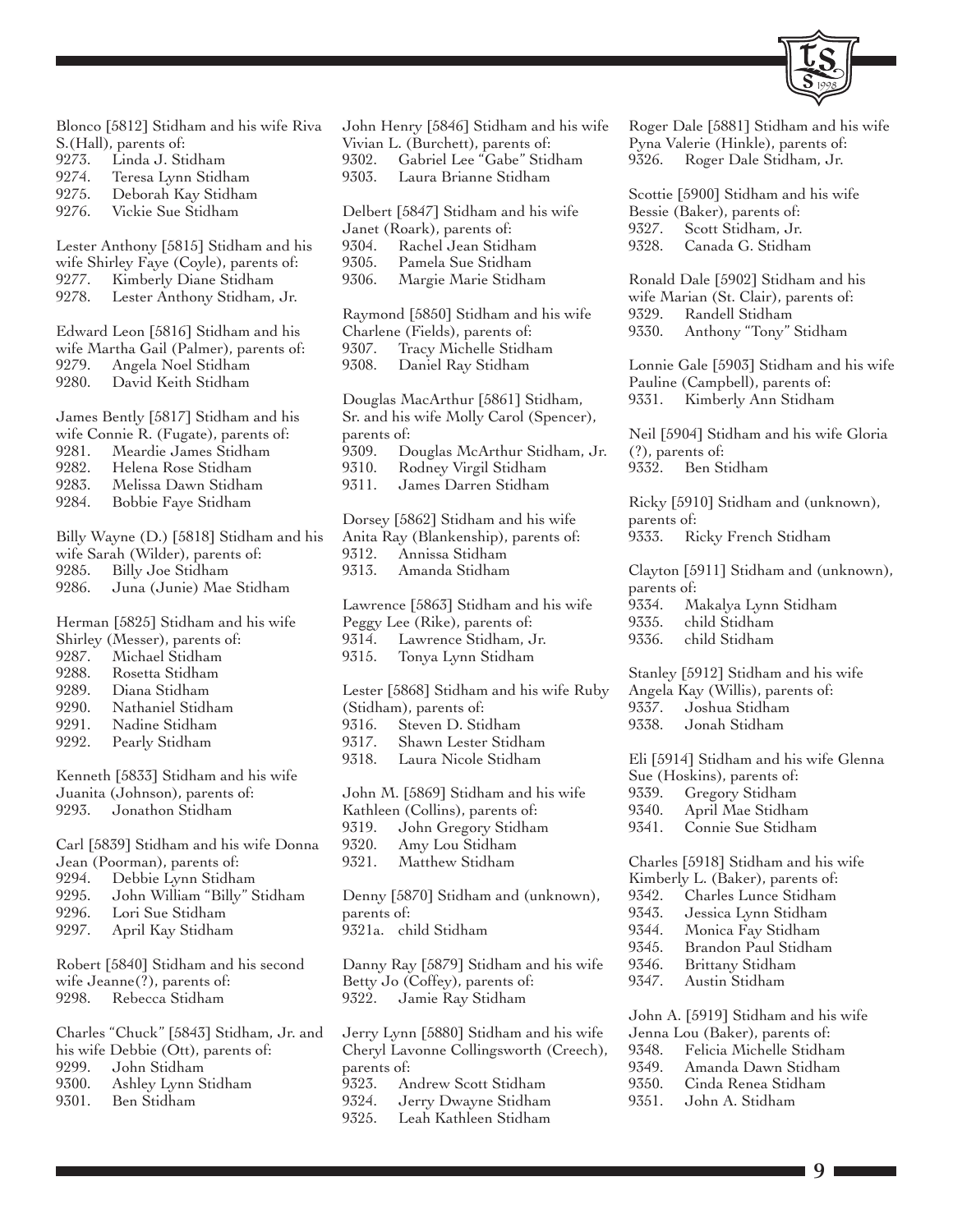

Marcus [5923] Stidham and his wife Judy Kay (Hamm), parents of: 9352. Timothy Stidham 9353. child Stidham 9354. child Stidham

Dwayne [5925] Stidham and his wife Jannie (Combs), parents of: 9355. Michelle Stidham 9356. Amanda Carolyn Stidham 9357. Aaron Stidham 9358. Darrin Stidham

William Robert [5929] Stidham, Jr. and his wife Brenda (Miller), parents of: 9359. Bradlee Stidham

James Dudley [5936] Stidham and his wife Vivian Lynne (Gibson), parents of: 9360. Sabrina Irene Stidham

James Richard "Dick" [5947] Stidham and his wife Joyce Anita (Cooper), parents of : 9361. Steven Lee Stidham 9362. Barry Glenn Stidham

Patrick Jerome [5948] Stidham and his wife Mary (?), parents of: 9363. Michael Preston Stidham

Gary Neil [5952] Stidham and (unknown), parents of: 9364. son Stidham 9365. daughter Stidham

Rev. Ronald B. [5954] Stidham and his wife Connie (Vickery), parents of: 9366. Elizabeth Marie Stidham 9367. Bruce Edward Stidham 9368. Kevin James Stidham

Grant Joseph [5957] Stidham and his wife Christy Ann (Forman), parents of: 9369. Rebekah Josann Stidham 9370. Rachel Ann Stidham 9371. Elliott Abraham Stidham 9372. Morgan Elaine Stidham 9373. Timothy Adam Stidham 9374. Grant Stidham, Jr. Mark Charles [5958] Stidham and his wife Tracy (Taylor), parents of:

9375. Christopher Stidham

9376. Dylan Stidham

Bert Anthony [5960] Stidham and his wife Carol (Ramey), parents of: 9377. Joseph Edward Stidham Joshua Timothy Stidham 9379. Megan Elisabeth Stidham Lee [5961] Stidham, Jr. and his wife Alice (Creekmore), parents of: 9380. Christine Stidham Daniel "Danny" [5963] Stidham and his wife Caridad "Carrie" (Tobias), parents of: 9381. Sarah Marie Stidham 9382. Angeline Rose Stidham 9383. Daniel Grant Stidham Steven Scott [5964] Stidham and his wife Sheila (Cox), parents of: 9384. Matthew Scott Stidham 9385. Mark Anthony Stidham 9386. John Carpenter Stidham Terry Glenn [5971] Stidham and his wife Theda (Wells), parents of: 9387. Terra Michelle Stidham 9388. Tracy Lynn Stidham 9389. Terry Stidham, Jr. 9390. Tamara "Tammy" Stidham 9391. Tricia Stidham Ronald [5972] Stidham and his wife Carolyn (Hall), parents of: 9392. Ronald Stidham, Jr. 9393. Rodney Stidham Boone [5975] Stidham and his wife Loraine (Tillett), parents of: 9394. Kathy Loraine Stidham 9395. Sarah Jean Stidham 9396. Penny Stidham 9397. Kenneth Ray Stidham 9397b. Gladys Kay Stidham Shelby [5977] Stidham, Jr. and his wife Linda (DeTalente), parents of: 9398. James Alan Stidham 9399. Cam Stidham 9400. Shelby Lynn Stidham 9401. Wesley Stidham, Sr. 9402. Lara Stidham 9403. Tara Stidham Paul David [5978] Stidham and his wife Ora (Richardson), parents of: 9403a. child 9403b. child

9403c. child 9403d. child 9403e. child

9404. child Stidham Elbert [5997] Stidham and his first wife Sharon (Stanley), parents of:<br>9405. Wayne Stidham Wayne Stidham 9406. Jeffrey Blaine "Jeff" Stidham Sandra Stidham Elbert and his second wife Debra (Chambers), parents of: Lea Stidham Donald [5999] Stidham and his wife Debbie (Berryman), parents of: 9409. Amy Stidham Peter Terry [6005] Stidham and his wife Susan Louise (Rehig), parents of: 9410. Kelly Leigh Stidham<br>9411. Stephanie Elizabeth Stephanie Elizabeth Stidham 9412. Erica Anne Stidham Gary C. [6006] Stidham and (unknown), parents of: 9412a. child Ronald Clayton [6007] Stidham and his

James [5994] Stidham and his wife Janet (Smallwood), parents of:

wife Delphia (Lewis), parents of:<br>9413. Reginald Clayton Stidha 9413. Reginald Clayton Stidham<br>9414. Candice Tyra Stidham Candice Tyra Stidham

Michael Quenton [6011] Stidham and his wife Vickie L. (Campbell), parents of: 9415. Michael Quinton Stidham<br>9416. Kimberli Lynn Stidham Kimberli Lynn Stidham

Ernest Ray [6013] Stidham and his wife Anna Marie (Pennington), parents of: 9417. Jonathan Ray Chase Stidham 9418. Travis James Stidham

- 9419. Jessica Nicole Stidham
- 
- 9420. Tara Renee Stidham

Gregory Donald [6014] Stidham and his wife Lisa Ellen (Copeland), parents of: 9421. Lindsey Marie Stidham 9422. Jacob Gregory Stidham

Jackie Wayne [6015] Stidham and his wife Genell (Roland), parents of: 9423. child Stidham 9424. child Stidham

Danny Ray [6018] Stidham and his wife Brenda Gail (Noble), parents of: 9425. Laura Denise "Necey" Stidham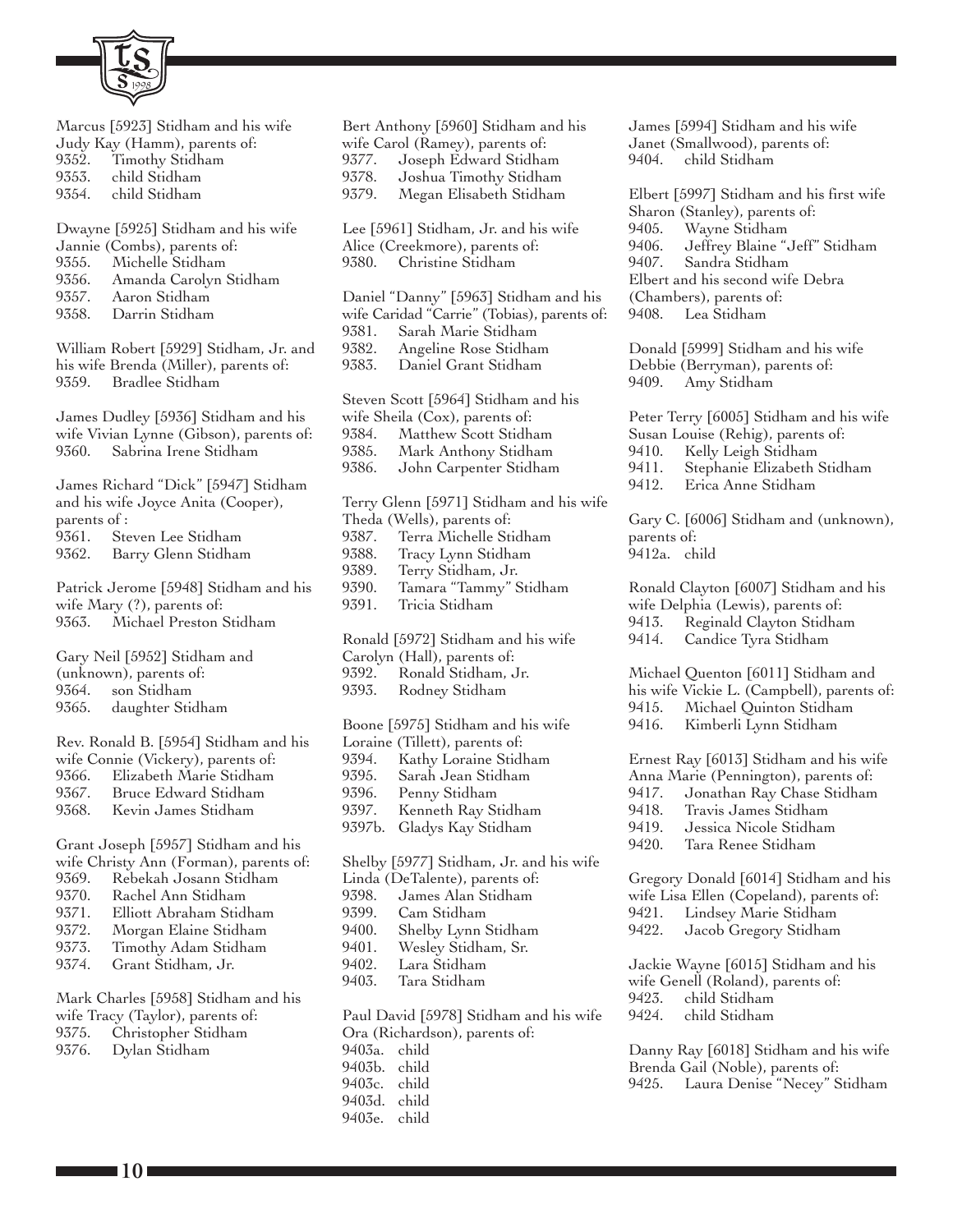

Marion Glenn [6021] Stidham and his wife Strata (Caffentgis), parents of: 9426. Alicia Elaine Stidham

Michael Lynn [6023] Stidham and his wife Michaelle Faye (McPherson), parents of: 9427. Matthew John Stidham 9428. Minda Marie "Mindy" Stidham

Richard Brian [6024] Stidham and his wife Marilyn (Go Ho), parents of: 9429. Nicole Marie Stidham

Juder C. [6035] Stidham, III and his wife Rachael (Tutsch), parents of: 9430. Juder C. Stidham, IV 9431. Jarret Stidham

William Jeffery "Jeff" [6036] Stidham and his wife Darlene (Cats), parents of: 9432. Kaley Summer Stidham

James Edward [6038] Stidham, Jr. and his wife Crystal (Helton), parents of: 9433. Halia Kalen Stidham

9434. (Number not used) 9435. (Number not used)

Rodney Michael [6044] Stidham and (unknown), parents of: 9436. Jarod Phillip Matthew Stidham

Janice [6050] Stidham and her husband Darly Looney, parents of:

- 9437. Cynthia Ann Stidham
- 9438. Lenzie Stidham 9438a. Joseph Stidham
- 

Michael Lynn [6051] Stidham and his wife Debra Elaine (Newberry), parents of: 9439. Michael Lynn Stidham, Jr. 9440. Pasha Marvene Stidham

William Parnell [6056] Stidham and his wife Linda Jean (Poindexter), parents of: 9441 Richard Parnell Stidham 9442. Robert Jeffrey Stidham 9443. Ronald Jerome Stidham

Carlos Vernon [6060] Stidham, Jr. and his wife Tonia Lynn (Phillips), parents of: 9444. Carlos Vernon Stidham, III 9445. Tonia Kay Stidham

Timothy Donald [6063] Stidham and his wife Tanya Denise (Anderson), parents of: 9446. Tracy Daniel Stidham 9447. Tony Dustin Stidham 9448. Tera Dawn Stidham 9449. Tiffany Denise Stidham Mark Wayne [6064] Stidham and his first wife Ellen (McCrary), parents of: 9450. Austin Lee Stidham Mark and his second wife Tonya Swift (Norman), parents of: 9451. Aaron Dylan Stidham 9452. Lucas Nathaniel Stidham Russell [6065] Stidham and his wife Sharon (?), parents of: 9453. Heather Stidham James David [6068] Stidham, Jr. and his wife Jill Renee (Sizemore), parents of: 9454. Nathaniel Hezekiah Stidham 9455. Celia Holly Stidham Johnathan Todd [6069] Stidham and his wife Jean (Brown), parents of: 9456. Erin Stidham 9457. Kate Stidham Christopher Paul [6074] Stidham and his wife Kerry (Mitchell), parents of: 9458. Emma Brianne Stidham 9459. Ella Grace Stidham 9460. Anna Mykal Stidham 9461. Avva Tyman Stidham Danny Ray [6076] Stidham and (unknown), parents of: 9462. Timothy Stidham Keith [6077] Stidham and his wife Glenda Sue (Melton), parents of: 9463. Samuel Keith Stidham 9464. Amanda Christine Stidham 9465. Rebekah Lisa-Ann Stidham 9466. Anastasia Damaris Stidham 9467. Isaiah Daniel Stidham Teddy Wayne [6078] Stidham and his wife Geneva (Pennington), parents of: 9468. Joshua Paul Stidham 9469. Shelbie Anne Stidham

Robert Lee [6079] Stidham and his wife Christine (?), parents of: 9470. Melissa Ann Stidham 9471. Andrew Lee Stidham

# **The Descendants of James [402] Stidham of Wise Co., Virginia**

|                | James Kermit [6096] Stidham and his                         |
|----------------|-------------------------------------------------------------|
|                | first wife Frances Marie (Viers), parents of:               |
|                | Mildred "Millie" Stidham                                    |
| 9472.<br>9473. | Patricia Stidham                                            |
| 9474.          | Emma Lee Stidham                                            |
|                | James and his second wife Betty                             |
|                | (Skillman), parents of:                                     |
|                |                                                             |
|                | 9475. Jacqueline D. "Jackie" Stidham<br>9476. James Stidham |
| 9477.          | Craig Stidham                                               |
|                | 9478. Mary Stidham                                          |
|                | Queinton Calvin [6097] Stidham and his                      |
|                | wife Betty Jane (Ewart), parents of:                        |
| 9479.          | Bruce Queinton Stidham                                      |
|                | 9480. Ginger Stidham                                        |
|                | Willard M. [6100] Stidham and his wife                      |
|                | Juanita (Pucket), parents of:                               |
|                | 9481. Elizabeth Ann Stidham                                 |
| 9482.          | Willard Franklin "Frankie"                                  |
|                | Stidham                                                     |
| 9483.          | David E. Stidham                                            |
|                | Earl [6102] Stidham and his first wife                      |
|                | Jane (Copley), parents of:                                  |
|                |                                                             |
|                | 9484. James Earl Stidham<br>9485. Tommy Stidham             |
|                | Earl and his second wife Theresa (?),                       |
| parents of:    |                                                             |
|                | 9486. Jerry Stidham                                         |
|                | 9487. Patricia Gayle Stidham                                |
|                | Earl and his third wife Patricia (Lewis),                   |
| parents of:    |                                                             |
|                | 9488. Edward Harmon Stidham                                 |
|                | 9489. Valerie Stidham                                       |
|                | 9490. Earl Vinson Stidham                                   |
|                | Alonzo "Lonnie" [6103] Stidham and his                      |
|                | wife Helen Irene (Gillman), parents of:                     |
| 9491.          | Edward Ray Stidham                                          |
| 9492.          | <b>Betty Stidham</b>                                        |
| 9493.          | Evaline Stidham                                             |
| 9494.          | Connie Stidham                                              |
| 9495.          | Nancy Stidham                                               |
| 9496.          | David Stidham                                               |
| 9497.          | Ermile Lee Stidham                                          |
|                |                                                             |

9498. Kenneth Stidham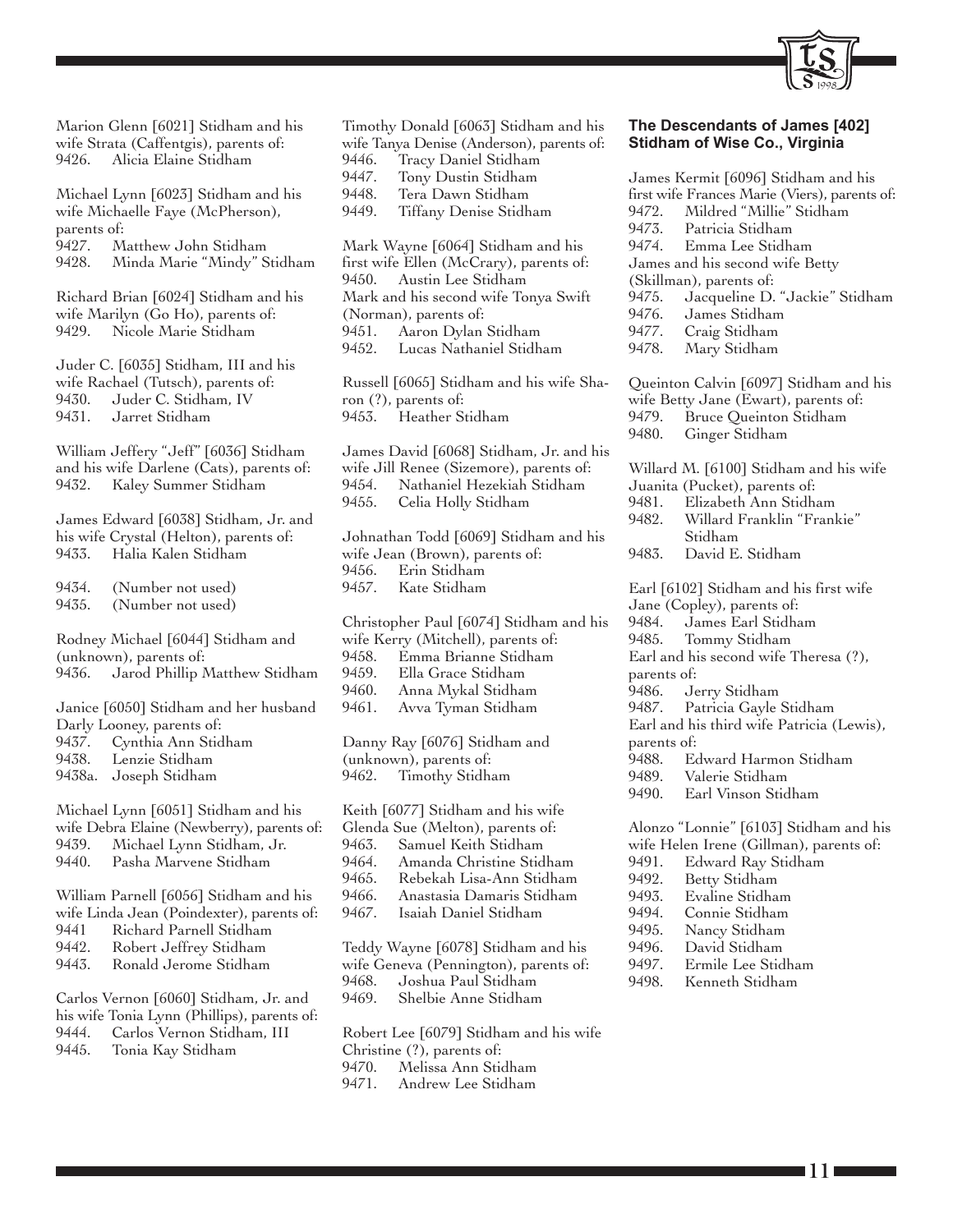

| Ira Critton [6107] Stidham, Jr. and his |                                           |  |  |
|-----------------------------------------|-------------------------------------------|--|--|
|                                         |                                           |  |  |
|                                         | first wife Frances (Whitmer), parents of: |  |  |
|                                         | 9499. Marion Stidham                      |  |  |
|                                         | 9500. June Stidham                        |  |  |
|                                         | 9501. Roger Dale Stidham                  |  |  |
|                                         | 9502. Ira Phillip Stidham                 |  |  |
| Ira and his second wife Ruth Ann        |                                           |  |  |
| (Hennel), parents of:                   |                                           |  |  |
|                                         | 9503. Timothy Wayne Stidham               |  |  |

Charles Edward [6109] Stidham and his wife Edith Violet (Tackett), parents of: 9504. Charles Stidham 9505. Donna Stidham

- 9506. Leeanne Stidham
- 9507. Charles Stidham
- 
- 9507a. Mary Stidham

William Dayton "Bill" [6110] Stidham and his wife Annette Virginia (Bolling), parents of:

- 9508. Franklin Delano Gardner "Frank" Stidham 9509. Rufus Clayton Stidham
- 9510. James Dayton Stidham
- 9511. Connie Bill Stidham

Omar Dayton [6112] Stidham and his

- wife Emma Jean (?), parents of: 9512. Linda Carol Stidham
- 9513. Terry Wayne Stidham
- 9514. Carl Bruce Stidham
- 
- 9515. Marlene Stidham<br>9516. Darlene Stidham Darlene Stidham
- 9517. Rhonda Stidham

Douglas Alexander [6118] Stidham and his wife Brenda R. (Rollins), parents of: 9518. Luther Daniel Stidham 9519. Brenda Denese Stidham 9520. Kathryn Louise Stidham

Curtis Milford [6123] Stidham and his second wife Catherine (Summers), parents of:

- 9521. Sylvia Eileen Littleton
- 9522. Allison Christine "Christie" Stidham
- 9523. Curtis Leland Stidham

Cecil Hoyt [6124] Stidham and his wife Darlene "Dall" (Anderson), parents of: 9524. Jennifer Rose Stidham 9525. Lisa Ann Stidham

Winfred Wesley [6125] Stidham and his wife Shirley (Cowden), parents of: 9526. Brad W. Stidham 9526a. Milford H. Stidham

Mary Madaline [6132] Stidham and (unknown), parents of: 9527. James Stidham 9527a. Carl Stidham Virginia [6134] Stidham and her husband Floyd Smith, Jr., parents of: 9528. Eugene (Parnell) Stidham Charlie Epsom "Eps" [6135] Stidham and his wife Ruby Pauline (Calhoun), parents of: 9529. Jimmy Louis Stidham 9530. Ople Stidham 9530a. Charles Ray Stidham

Nora Margaret [6137] Stidham and (unknown), parents of: 9531. Charlotte Joan Stidham

James Corvin [6139] Stidham, Jr. and his wife Shirley (Winginer), parents of: 9532. Johnny Stidham 9533. Kenneth Stidham 9534. Gloria Ann Stidham 9534a. Connie Stidham

Johnny [6140] Stidham and his wife Helen (Bush), parents of: 9535. Ricky Stidham

Alvin Buford [6145] Stidham and his wife Eunice (Hughs), parents of: 9536. Francy Phroncia Stidham

Dame Edward [6151] Stidham and his wife Billie Jewell (Howard), parents of: 9537. David Edward Stidham 9538. Patricia Angela Stidham 9539. Janice Hope Stidham

Thomas Chester [6159] Stidham and his wife Nita (?), parents of: 9540. Lonnie Stidham 9541. Ronnie Stidham 9542. Donnie Stidham

- 9543. Bebbie Stidham
- 9543a. Kita Stidham

 William Fredrick "Fred" [6167] Stidham and his wife Nannie (Adams), parents of: 9544. Lucille Stidham

9545. William Fredrick "Fred Junior" Stidham, Jr.

Squair Lee [6168] Stidham and his wife

- Esta M. (Dalton), parents of:
- 9546. Donald Edward Stidham, Sr.
- 9547. Wanda Stidham
- 9548. Phyllis Sue Stidham

Daniel Jackson "Jack" [6174] Stidham and his wife Jerlene Ellen (?), parents of:

- 9549. Danny Stidham
- 9550. Linda Gail Stidham
- 9551. Brenda Joyce Stidham
- 9552. Sandra Fay Stidham<br>9553. Debra Denise Stidha
- Debra Denise Stidham
- 9554. Ronald Allen Stidham

James David "Jim" [6175] Stidham and

- his wife Dossie D. (?), parents of:
- 9555. Patricia Stidham
- 9556. David C. Stidham
- 9557. Wanda Stidham
- 9558. Curtis W. Stidham
- 9559. Fitzhugh Lafayette "Jake" Stidham
- 
- 9560. Robert Alan Stidham<br>9561. Pamela Dee Stidham Pamela Dee Stidham
- 9562. Carolyn Stidham
- 9563. Teresa Stidham
- 9564. Velma Kathleen Stidham

James Ray [6184] Stidham and his wife Mollie Kathleen (Dye), parents of: 9565. Christopher Ray Stidham 9566. Kelly Diana Stidham 9567. Penelope Grace "Penni" Stidham 9568. Robert Andrew Stidham

Daniel Franklin "Danny" [6191] Stidham and his wife Brenda (?), parents of: 9569. Daniel Franklin Stidham, Jr.

# **The Descendants of Samuel [403] Stidham of Scott Co., Virginia**

Thomas George [6199] Stidham and his wife Irene (Nolte), parents of: 9570. Thomas Lee Stidham

- 9571. Donna Ray Stidham
- 9572. David Michael Stidham
- 
- 9573. Jimmy Dale Stidham
- 9574. Garry Dean Stidham

Donald Eugene [6201] Stidham and his wife Viola (Jackson), parents of:

- 9575. Robert Eugene Stidham
- 9576. Billy George Stidham
- 9577. Dixie Lee Stidham
- 9578. Linda Ann Stidham
- 9579. Donald Eugene Stidham, Jr.<br>9580. Joseph Earl Stidham
- Joseph Earl Stidham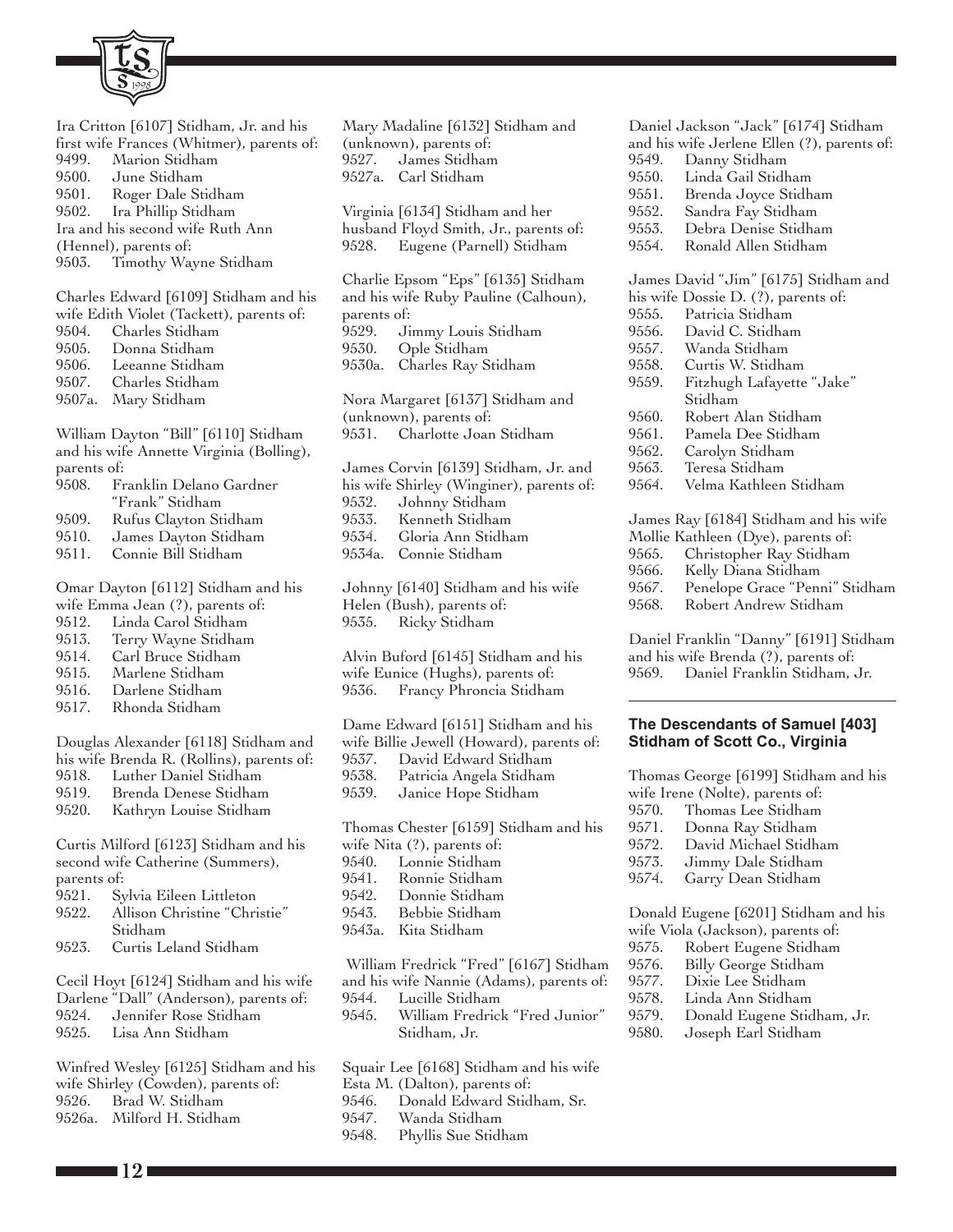

Richard Allen "Dick" [6205] Stidham and

- his wife Carol Ann (Miller), parents of:
- 9581. Karen Marie Stidham
- 9582. Sharon Lee Stidham
- 9583. Richard Allen Stidham, Jr. 9584. Deborah Ann Stidham
- 9585. Judith Gayle Stidham
- 9586. Steven Wayne Stidham
- 9587. Dennis Wayne Stidham
- 9588. Kelly Sue Stidham

Kenneth Ray [6207] Stidham and his wife Sharon (Baldwin), parents of: 9589. Kenneth Ray Stidham, Jr.

Omer Edwin "Jack" [6214] Stidham, Jr. and his wife Eileen Marie (Wilson), parents of:

- 9590. Mary Jo Stidham
- 9591. Karen Ann Stidham
- 9592. Judith Kay "Judy" Stidham
- 9593. David Robert Stidham
- 9594. Suzanne Eileen "Sue" Stidham
- 9595. Rebecca Ellen "Becky" Stidham
- 9596. Terry Lee "Terri" Stidham

Lemuel Otto [6216] Stidham and his wife Delores (Bailey), parents of: 9597. Sherrie Valdez Stidham

Adrian Sebastian "Barsh" [6218] Stidham and his wife Beaulah Dell (Buckner), parents of:

- 9598. Ila Mae Stidham
- 9599. Nelson Glenn Stidham
- 9600. Betty Jo Stidham
- 9601. Adrian Sebastian (Cebastin) Stidham, Jr.

Jesse Verdell [6225] Stidham and his wife Norma Lee (Tisdel), parents of: 9602. Sammy Verdell Stidham 9603. Danny Lee Stidham

Aubrey Osborne [6226] Stidham and his wife Freda (Lewis), parents of: 9604. Aubrey Lewis Stidham 9605. Laverne Stidham 9606. Mansfield Freddie Stidham

William Andrew "W.A." [6227] Stidham, II and his wife Zelma (Lewis), parents of: 9607. Nedra Joyce Stidham

Odis Milton [6228] Stidham and his wife Odessa (Atkins), parents of: 9608. Loyd Stidham 9609. Karen Jean Stidham

Homer Newland [6229] Stidham and his wife Alma Blanche (Sanders), parents of:

- 9610. George Preston Stidham
- 9611. Gladys Mae Stidham

9612. Marjorie Leora Stidham

Hubert Eugene [6230] Stidham and his first wife Kathryn (Peaches), parents of: 9613. Etta Carolyn Stidham Hubert and his second wife Margaret Virginia (Weirich), parents of: 9614. Sharon Ruth Stidham 9615. Stephen Eugene "Steve" Stidham 9616. (number not used) 9617. (number not used) Leslie Clay [6231] Stidham and his wife Anna Frances (Roullett), parents of: 9618. Larry Dean Stidham 9619. Linda Gail Stidham 9620. Terry Michael Stidham Ovie Lee [6232] Stidham and his wife Letha Dell (Roberts), parents of: 9621. Donna Sue Stidham 9622. Don Olen Stidham 9623. Ovie Lee Stidham, Jr. 9624. Allen Dale Stidham William Frank "Bill" [6237] Stidham and his wife Dorothy Dean (Edson), parents of: 9625. Bruce Edson Stidham 9626. Brian Wayne Stidham 9627. Susan Gay Stidham Larry Wayne [6247] Stidham and his wife Judith Lea (Brown), parents of: 9628. Robert Nathan Stidham 9629. Eric Shane Stidham Mark Allen [6250] Stidham and his wife Rhonda Faye (Chapman), parents of: 9630. Michael Alan Stidham James Verlin [6257] Stidham and his wife Johnnie Opal (Newborn), parents of: 9631. Gloria Imogene Stidham

Paul Elbert "Doc" [6259] Stidham and his wife Marie Gustavia (Faul), parents of:

- 9632. James Troy "Honey" Stidham, II
- 9633. Bonnie Bessie Stidham
- 9634. Barbara Evelyn "Tootsie" Stidham
- 9635. Oscar Charles Stidham
- 9636. Brenda Fae Stidham
- 9637. Linda Mae Stidham
- 9638. Pauline Francis Stidham

Ervin Troy [6262] Stidham and his wife Rubye Faye (Phillips), parents of: 9639. Merilyn Sue Stidham

William Ralph [6263] Stidham and his wife Cora Emma (Wilson), parents of: 9640. William Ralph Stidham, Jr. 9641. Freddie Jean Stidham 9642. Patricia Lynn Stidham

Kenneth Dale [6265] Stidham and his wife Betty Louise (Godsey), parents of: 9643. Linda Carol Stidham 9644. Jimmy Dale Stidham 9645. Nancy Elizabeth Stidham

Hal Dulaney [6266] Stidham and his wife Addie Bell (McCoy), parents of: 9646. Thomas Gerald Stidham

Charles Clinton [6268] Stidham and his wife Emily Elizabeth (Benson), parents of: 9647. Clinton Daniel Stidham 9648. Lucy Gail Stidham 9649. Janice Lane Stidham

David [6271] Stidham and his wife (unknown), parents of: 9650. Susan Stidham<br>9651. Randall Stidhai Randall Stidham

Jimmy Ray [6273] Stidham and his wife Barbara Joan (Sampley), parents of:

- 9652. Guy Mitchell Stidham
- 9653. Mark Edward Stidham
- 9654. Brian J. Stidham
- 9655. Darren J. Stidham

Philip Edward [6274] Stidham and his wife Joan (Roberts), parents of:

9656. Daniel Ray (Clinton) Stidham

- 9657. Diane Gayle Stidham
- 9658. Charles Russell Stidham
- 9659. Bert Stidham

Jack Lawrence [6278] Stidham and his wife Anita (Wilson), parents of:

- 9660. Ronald "Ronnie" Stidham
- 9661. Jack Lawrence "Jackie" Stidham, Jr.
- 9662. Donnie Stidham

Hurstle Eugene [6279] Stidham and his wife Eleanor Frances (McDaniel), parents of:

- 9663. Karen Francis Stidham
- 9664. Kathleen Jo "Kathy" Stidham
- 9665. Clark Hurstle Stidham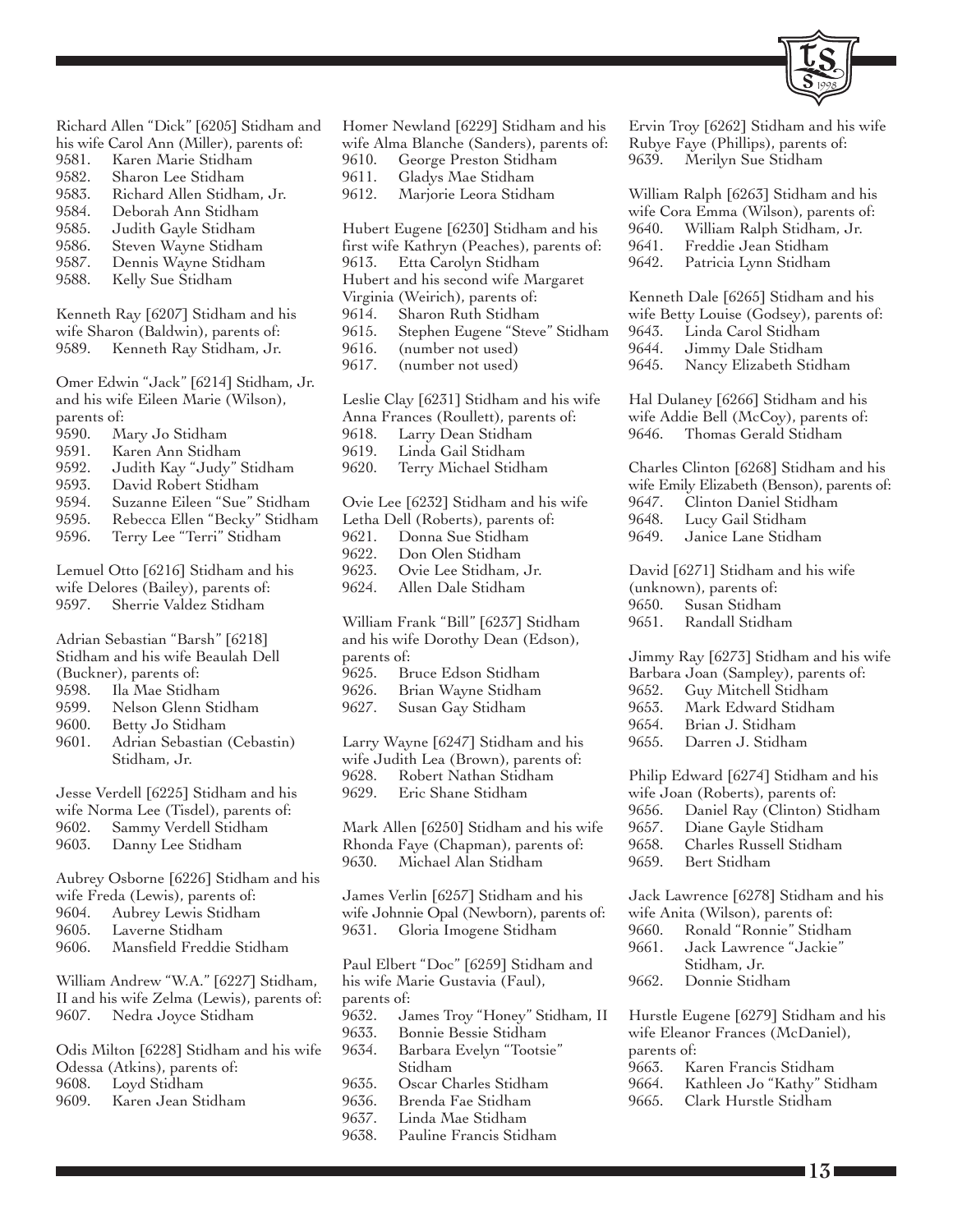

Charles Breckinridge [6282] Stidham, Jr. and his wife Mary Cosima (Papania), parents of:

| 9666. | Charles Breckinridge "C.B." |
|-------|-----------------------------|
|       | Stidham, 3rd                |
| 9667. | John Joseph "Jack" Stidham  |
| 9668. | Joseph Papania Stidham      |

9669. Mary Lee Stidham

Jack Baker [6284] Stidham and his wife Letha (Harvey), parents of: 9670. Jack Baker Stidham, Jr.

| Lora Raymond [6289] Stidham and his          |                           |  |
|----------------------------------------------|---------------------------|--|
| wife Vivian Louise (Strickland), parents of: |                           |  |
|                                              | 9671. Michael Ray Stidham |  |
| 9672.                                        | Kristi Lynn Stidham       |  |
| 9673.                                        | Gretchen Anne Stidham     |  |
|                                              |                           |  |

Paul Edward [6296] Stidham and his wife Jean (Gourley), parents of: 9674. Jean Jennifer Stidham 9675. Victoria Lynne Stidham

James Verle [6298] Stidham and his wife Betty "Jo" (Tindall), parents of: 9676. James Verle Stidham, Jr. 9677. Kimberly Annette Stidham 9678. Jody Lee Stidham<br>9679. Stacy Nichole Stid Stacy Nichole Stidham

Orville Roe [6301] Stidham and his first wife Lovell Laverne (Quinn), parents of: 9680. Donna Elaine Stidham 9681. Mickey Dawn Stidham 9682. Barry Donavan Stidham Orville and his second wife Voneita Verlene (Sloan), parents of: 9683. Thomas Stidham 9684. Nadine Michelle Stidham 9685. Rex Dale Stidham 9686. Johanna Lee Stidham 9687. Melanie Lynnae Stidham

Freeman Marion Russell [6302] Stidham and his wife Bessie Lee (Floyd), parents of: 9688. Joseph Stidham 9689. Gerry Stidham 9689a. Perry Stidham

Helen Louise [6303] Stidham and (unknown), parents of: 9690. Letha Jean Stidham

Floyd Finis [6304] Stidham and his wife Sarah Lavetta (Quinn), parents of: 9691. Steven Dale Stidham<br>9692. Michael Kevin Stidha 9692. Michael Kevin Stidham 9693. Thomas Lee Stidham 9694. Kimberly Kay Stidham<br>9695. Robert Brian Stidham

9695. Robert Brian Stidham

9696. Deanna Gay Stidham

Raymond Glen [6307] Stidham and his wife Deliah (Crane), parents of: 9697. Georganna Stidham

John Robert [6314] Stedham and his wife and his first wife Shirley Jean (Thompson), parents of: 9698. John Michael Stedham John and his second wife Teri Lynn (McCoy), parents of: 9699. Daniel Patrick Stedham 9700. Case Edgar Stedham

Steven Kelly [6315] Stedham and his wife Kathy (Winters), parents of: 9701. Stephanie Nikol Stedham

Ross Raymond [6316] Stedham and his wife Denise (Murphy), parents of: 9702. Matthew Isaac Stedham

#### **Descendants of William Preston [404] Stidham of Morgan Co., Kentucky**

Glennis Roy [6319] Stidam and his wife Sophia A. (Williams), parents of: 9703. Jimmy Ray Stidam

Vernon Lee [6331] Stidam and his wife Nancy Carolyn (Mitchell), parents of: 9704. Michael Shane Stidam 9705. Steven Mitchell Stidam 9706. Teresa Jean Stidam

Carl Edward [6332] Stidam and his wife Wilma Jean (Nesbitt), parents of: 9707. Ileana Denise Stidam<br>9708. Shanon Edward Stida Shanon Edward Stidam 9709. (number not used)

Donald Ray [6333] Stidam and his wife Kay (?), parents of:

- 9710. Charles Ray Stidam
- 9711. Donnetta Stidam

Harold [6334] Stidam and his wife Hazel (Sparkman), parents of:

- 9712. David Harold Stidam
- 9713. Kimberly Ann Stidam
- 9714. Kevin Lee Stidam

James Crawford [6335] Stidam and his wife Shirley (Corman), parents of:

- 9715. Lisa Lynn Stidam
- 9716. Michelle Stidam
- 9717. Mark James Stidam

Elzie Otis [6348] Stidham and his wife Dorothy Pearl (Yarnell), parents of:

- 9718. Norman Franklin Stidham
- 9719. Gladys Stidham
- 9720. Raymond Stidham
- 9721. John William Stidham
- 9722. Carolyn Stidham
- 9723. Larry Stidham
- 9724. Linda Stidham
- 9725. James Allen "Jimmy" Stidham

Arthur Curtis [6349] Stidham, Sr. and

- his wife Matilda (Potenziano), parents of:
- 9726. Arthur Curtis Stidham, Jr.
- 9727. Ernest William Stidham
- 9728. Robert James Stidham
- 9729. Marie Stidham

Delmer D. [6353] Stidham and his first wife Josephine (Butcher), parents of:

- 9730. Daniel Stidham
- 9731. Colleen Stidham
- 9732. Larry Wayne Stidham
- 9733. Sandra K. "Sandy" Stidham<br>9734. James Allen Stidham
- James Allen Stidham
- 9735. Hilda Faye Stidham
- 9736. Roger (Deward) Stidham
- 9737. Sharon Stidham

Delmer and his second wife Dorothy D.

- (Sweet), parents of:
- 9738. Donna D. Stidham
- 
- 9739. Delmer D. Stidham, Jr. Robert W. Stidham
- 9741. Douglas Stidham
- 9742. Dale Lynn Stidham
- 9743. Jack Stidham
- 9744. Patrick S. Stidham
- 9745. David E. Stidham
- 9746. Joyce E. Stidham

William Curns [6358] Stidom and his wife Reva Alberta (Cook), parents of: 9747. William Gregory "Greg" Stidom 9748. Allen Jeffrey "Jeff" Stidom 9748a. Thomas E. "Tom" Stidom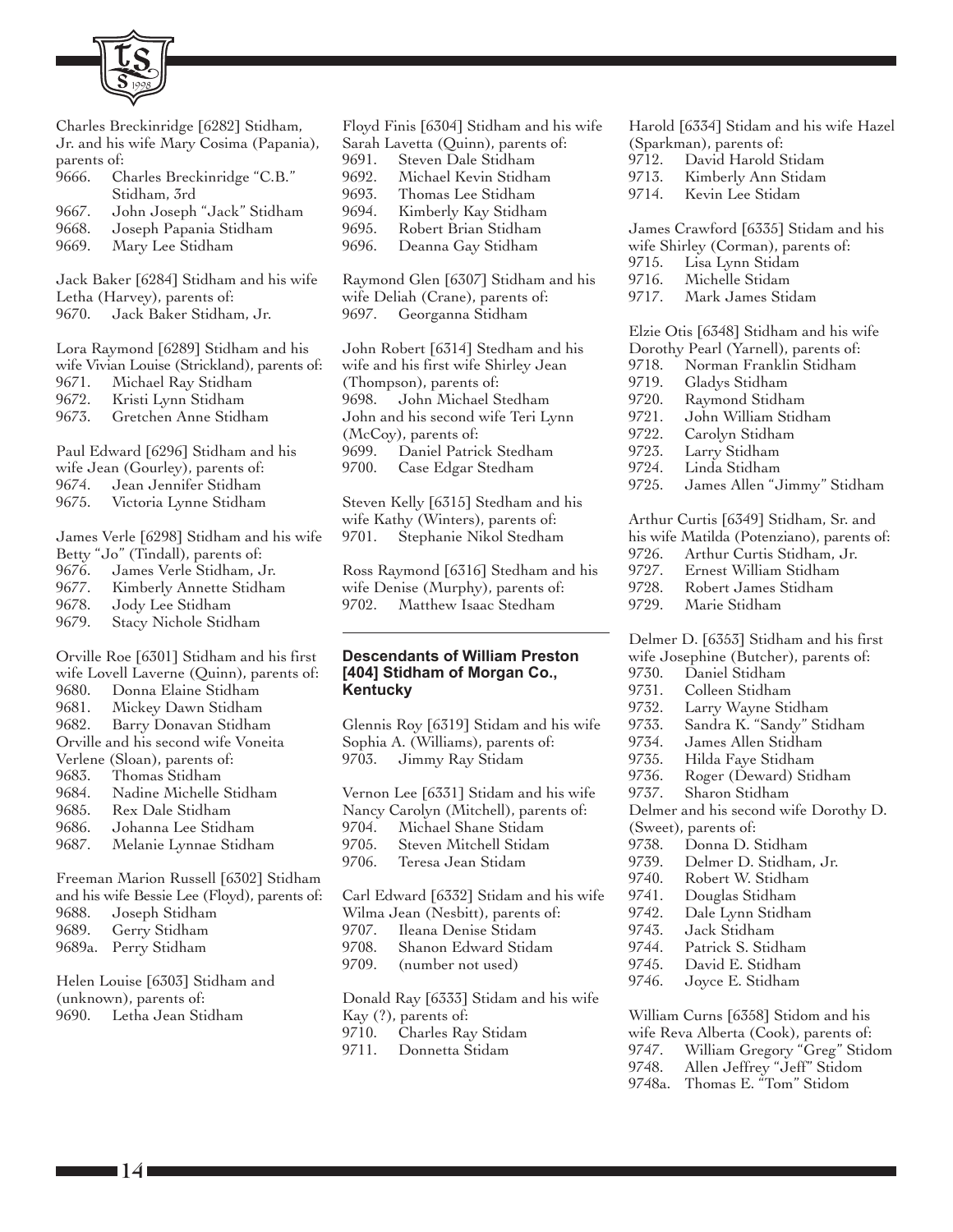

Robert Donivan "Bobby" [6420]

|                | Larry David [6362] Stidom and his first<br>wife Kay Fannin (Lewis), parents of:<br>9749. Philip Neil Stidom | Ed<br>Els<br>97               |
|----------------|-------------------------------------------------------------------------------------------------------------|-------------------------------|
|                | Larry and his second wife Charlotte Lois<br>(Black), parents of:                                            | 97<br>97.                     |
|                | 9749a. Kyle David Stidom                                                                                    | E <sub>l</sub>                |
|                | Noah Everett [6367] Stidam and his wife                                                                     | Gc                            |
| 9750.          | Violet (Howard), parents of:<br>Debra N. Stidam                                                             | 97<br>97                      |
| 9751.          | Patricia Ann Stidam                                                                                         | 97                            |
| 9752.          | Sharon L. Stidam                                                                                            | 97                            |
| 9753.          | Pamela Kay Stidam                                                                                           | 97<br>97                      |
|                | Charles Everett [6375] Stidam and his<br>wife Luglenda Sue (Lowe), parents of:                              | 97                            |
|                | 9754. Cora Melissa Stidam                                                                                   | Ge                            |
| 9755.          | Chrystal Rose Stidam                                                                                        | Su                            |
|                | David Phillip [6378] Stidam, Sr. and                                                                        | 97<br>97                      |
|                | (unknown), parents of:                                                                                      | 97                            |
|                | 9756. David Phillip Stidam, Jr.                                                                             | 97                            |
|                | Johnny Lee [6379] Stidam and his wife                                                                       | 97<br>97                      |
|                | Rhonda Renne (Turner), parents of:                                                                          |                               |
| 9757.<br>9758. | Johnny Lee , Stidam, II<br>Paula Kathleen Stidam                                                            | St6<br>Sh                     |
| 9759.          | Joshua Dwayne "Josh" Stidam                                                                                 | 97                            |
|                |                                                                                                             | 97                            |
|                | Hobert L. [6383] Stidam and his wife                                                                        |                               |
|                | Marlene E. (Kennard), parents of:                                                                           | $\mathrm{D}_{\hat{\epsilon}}$ |
| 9760.<br>9761. | Timmy Lee Stidam<br>Rex Stidam                                                                              | Lo<br>97                      |
| 9762.          | Ricky Stidam                                                                                                | 97                            |
| 9763.          | Randy R. Stidam                                                                                             |                               |
| 9764.          | Robin Stidam                                                                                                | Ra                            |
| 9765.          | Annette Stidam                                                                                              | N <sub>c</sub>                |
|                |                                                                                                             | 97<br>Ra                      |
|                | Avery Ellis [6385] Stidham and his wife<br>Lynn (Holbrook), parents of:                                     | (E)                           |
|                | 9766. David Wayne Stidham                                                                                   | 97                            |
|                | 9766a. Ashley Westbrook Stidham                                                                             |                               |
|                | 9766b. Avera Witney Stidham                                                                                 | Jo                            |
|                | Earl Alford [6387] Stidham and his wife<br>Betty Jean (Holland), parents of:                                | Lii<br>97                     |
| 9767.          | Pamela Earlene Stidham                                                                                      | Rc                            |
| 9768.          | Barbara Jean Stidham                                                                                        | firs                          |
| 9769.          | Margaret Sue Stidham                                                                                        | 97                            |
|                | Raymond Neal "Bud" [6388] Stidham                                                                           | Rc<br>$^{\prime\prime}$ C     |
|                | and his wife Irene (Stone), parents of:                                                                     | 97                            |
| 9770.<br>9771. | David Stidham<br>child Stidham                                                                              | Rc                            |
|                |                                                                                                             | (u)                           |
|                | Lonnie Edward [6389] Stidham and his<br>wife Judy (Greco), parents of:                                      | 97                            |
|                | 9772. Troy Donavon Stidham                                                                                  | $\mathrm{D} \varepsilon$      |
|                |                                                                                                             | (11)                          |

| Edwin Arles [6391] Stidham and his wife                                              |
|--------------------------------------------------------------------------------------|
| Elsie Faye (Miller), parents of:                                                     |
| 9773. Angela Carroll Stidham                                                         |
| 9774. Norma Marie Stidham                                                            |
| 9775. Tina Gail Stidham                                                              |
| Elmer Ray [6392] Stidham and his wife                                                |
| Goldie M. (Miller), parents of:                                                      |
| 9776. Elmer Ray Stidham, Jr.                                                         |
| 9777. Keith Edward Stidham                                                           |
|                                                                                      |
| 9778.     Tara Stidham<br>9779.     Diona Roi Stidham<br>9780.     Sheena Jo Stidham |
|                                                                                      |
| 9780a. Heather Gay Stidham                                                           |
| 9780b. Anthony Stidham                                                               |
|                                                                                      |
| George [6395] Stidham and his wife                                                   |
| Susan (Gravett), parents of:                                                         |
| 9781. George Shane Stidham<br>9782. Pamela Stidham                                   |
|                                                                                      |
| 9783.     Robin Lynn Stidham                                                         |
| 9784. Lisa Marie Stidham                                                             |
| 9785.     Timothy Lee Stidham<br>9785a.     Shane Stidham                            |
|                                                                                      |
| Steve Allen [6396] Stidham and his wife                                              |
| Sheryl (Story), parents of:                                                          |
| 9786. Butch Stidham                                                                  |
| 9787. child Stidham                                                                  |
| David Lee [6397] Stidham and his wife                                                |
| Lois A. (Saunders), parents of:                                                      |
| 9788. Jason Matthew Stidham                                                          |
| 9789. Phillip Andrew "Andy" Stidham                                                  |
|                                                                                      |
| Randy [6399] Stidham and his first wife                                              |
| Nola F. (Ralston), parents of:                                                       |
| 9790. Randall Gene Stidham                                                           |
| Randy and his second wife Mary                                                       |
| (Eppolito), parents of:                                                              |
| 9791. Amanda Stidham                                                                 |
| John Greg [6400] Stidham and his wife                                                |
| Linda G. (Townsend), parents of:                                                     |
| 9792. Jessica Lynn Stidham                                                           |
| Robert Michael [6401] Stidham and his                                                |
| first wife Kimberly S. (Stone), parents of:                                          |
| 9793. Robert Michael Stidham                                                         |
| Robert and his second wife Chasity A.                                                |
| "Chas" (Spicer), parents of:                                                         |
| 9794. Michael Wayne Stidham                                                          |
| Robert Boyd [6407] Stidham and                                                       |
| (unknown), parents of:                                                               |
| 9795. Robert Boyd Stidham, Jr.                                                       |

aniel Michael [6412] Stidham and (unknown), parents of: Connie Daniel Stidham

|                               | Stidham, Jr. and his wife Sharon (?),                                                                                                                                              |
|-------------------------------|------------------------------------------------------------------------------------------------------------------------------------------------------------------------------------|
| parents of:<br>9797.<br>9798. | Robert "Bobby" Stidham<br>Amanda Stidham                                                                                                                                           |
| 9799.                         | Bobby Joe [6427] Stiddom and his wife<br>Loretta (Ray), parents of:<br>Bobby Joe Stiddom, Jr.<br>9800. Johnny Ray Stiddom<br>9801. Patty Kay Stiddom<br>9802. Pamela Tanya Stiddom |
|                               | Leniel Lee [6429] Stiddom and his wife<br>Rhonda Cheri (Conley), parents of:<br>9803. Shawna Cheri Stiddom                                                                         |
| 9804.                         | James Albert [6430] Stiddom and his<br>wife Lanna Gayle (Purvis), parents of:<br>Rhonda Renee Stiddom                                                                              |
| 9805.<br>9806.                | Denzel Raye [6431] Stiddom and his<br>wife Lucille (Wagers), parents of:<br>Karen Jean Stiddom<br>Tina Lynn Stiddom<br>9807. Selena Ray Stiddom<br>9808. Jonie Gayle Stiddom       |
|                               | Stanley [6432] Stiddom and his wife<br>Carolyn (Purvis), parents of:<br>9809. James Lee Stiddom                                                                                    |
| parents of:                   | Deborah Jean "Debbie" [6434] Stiddom<br>and her husband Terry Everman,<br>9810. Jonathan Ray Stiddom/Everman                                                                       |
| 9811.                         | Jimmy David [6436] Stiddom and his<br>wife Viola Lee (Heral), parents of:<br>Dawn Cathline Stiddom<br>9812. Amanda Beth Stiddom                                                    |
| 9813.<br>9814.                | Billy Ray [6437] Stiddom and his wife<br>Karen Rae (Boucher), parents of:<br>Betsy Ann Stiddom<br>Jeremiah James Stiddom                                                           |
|                               | Everett Roscoe [6438] Stiddom, Jr. and<br>his wife Denise Lynn (Wall), parents of:                                                                                                 |

9815. Samantha Marie Stiddom<br>9816. Mary Elizabeth Stiddom Mary Elizabeth Stiddom 9817. Caroline Lorraine Stiddom Kenny Wayne [6439] Stiddom and his first wife Twana G. (Mirical), parents of: 9818. James Wayne Stiddom Catherine Joann Stiddom Kenny and his second wife Sheryl Ann (Williams), parents of: Crystal Brianna Stiddom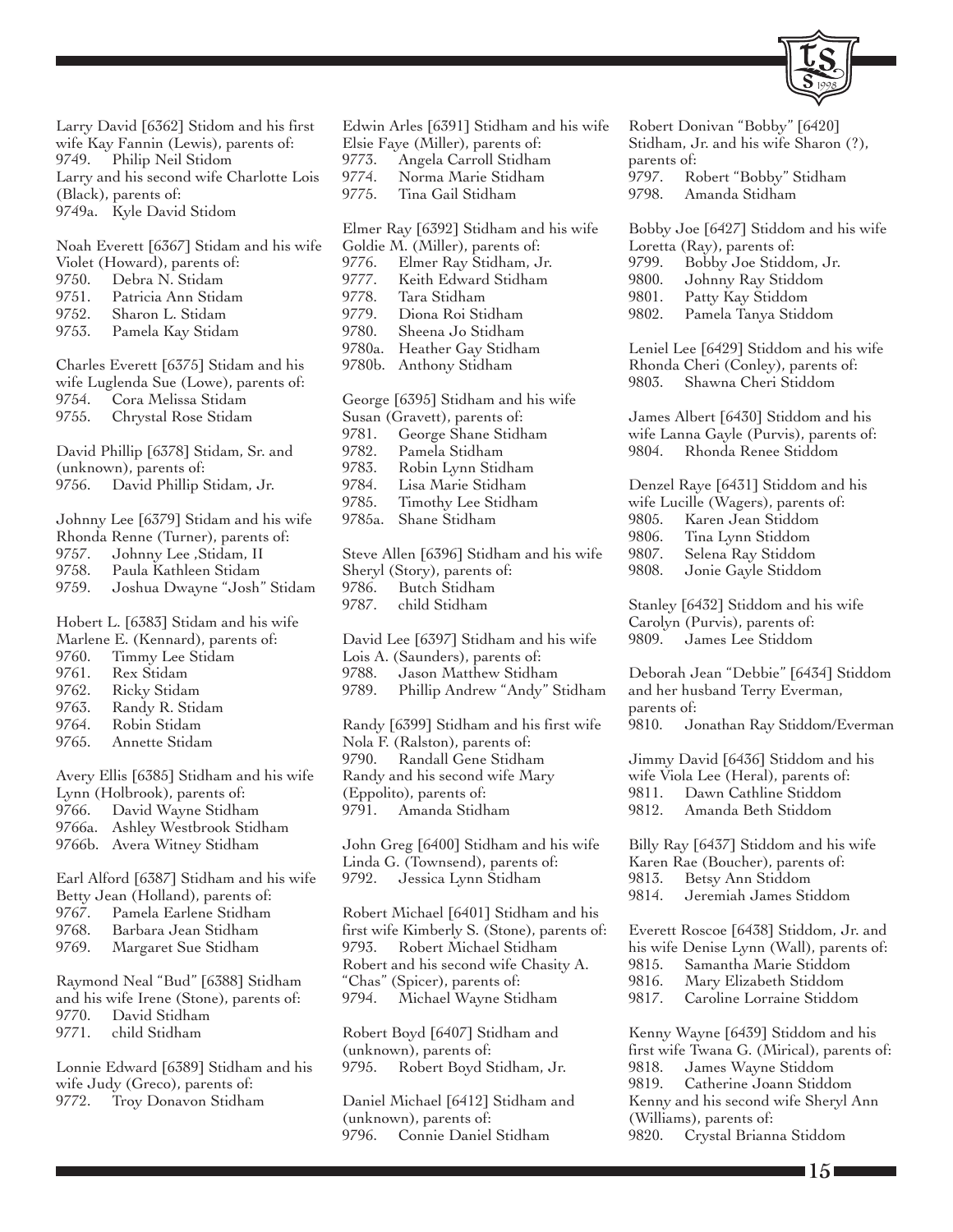

Sharon Lee [6441] Stidham and (unknown), parents of: 9821. Bridget Lee Stidham

Robert Roy [6449] Stidham and his wife Victoria Lynn (Maracle), parents of: 9822. John Robert Stidham

Gary Lee [6450] Stidham and his wife Sandra Jean (Guinup), parents of: 9823. Harmony Lynn Stidham 9824. Gary Lee Stidham, II 9825. Courtney Michelle Stidham 9825a. Andrew Scott Stidham

Kevin Leon [6456] Stidham and his wife Lisa (Silva), parents of: 9826. Shawnee Marie Stidham 9827. Kevin Michael Stidham

Thomas Eugene [6461] Stidham and his wife Barbara Ann (Moon), parents of: 9828. Natalie Dawn Stidham 9829. Shelbie Lea Stidham 9830. Amber Danielle Stidham

Ronal Eugene [6464] Stidham and his wife Linda Kay (Eversole), parents of: 9831. Gena Rene' Stidham

Ricky Kenneth [6467] Stidham and his wife Elaine (Golding), parents of: 9832. Shawn Michael Stidham 9833. Keith David Stidham

Ronald Neal [6468] Stidham and his wife Connie (Gail), parents of: 9834. Brandy C. Stidham 9835. Stevee Stidham

Tony Lynn [6473] Stidham and his wife Lavonda (Scroggins), parents of: 9836. Tony Lynn Stidham, II

Edward Clayton [6479] Stidham and his wife Carol (Wright), parents of: 9837. Sam Allen Stidham

# **The Stidham-Stidam Families of Letcher and Lewis Cos., Kentucky Descendants of Harvey [405] Stidham**

Harold [6482] Stidham and his wife Linda (Hart), parents of: 9838. Lawanda Carol Stidham 9839. James Harold Stidham

|             | James Corbitt [6483] Stidham, Jr. and         |
|-------------|-----------------------------------------------|
|             | his wife Judy (Wright), parents of:           |
| 9840.       | Melissa Renee Stidham                         |
| 9841.       | James David Stidham                           |
|             | 9842. Gary Wayne Stidham                      |
| 9843.       |                                               |
| 9844.       | Loretta Stidham<br>Chasity Stidham            |
| 9845.       | Amanda Lee Stidham                            |
|             |                                               |
|             | Ralph [6484] Stidham and his wife Druie       |
|             | Patricia (McNichols), parents of:             |
|             | 9846. Anthony Joseph "Tony" Stidham           |
|             | Nathan John [6485] Stidham and his            |
|             |                                               |
|             | wife Cheryl (Pappas), parents of:             |
|             | 9847. Andre Stidham                           |
|             | Charles Allen [6487] Stidham and his          |
|             | wife Shirley Faye (Hall), parents of:         |
|             | 9848. Charles Allen Stidham, Jr.              |
|             |                                               |
|             | 9849. Elizabeth Ann Stidham                   |
|             | 9850. Jonathan David Stidham                  |
|             | William Wesley "Bill" [6488] Stidham,         |
|             | Sr. and his wife Phyllis Joy (Holbrook),      |
| parents of: |                                               |
|             | 9851. William Wesley Stidham, Jr.             |
|             |                                               |
|             | 9852. Adam Dwayne Stidham                     |
|             | Danny Ray [6499] Stidham and his wife         |
|             | Kathy (Sizemore), parents of:                 |
|             |                                               |
|             | 9853. Jamie Ray Stidham                       |
|             | 9854. Allison Stidham                         |
|             | 9855. Jared Stidham                           |
|             | James Darrell [6506] Stidham and his          |
|             | wife Michele (?), parents of:                 |
|             | 9856. child Stidham                           |
|             |                                               |
|             | Charles [6512] Stidham and his wife           |
|             | Mildred Ruth (Sayre), parents of:             |
|             |                                               |
| 9857.       | Charles Adam Stidham                          |
| 9858.       | Amy Lynn Stidham                              |
|             | Kenneth Lee [6513] Stidham and his            |
|             | wife Sandy (Emmerson), parents of:            |
| 9859.       | Rhonda Stidham                                |
|             |                                               |
|             | 9860. Eric Stidham<br>9861. Jamie Stidham     |
|             |                                               |
|             | Ronald [6514] Stidham and his wife            |
|             | Kaye (?), parents of:                         |
|             |                                               |
|             | 9862. Bradley Stidham<br>9863. Steven Stidham |
|             |                                               |

Jasper Dean "Jay" [6519] Stidam and his wife Eva Bell (Ridgeway), parents of:

9864. Gary Dean Stidam

9865. Kathryn Jennett Stidam

9866. Eva Diane Stidam

John Edward [6520] Stidam and his wife Shirley Ann (Garey), parents of: 9867. Beverly Ann Stidam 9868. Sue Ellen Stidam 9869. Barbara Sue Stidam 9870. John Michael Stidam 9871. James Daryl Stidam James Edward [6523] Stidam and his wife Mildred Elaine (Blue), parents of: 9872. James E. "Enee" Stidham, Jr. 9873. Michael Stidham 9874. William Riley Stidham William Eugene [6524] Stidham and his wife Dorothy Louise (Trenbley), parents of: 9875. William Keith Stidham 9876. Richard Steven Stidham 9877. Deborah Diane Stidham 9878. Terry Lee Stidham 9879. Robert Shannon Stidham Margaret [6528] Stidam and (unknown), parents of: 9880. Jack Stidam Richard Singleton "Jack" [6529] Stidam, Jr. and his wife Betty Lou (Ward), parents of: 9881. Ricky Lee Stidam 9882. Tammy Sue Stidam 9883. Beth Ann Stidam 9884. Anthony Wayne "Tony" Stidam Larry Eugene [6531] Stidam, Sr. and his first wife Alice (Wyatt), parents of: 9885. Windylin Michelle Stidam Larry and his second wife Barbara Ann (Spillman), parents of: 9886. Amber Ann Stidam 9887. Larry Eugene Stidam, Jr.<br>9888. Kandy Stidam Kandy Stidam Phillip R. "Phil" [6533] Stidam and his first wife Linda (?), parents of: 9889. Kimberly Mae Stidam Phillip and his second wife Brenda Joyce (Wilson), parents of: 9890. Jodi Ray Stidam

Phillip and his third wife Myra Lynn

- (Holman), parents of:
- 9891. Ryan Stidam<br>9892. Brandon Z. S
- 9892. Brandon Z. Stidam Cody Stidam
- 
- 9893a. Keifer Stidam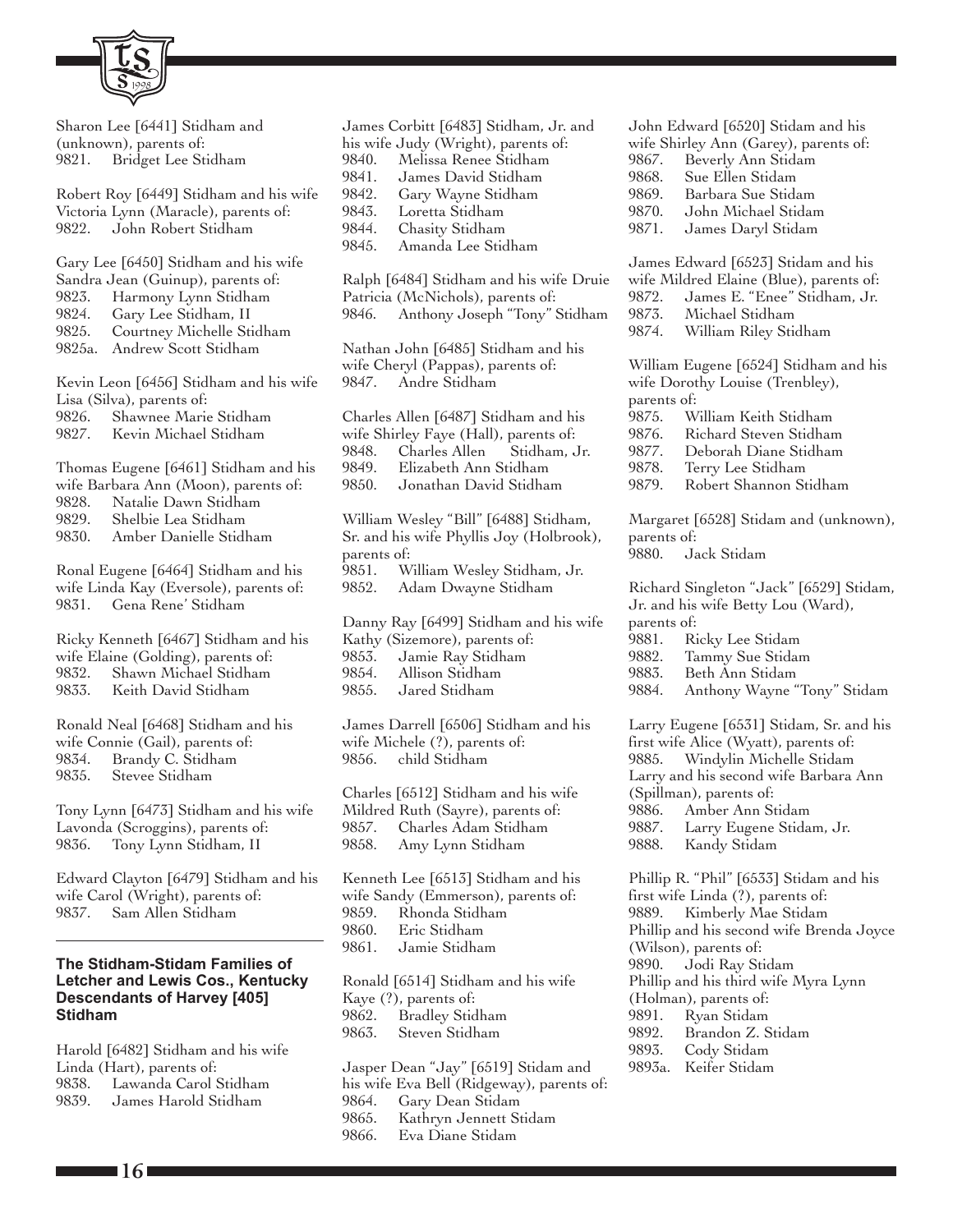

|       | David [6543] Stidam, Jr. and his first    | David [6]           |                          |
|-------|-------------------------------------------|---------------------|--------------------------|
|       | wife Marsha (Richards), parents of:       | Jimmie I            |                          |
|       | 9894. David Shad Stidam                   | 9916.               |                          |
|       | David and his second wife Denise          | David an            |                          |
|       | (Wilson), parents of:                     | (Combs)             |                          |
|       | 9895. Darcy D. Stidam                     | 9917.               |                          |
|       |                                           | 9917a.              |                          |
|       | Dale Edward [6545] Stidam and his wife    | 9917b.              |                          |
|       | Elizabeth "Libby" (Terry), parents of:    |                     |                          |
| 9896. | Dale Edward Stidam, Jr.                   | Daniel [6           |                          |
|       | 9897. Travis Stidam                       | Kathy (C            |                          |
|       | 9898. Jamie Stidam                        | 9918.               |                          |
|       |                                           |                     |                          |
|       | Robert [6548] Stidam and his wife Vicky   | James H             |                          |
|       | (Risner), parents of:                     | wife Lisa           |                          |
|       | 9899. Ashley Stidam                       | 9919.               |                          |
|       |                                           |                     |                          |
|       | Victor L. [6553] Stidham and his wife     | Rose Car            |                          |
|       | Vonda (Butcher), parents of:              | (unknow             |                          |
|       |                                           |                     |                          |
|       | 9900. Heather Nicole Stidham              | 1920.               |                          |
|       | 9901. Tiffany DawnStidham                 | 1920a.              |                          |
|       |                                           |                     |                          |
|       | Carl Stidham [6557] Stidham, Jr. and his  | Marvin I            |                          |
|       | wife Norma Jean (Hewitt), parents of:     | wife Cha<br>9921.   |                          |
| 9902. | Noella Stidham                            |                     | $\overline{\phantom{a}}$ |
| 9903. | Carla Jean Stidham                        | 9922.               |                          |
| 9904. | April Lynn Stidham                        | 9923.               | ľ                        |
| 9905. | Kenneth Alford Stidham                    | 9923a.              |                          |
|       |                                           |                     |                          |
|       | Willard [6558] Stidham and his first wife | Steven R            |                          |
|       | Erlene (?), parents of:                   | wife The            |                          |
|       | 9906. Tina Stidham                        | 9924.               |                          |
|       | Willard and his second wife Dora          | 9925.               |                          |
|       | (Steele), parents of:                     | 9926.<br>$\sim$ 100 |                          |
|       | 9907. Patrick Thomas Mattox Stidham       |                     |                          |
|       |                                           | Toby Jac            |                          |
|       | Larry Robert [6559] Stidham and his       | Ramona              |                          |
|       | wife Patricia (Woodard), parents of:      | 9927.               | ×.                       |
|       | 9908. Joseph Lee Stidham                  |                     |                          |
|       | 9909. David Allen Stidham                 | Eric Gor            |                          |
|       |                                           | wife Sam            |                          |
|       | James Hayes [6561] Stidham and his wife   | 9928.               |                          |
|       | Jayne Elizabeth (Bentley), parents of:    | 9929.               |                          |
| 9910. | Joshua James Stidham                      |                     |                          |
| 9911. | Samuel Colton Stidham                     | Andersor            |                          |
|       |                                           | wife Mar            |                          |
|       | Howard [6562] Stidham and his wife        | 9930.               |                          |
|       | Sandy (?), parents of:                    | 9931.               |                          |
| 9912. | Jacqueline Stidham                        | 9932.               |                          |
| 9913. | Wesley Hayes Stidham                      | 9933.               |                          |
|       |                                           | 9934.               |                          |
|       | Michael [6567] Stidham And his wife       | 9935.               |                          |
|       | Kimberly Anne (Jackson), parents of:      |                     |                          |
|       | 9914. Michael Anthony Stidham             |                     |                          |
|       |                                           |                     |                          |

9915. Shane Arthur Stidham

568] Stidham and his first wife Lynn (Williams), parents of: Andy Franklin Stidham d his second wife Peggy Sue , parents of: Amanda Rennee Stidham Tabitha Jean Stidham Eric Allen Stidham

 $6569$ ] Stidham and his wife Combs), parents of: Cassie Sue Stidham

layes [6571] Stidham and his  $(Grace)$ , parents of: 9919. Michaela Faith Stidham

ol [6573a] Stidam and (n), parents of: 1920. Marilyn Louise Stidam Martino Shane Stidam

David [6574] Stidam and his rlotte (Jessee), parents of: child Stidam Joyce Ann Stidam Valeria Dawn Stidam Anthony Stidam

obert [6582] Stidham and his resa (Kirk), parents of: Jacob Stidham Jesse Stidham Jordan Stidham

k [6584] Stidham and his wife (Gibson), parents of: Bailey Nicole Stidham

don [6585] Stidham and his antha (Hill), parents of: Callie Elizabeth Stidham 9929. Ella Jean Stidham

n Lee [6590] Stidham and his gie Jo (Calhoun), parents of: 9930. Freddie Stidham 9931. Nillard Anderson Stidham

9932. Emmenual Lee Stidham

- Susan Stidham
- Sandy Stidham
- Gloria Stidham
- James Gobel [6593] Stidham and his wife Donna (Dione), parents of:
- 9936. Stephen Blaine Stidham
- 9938. Russell Charles William Stidham
- 9937. David James Stidham<br>9939. Charles Allen Stidham
- 9939. Charles Allen Stidham
- James Geoble Stidham
- 9940a. Thomas Joseph Stidham/ Zdanowicz

Robert [6596] Stidham and his wife Lorene (Craft), parents of:

- 9941. Roger Neal Stidham
- 9942. Ronnie Wayne Stidham
- 9943. Russell Lee Stidham
- 9944. Rose Chellie "Shelia" Stidham

Willie Glen [6597] Stidham and his wife Sarah Marie (Marcum), parents of: 9945. Glenda Marie Stidham 9946. Danny Ray Stidham 9947. Debby Darlene Stidham 9948. Dwanna LynnStidham Nelt Elwood [6599] Stidham and his wife Mabel Kinser (Webb), parents of: 9949. Cordella Stidham 9950. Steven Stidham

James Arvil [6600] Stidham and his wife Linda (Hueston), parents of: 9951. James Stidham<br>9952. Melissa Stidhan Melissa Stidham

Marvin [6600b] Stidham and his wife Marjorie Louise (Neyes), parents of: 9953. Patricia Ann "Trish" Stidham

Wade [6600d] Stidham and his wife Mary Jo (?), parents of: 9954. Amanda Stidham

Darrell Thomas [6601] Stidam and his wife Shelia S. (Lewis), parents of: 9955. Stefanie Denise Stidam 9956. Danny Darrell Stidam

Allen Bruce [6602] Stidam and his wife Wilma Jean (Pence), parents of: 9957. Ronnie Allen Stidam

Monty Wayne [6603] Stidam and his wife Leachie C. (Caudill), parents of: 9958. Carrie Marie Stidam 9959. Vivian Christine Stidam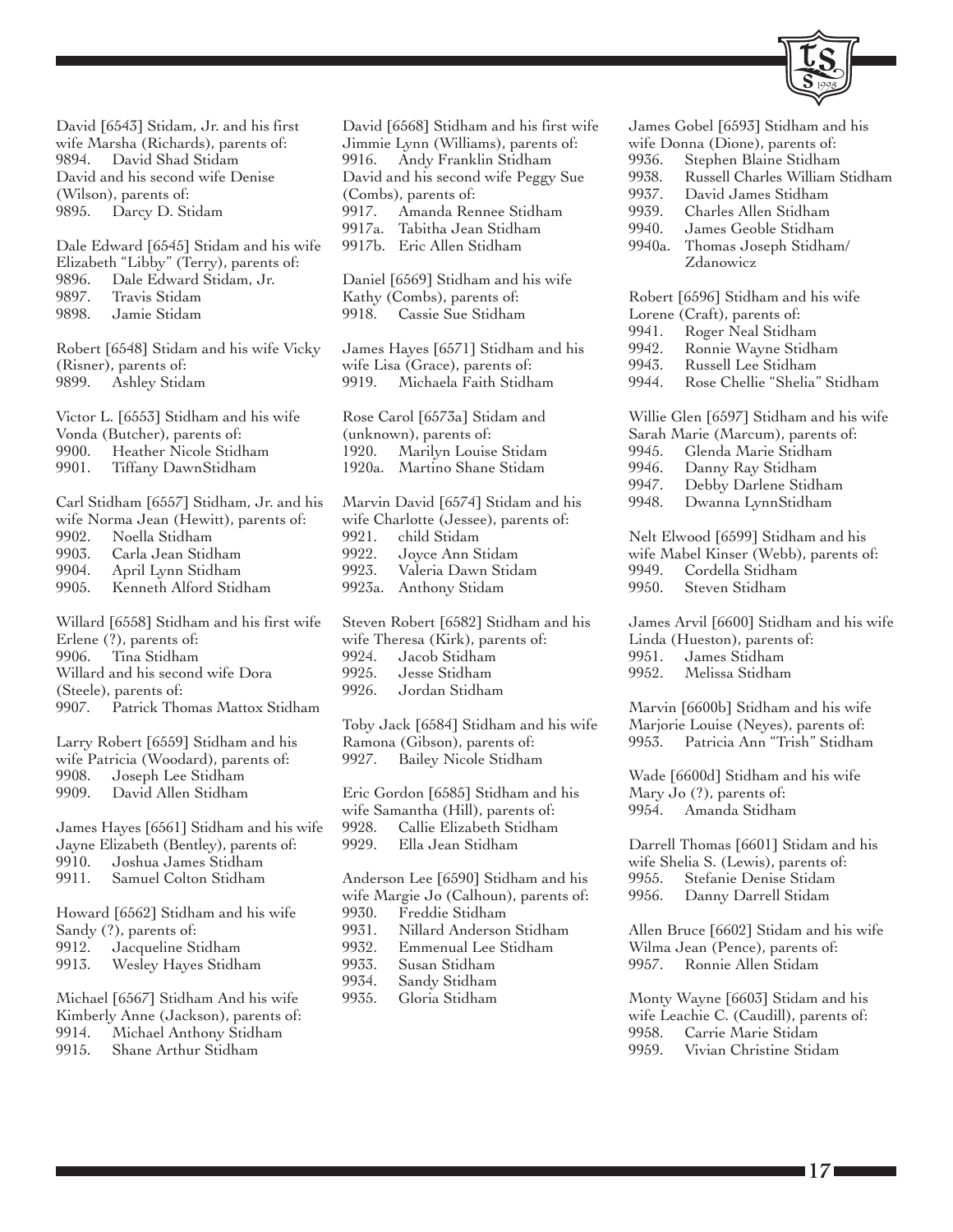



Jeffrey Ray [6605] Stidam and his first wife Mary S. (Mark), parents of: 9960. Rebecca Dawn Stidam 9961. Rachel Anne Stidam Jeffrey and his second wife Angela (Sanders), parents of: 9962. Jacob Allen Stidam

9963. Jared Ray Stidam

Steven Brian [6606] Stidam and his wife Tina L. (Adkins), parents of: 9964. Steven Martin Stidam 9965. Brian Keith Stidam

Chuck Ray [6613] Stidham and his wife Kathleen (Laugel), parents of: 9966. Meredith Sue Stidham 9966a. Kristen R. Stidham

Billy Ray [6614] Stidham, Jr. and his wife Tana (Branigan), parents of: 9967. Tara Stidham 9968. Billy Ray Stidham, III 9969. Shana Stidham 9970. Brittany Stidham

9971. Rodney Lee Stidham

Jeffrey Dean [6621] Stidham and his wife Leah Jean (Bremiller), parents of: 9972. Tymen Levi Stidham

Joseph Darrell [6624] Stidham and his wife Nicole Jane (Wright), parents of: 9973. Cheyanne Nicole Stidham 9974. Emily Jo Stidham

Joey Glen [6625] Stidham and his wife Tabitha (?), parents of: 9975. Jonah Stidham 9975a. Colton Stidham

Gina Nicole [6627] Stidham and (unknown), parents of: 9976. Elijah Gage /Stidham

#### **The Stidhams and Stidoms of Ashe Co., North Carolina, Descendants of Hanna [406] Stidhams**

Jesse [6634] Stidoms and his wife Cynthia Van (Ess), parents of: 9977. Wells Andrew Stidoms

Edward Wayne [6644] Stidhams and his wife Sharon (Rose), parents of: 9978. Derek Stidhams 9979. Joshua Stidhams

David Allen [6645] Stidhams and (unknown), parents of: 9980. Wesely Allen Stidhams 9981. Nathan Paul Stidhams

Gaither Dean [6647] Stidhams and his wife Alma Jean (Wilcox), parents of: 9982. Thomas Gale Stidhams

Raymond Charles [6650] Stiddam and his wife Joan (Bare), parents of: 9983. Matthew Raymond Stiddam

David Lewis [6653] Stidom and his first wife Betty (?), parents of: 9984. Randy Lewis Stidom David and his second wife Debbie (?), parents of: 9985. Tadd Stidom 9986. Chad Stidom 9987. Carley Ann Stidom 9988. Markie Stidom

Edward Lloyd [6656] Stidom and his first wife Ruby Mae (Blevins), parents of: 9989. Edward Lloyd Stidom, Jr. Edward and his second wife Frankie Sue (Johnson), parents of: 9990. Dolan Frayne Stidom<br>9991. Ellory Duane Stidom Ellory Duane Stidom 9992. Julian Lane Stidom 9993. Franklin Shane Stidom Harvey R. [6659] Stidom and his wife Margie L. (?), parents of: 9994. Dale Stidom 9995. Rhonda Stidom

9996. Cynthia A. Stidom 9997. Angela K. Stidom

Elmer David [6665] Stidom, Jr. and his wife (Harriman), parents of: 9998. David Randolph "Randy" Stidom 9999. Tina Marie Stidom

Donald Eugene [6667] Stidom and his wife Elaine D. (Boderwitz), parents of: 10000. Tonda L. Stidom

Herman Samuel [6668] Stidom and his wife Donna J. (Meyer), parents of: 10001. Sherry L. Stidom

Charles Lee [6679] Stidom, Jr. and his wife Penny Eileen (Conrad), parents of: 10002. Charles William "C.W." Stidom 10003. Christopher Stidom

# **The Stidhams of Boyd Co., Kentucky, Descendants of Lewis [410] Stidham**

Jack Raymond [6682] Stidham, Jr. Children: 10004. Savanna Stidham 10005. Luke Raymond Stidham

Robert Lee [6692] Stidham, II and his wife Rebecca Sue (Harper), parents of: 10006. Robert Lee Stidham, III 10007. Nicole Jean Stidham

Richard Eugene [6697] Stidham and his wife Beatrice Fannie (Willis), parents of: 10008. Cheri Apryl Stidham

Randall Lee [6698] Stidham and his wife Debra Ann (Roe), parents of: 10009. Jessica Lynn Stidham 10009a. Eric Daine Stidham

Aaron Gene [6701] Stidham and his wife Lore M. (Stiffler), parents of: 10010 child Stidham

#### **The Stidhams of Wise Co., Virginia, Descendants of Adam J. [286] Stidham**

Mark [6709] Stidham and his wife Susan (Toth), parents of: 10011. Stewart Stidham

Billy Ray [6715] Stidham and his wife Rena (Gallihar), parents of: 10012. Lisa Stidham 10013. Jeffrey Stidham

Glenn Everett [6716] Stidham and his wife Sue (Hobbs), parents of: 10014. Glenn David Stidham 10015. Daniel Brent Stidham

Coy Daniel [6725] Stidham and (unknown), parents of: 10016. Amber Stidham

Paul Edward [6726] Stidham and his wife Diane Michele (Kemp), parents of: 10017. Patrick Michael Stidham 10018. Melanie Kathryn Stidham 10019. Nicholas Coy Stidham 10020. Jonathan Edward Stidham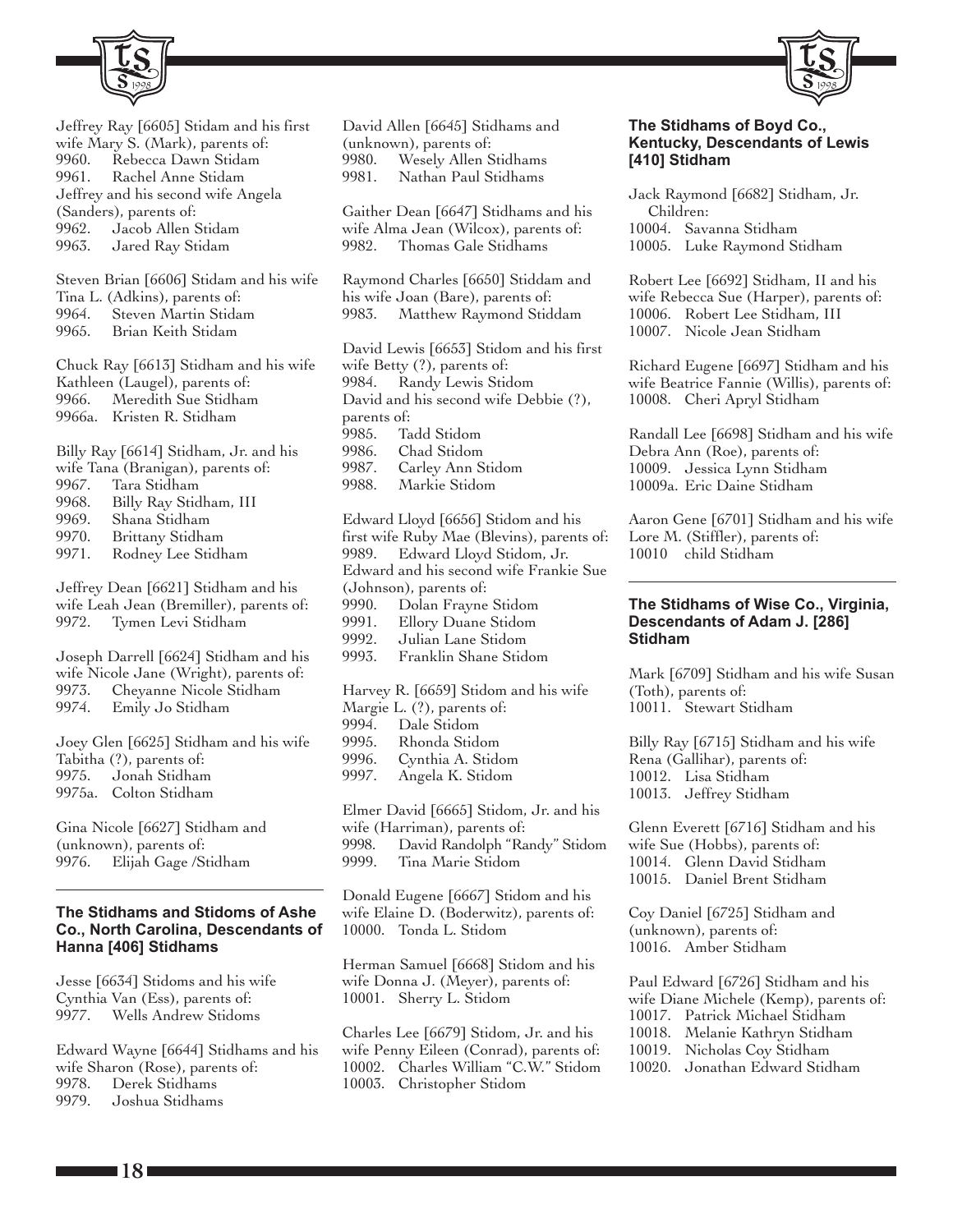

Timmy Joe [6729] Stidham and his wife Lora (Parson), parents of: 10021. Ashley Darnell Stidham 10022. Matthew Jordon Stidham

James Barthold "Bart" [6730] Stidham and his wife Susannah (Crowell), parents of: 10023. Hallie Stidham 10024. Madeleine Stidham 10025. Nellie Stidham

Thaddeus Jon "Thad" [6731] Stidham and his wife (Prentiss), parents of: 10026. Eli Stidham 10027. Perrin Stidham

Harry Edward [6742] Stidham and his first wife Nancy Jane (Roberts), parents of: 10028. Marion Kay Stidham Harry and his second wife Mildred Ann (Lambert), parents of: 10029. Junis Edward Stidham 10030. William Bruce Stidham 10031. Lori Susan Stidham 10032. David Wayne Stidham Harold [6743] Stidham and his wife Geneva (Mosley), parents of: 10033. Harold Stidham, Jr.

- 10034. Donna Denise Stidham
- 10035. Pamela Sue Stidham

Emory Gerald [6749] Stidham and his wife Thelma Edith (Hill), parents of: 10036. Emory Gerald Stidham, Jr.

Franklin Emmitt [6750] Stidham and his wife Pauline (Herron), parents of: 10037. Veronica Leigh "Rhonda" Stidham

Malcolm Leonard "Bud" [6756] Stidham and (unknown), parents of: 10038. Christopher Shawn Stidham 10039. Jessica Stidham 10040. Stephanie Grace Stidham

James Elmer [6765] Stidham and his first wife Gladys Emory "Penny" (Densmore), parents of: 10041. Nella Mae Stidham 10042. James David "J.D."Stidham 10043. Bobbie Ruth Stidham James and his second wife Rosie Cleo (Scott), parents of:

10044. Billy Ray Stidham

Emmit Leo [6766] Stidham and his wife Junea Ann (VidFler), parents of: 10045. Darby Steve Stidham 10046. Terry Ann Stidham 10047. Judy Kay Stidham 10048. Michael Scott Stidham

Ted Junior "T.J." [6768] Stidham and his wife Betty June (Watson), parents of: 10049. Jimmy Darryl Stidham 10050. Mark Julian Stidham 10051. Jeffrey Ted Stidham 10052. Alisa L. Stidham

Robert Baxer [6770] Stidham and his wife Genevieve (Meade), parents of: 10053. Betty Sue Stidham 10054. Margaret Ann Stidham

Everett Hythen [6771] Stidham and his wife Stella (Whitt), parents of: 10055. Charlotte Dean Stidham 10056. Patrick Stidham

John Homer [6776] Stidham and his wife Wilma Jean (Grigsby), parents of: 10057. Margie Elizabeth Stidham 10058. John Homer Stidham, Jr. 10059. Phillip Hayes Stidham

James Litten [6786] Stidham and his wife Nella Mae (Stidham), parents of: 10060. Ronda Kay Stidham 10061. Brenda Karen Stidham 10062. James Michael Stidham Emmitt Carroll [6789] Stidham and his wife Magdalene (Cress), parents of: 10063. Kenneth Carroll Stidham 10064. Joyce Ann Stidham 10065. Linda Sue Stidham

10066. Sandra Lee Stidham Willard Samuel "Sam" [6790] Stidham

and his wife Mary Lee (Reese), parents of: 10067. Jerry Allen Stidham 10068. Larry Wayne Stidham 10069. Kathryn Marie Stidham 10070. Randy Howard Stidham

James Everett [6791] Stidham and his wife Kathleen (Gareffa), parents of:

- 10071. James Everett "Jimbo" Stidham, Jr. 10072. Hester Stidham
- 10073. Doris Stidham

Paul Junior [6794] Stidham and his wife Jewell Faye (Blanken), parents of: 10074. William O. Stidham 10075. Nora M. Stidham 10076. Deborah Louise Stidham

Odell [6795] Stidham and his first wife Linda Joyce (Hood), parents of: 10077. Kay Stidham 10078. Michael Odell Stidham 10079. Eddie Stidham 10080. Tracy Stidham Odell and his second wife Teresa (Glasmeir), parents of: 10081. Randall G. "Randy" Stidham 10082. Keith (Chad) Stidham Ralph David [6797] Stidham and his wife Heidi (Wickliff), parents of: 10083. Shawn D. Stidham 10084. Christopher N. Stidham 10085. Michelle Stidham Douglas Carroll [6798] Stidham and his wife Ann Marie (Griffin), parents of:

10086. Douglas Carroll Stidham, Jr. 10087. David Stidham 10088. Michelle R. Stidham

Earl [6801] Stidham and his wife Betsy (Gibheart), parents of: 10089. Debra Stidham 10090. Tammy Stidham 10091. Cindy Stidham 10092. Melinda Stidham 10093. daughter Stidham Elmer [6803] Stidham and his wife Shirley (Zimmerman), parents of:

10094. Ricky Stidham 10095. Terry Stidham

Harold K. [6804] Stidham and his wife Lillian (Mills), parents of: 10096. Theresa Stidham 10097. Shelia Stidham 10098. Cari Stidham

Carlos Edward [6810] Stidham and his first wife Regina Onedia (Hennessey), parents of: 10099. Kathi (Katherine) Oneida Stidham 10100. David Michael Stidham Carlos and his second wife Shirley Ann (Graybeal), parents of: 10101. Carol Annette Stidham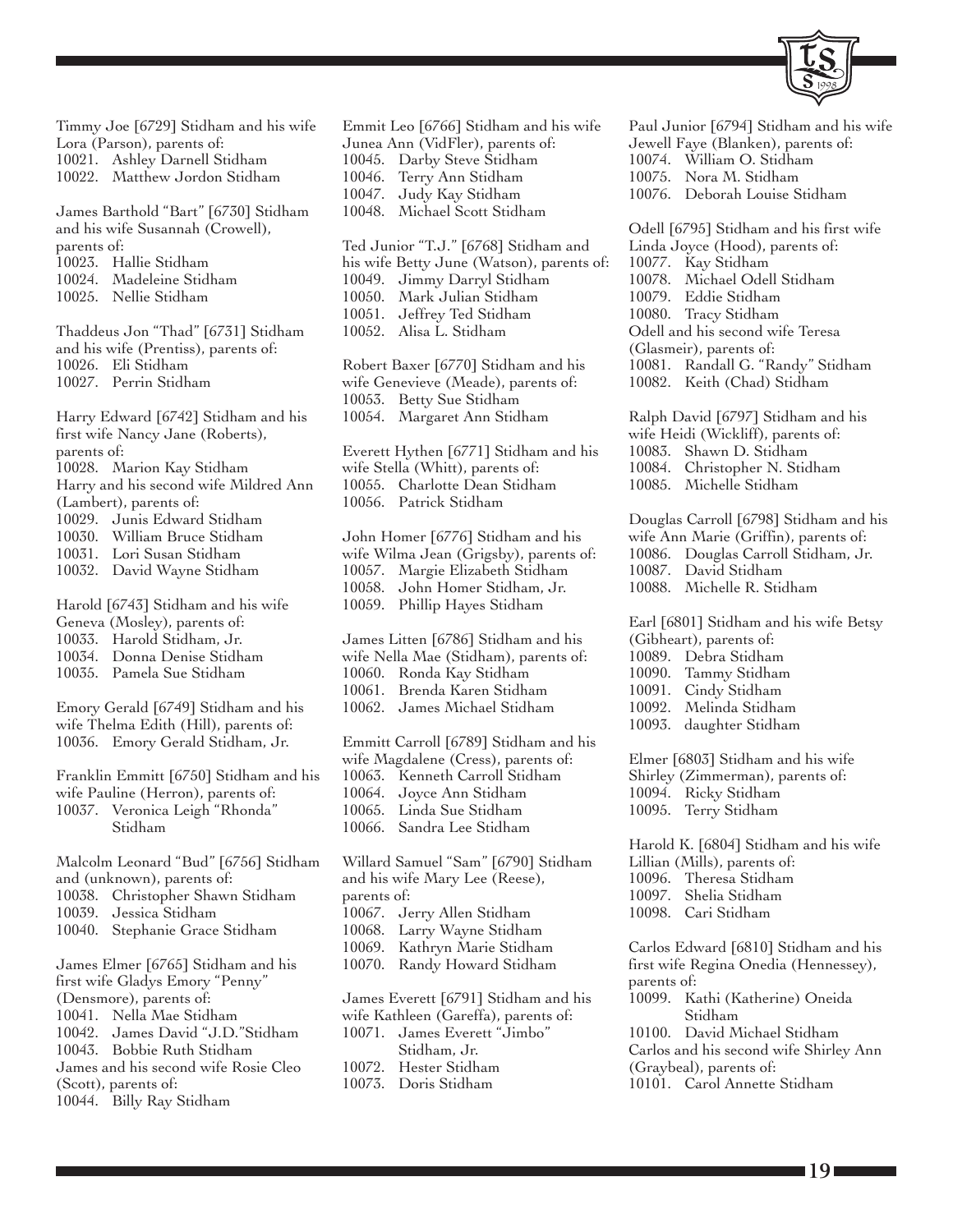

Larry Eldon [6816] Stidham and his wife Barbara Carol (Fulford), parents of: 10102. Tara Denise Stidham 10103. Cora Dawn Stidham

Lawrence [6821] Stidham and his wife Melissa Harriett (Anderson), parents of: 10104. Jeanette Stidham

Roy Edward [6822] Stidham and his first

- wife Clara Marie (Moore), parents of:
- 10105. Roy Eugene Stidham 10106. Gerald Cleveland "Jerry" Stidham
- 10107. Donna Lee Stidham
- 10108. Robert Dean Stidham Harper (Adopted, Stidham by birth)

10109. Jack Stidham Mason Roy and his second wife Lavalle (Root), parents of:

- 10110. Douglas Leroy Stidham
- 10111. Debra Lynn Stidham
- 10112. Lori Dawn Stidham
- 10113. Lisa Dean Stidham

Berlie F. [6823] Stidham and his wife Sarah Agnes (Nelson), parents of:

- 10114. Ronald Berlie Stidham
- 10115. Sharon Lea Stidham
- 10116. James Ernest Stidham
- 10117. Richard Lawrence Stidham
- 10118. Jerry Robert Stidham
- 10119. Melody Ann Stidham
- 10120. Robin Mary Lou Stidham
- Susan Jane Stidham
- 10122. Pamela Diane Stidham
- 10123. William Jay Stidham

Delmer Mason [6824] Stidham and his

- wife Edna Mae (Lee), parents of:
- 10124. Oliver Glenn Dale Stidham
- 10125. James A. Lyle Stidham
- 10126. Royce Gene Stidham
- 10127. Bobby Keith Stidham
- 10128. Particia Gail Stidham
- 10129. Richard Clayton Stidham
- 10130. Stewart Bond Stidham
- 10131. Troy Lee Stidham

Odell [6825] Stidham and his wife Edith Ann (Wells), parents of:

- 10132. Ronald Odell Stidham
- 10133. Brenda Susan "Susie" Stidham
- 10134. George Cecil "Bobby" Stidham
- 10135. Stephen Warren Stidham

Ewing Oliver [6828] Stidham, Jr. and his wife Mary Irene (Vanornua), parents of: 10136. Cayenna Stidham

Troy Winston "Windy" [6829] Stidham and his wife Laura (Boggs), parents of: 10137. Jeffery Allen Stidham 10138. Neal Stidham

George Edwin [6831] Stidham and his wife Mary Margie Catherine (Cox), parents of: 10139. John Edd Stidham

Henry Ayers [6833] Stidham and his wife Pricilla (Boggs), parents of: 10140. Vincent Roland Stidham 10141. Greta Renee Stidham

10142. Jeffrey Alden Stidham

Cicero Ferrell [6834] Stidham and his wife Sarah W. (Sturgill), parents of: 10143. Wilmer Elton Stidham 10144. Jerry Stidham 10145. Richard "Rick" Stidham 10146. Janice Stidham 10147. Phyllis Stidham 10147a. Billy Stidham

Emory (Emery) Lemoin "Spike" [6836] Stidham and his wife Edith (Sturgill), parents of: 10148. Shirley Stidham 10149. Juanita Stidham

- 10150. Mildred Stidham
- 10151. Sandra Stidham
- 10152. Joyce Stidham
- 10153. Kathy Stidham
- 10154. Mitchell Stidham
- 10155. Lisa Stidham
- 

Voyne Roscoe [6837] Stidham and his wife Kayzelle (Shortt), parents of: 10156. Linda Stidham 10157. Charlotte "Lotie" Faye Stidham 10158. Elizabeth "Beth" Stidham

- 10159. child Stidham
- 10159a. Annette Stidham

Denver Ivan [6838] Stidham and his wife Vivian (Hay), parents of:

10160. Michael Stidham 10161. Dwayne Stidham

Claude [6840] Stidham and his wife Barbara (Countiss), parents of:

- 10162. Claude Stidham, Jr.
- 10162a. Sherry Stidham
- 10163. Shelly Stidham
- 10163a. Christopher Fane (Fayne) Stidham

Clyde [6841] Stidham and his wife Margie Geraline (Kiser), parents of: 10164. Clyde Stidham, Jr. 10164a. Violet Elaine Stidham 10164b. Vickie Stidham 10164c. Kimberly Stidham

Vera Bell [6842] Stidham and (unknown), parents of: 10165. Partha Ann Stidham Vera and her husband Argie Crouse, parents of: 10165a. Johnny Crause 10165b. Argie Crouse, Jr.

Roy Lee [6849] Stidham and his wife Joyce (Stanley), parents of: 10166. George Allen Stidham

Donald Ray [6851] Stedham and his wife Audrey Lucille (Villers), parents of: 10167. Bradley Ray Stedham 10168. Craig Merrill Rusty Stedham 10169. Wade Tyler Stedham 10170. Dawn Marie Stedham

10171. Wendi Anne Stedham

Kenneth Edward [6852] Stedham and his wife Helen Louise (Bryson), parents of:

- 10172. Constance Lynn "Connie" Stedham
- 10173. Diane Raye Stedham
- 10174. Kenneth Allen Stedham

Robert Eugene [6854] Stedham and his wife Nancy A. (Smith), parents of:

10175. Cheryl Stedham

- 10176. Kimberly Stedham
- 10177. Judy Stedham

Gary Edward [6855] Stedham and his wife Dorothy (Knee), parents of: 10178. Timen Axel Stidham

Steven Francis [6856] Stedham and his wife Judith (Canadey), parents of: 10179. Jeffrey Wayne Stedham 10180. Valerie Stedham 10181. Todd Francis Stedham

10182. Tara Lee Stedham

Dale Allen [6864] Stidham and his wife Crystal (Ayers), parents of: 10183. Justin Allen [10183] /Stidham/

Samuel Franklin [6868] Stidham, Jr. and his wife Virgina Pugh (Ferrin), parents of: 10184. Samuel Stidham, Jr. 10185. child Stidham 10186. child Stidham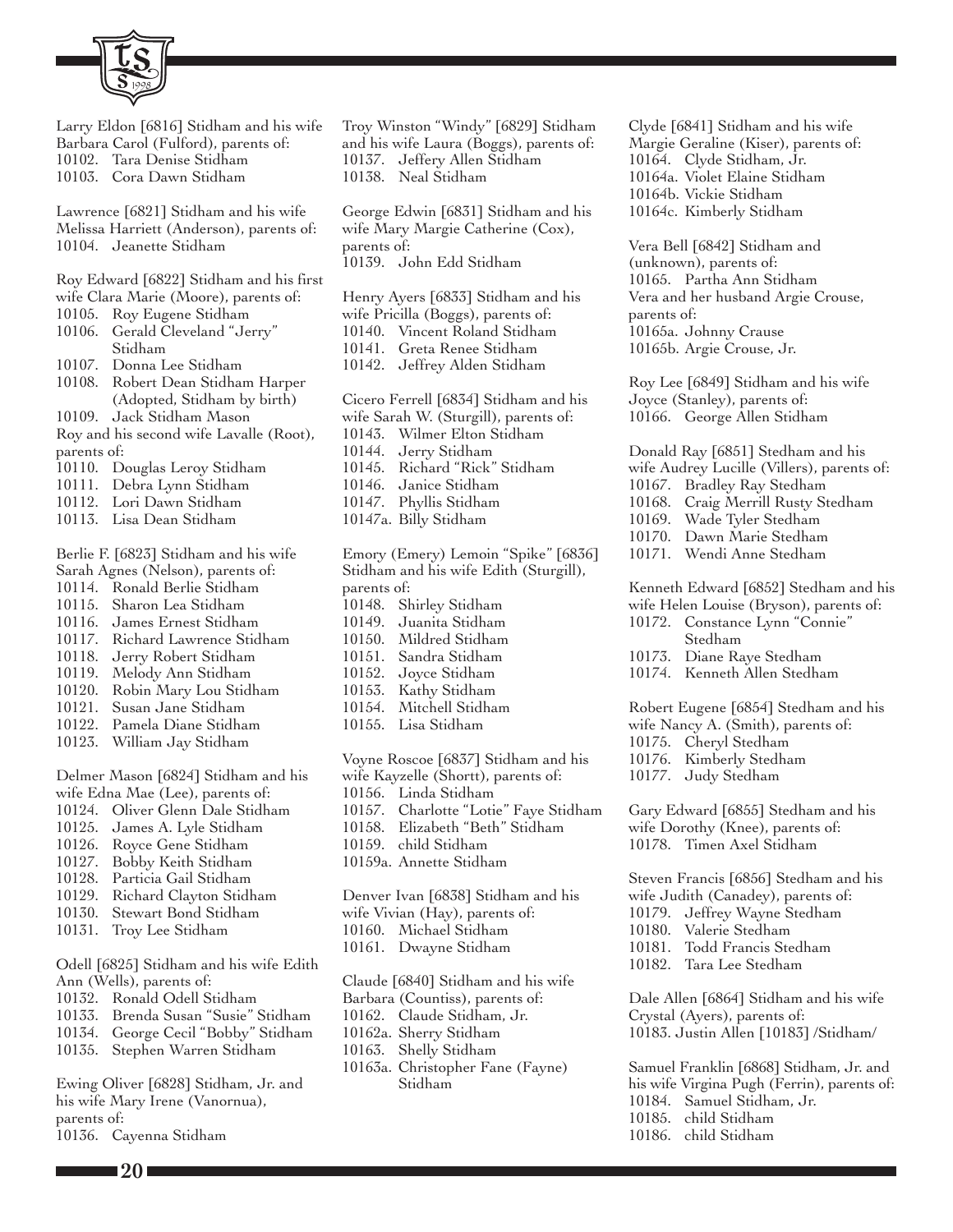

Thomas Loring [6872] Stidham and his wife Eva Lavern (Beckwith), parents of: 10187. Monica Louise Stidham 10188. Nanette Susan Stidham Claude [6874] Stidham and his wife Vera Maxine (McCorkle), parents of: 10189. Claude Edwin Stidham 10190. Brenda Kay Stidham Wayne Edwin [6876] Stidham and his wife Wanda Faye (Brown), parents of: 10191. Marsha Adair Stidham 10192. Laura Denise Stidham 10193. Kelly Wayne Stidham Hubert Lee [6877] Stidham, Jr. and his wife Pearlena (Sergent), parents of: 10194. Cherie Lynn Stidham 10195. Terry Lee Stidham 10196. Hubert Stephen Stidham 10197. Sandra Ann Stidham Ralph Arthur [6880] Stidham and his wife Dorothy (?), parents of: 10198. Darrin Stidham 10199. Patricia Stidham James Farley [6881] Stidham and his first wife Cheryl Doreen (Green), parents of: 10200. Danielle Stidham James and his second wife Patricia Kimball (Harrington), parents of: 10201. Haley Nichole Stidham Martin Lee [6882] Stidham and his wife Mary Jo (Moon), parents of: 10202. Kacie Lynn Stidham 10203. Douglas Martin Stidham Jerry Richard [6883] Stidham and his wife Mary Elizabeth Ann (Waldon), parents of: 10204. Kyle Douglas Stidham 10204a. Matthew Stidham Donald Eugene [6887] Stidham and his wife Penny (?), parents of: 10205. Daniel Gus Stidham 10206. child Stidham

Ralph Roger [6891] Stidham and his wife Donna (O'Conner), parents of: 10207. Casey Roger Stidham

Harry Lawrence [6892] Stidham and his wife Gwendolyn (Eastham), parents of: 10208. Andrew Corey Stidham 10209. Christy Stidham

Phillip Scott [6893] Stidham and his wife Debbie (Valentine), parents of: 10210. Benjamin Scott Stidham 10211. child Stidham

Morgan Ray [6895] Stidham and his wife Lula Mae (Chapman), parents of: 10212. Floyd Monroe Stidham 10213. Morgan Ray Stidham, Jr. 10214. Larry Dean Stidham 10215. Sonya Kay Stidham 10216. Wayne Eugene Stidham Johnny [6898] Stidham and his wife Patsy Ann (Green), parents of: 10217. Connie Ruth Stidham 10218. Wanda Jane Stidham 10219. Linda Roxanne Stidham 10220. Joyce Elaine Stidham 10221. Cathy Marie Stidham Terrance James "TJ" [6899] Stidham and his wife Ann (?), parents of: 10222. Terry Jane Stidham Toby [6901] Stidham and Mary Pearl

(Walker), parents of: 10223. David Stidham Walker, Sr. Toby and his second wife Nannette (Fox), parents of: 10224. Nancy Stidham

Worley John [6906] Stidham and his wife Fae (Mason), parents of: 10225. Virginia Sue Stidham 10226. Van Stidham 10227. Victoria "Vickie" Stidham

William Boyd [6911] Stidham, Jr. and his wife Linda (?), parents of: 10228. William Boyd Stidham, III 10229. Steven Stidham

Randall [6912] Stidham and his wife Nancy (Leonard), parents of: 10230. Elizabeth Ann Stidham 10231. child Stidham

David Garland [6915] Stidham and his wife Dorris (Gillam), parents of: 10232. Rodney Allen Stidham

Kelvin Lee [6919] Stidham and his wife Tina Margaret (Rogers), parents of: 10233. Jacob Lee Stidham 10234. Nathan Andrew Stidham

Stephen Firel [6921] Stidham and his wife Stacy (Bourgh), parents of: 10235. Stephen Firel Stidham, Jr.

Carl Lee [6924] Stidam and his wife Sue Ann (Keeman), parents of: 10236. Mark Allen Stidam 10237. Michael Todd Stidam

Jerry Lee [6927] Stidam and his wife Joy (Huff), parents of: 10238. Jeffrey Michael Stidam, MD 10238a. Lara R. Stidam

Larry Michael [6929] Stidam, Sr. and his wife Roberta Frances (Conway), parents of: 10239. Larry Michael Stidam, Jr. 10240. Christina Marie Stidam

Ronnie Joe [6932] Stidam and his wife Cathy Ann (Watkins), parents of: 10241. Jeremy Allen Stidam

Howard [6937] Stidam and his wife Cheryl (Garland), parents of: 10242. Teresa Sue Stidam 10242a. Tracy Eugene Stidam

Steven [6939] Stidam, Sr. and (unknown), parents of: 10243. Steven Calvin Stidam, Jr.

David Clyde [6940] Stidam and his wife Mickie (Barkman), parents of: 10244. Brandon Stidam

Elmer Lee "Butch" [6942] Stidam and his wife Vicki (Nicholson), parents of: 10245. Melissa Stidam 10245a. Beverly Dawn "Bessy" Stidam

Everett [6943] Stidham and his wife Lois Kay (Milligan), parents of: 10246. Kenneth Owen Stidam

Charles [6945] Stidham, Jr. and his first wife Betty Jo Ann (Tongate), parents of: 10247. Charles Stidam, III 10248. Ladana Lee Stidam Charles and his second wife Ellen Marie (Baker), parents of: 10249. Jeremy Michaels Stidam 10250. Marissa Brook Stidam

Fred [6946] Stidham and his wife Linda (Pimerton), parents of: 10251. Vicky Stidam

Ules G. "Butch" [6947] Stidam, Jr. and his wife Ginger Irene (Pope), parents of: 10252. Ules G. Stidam, III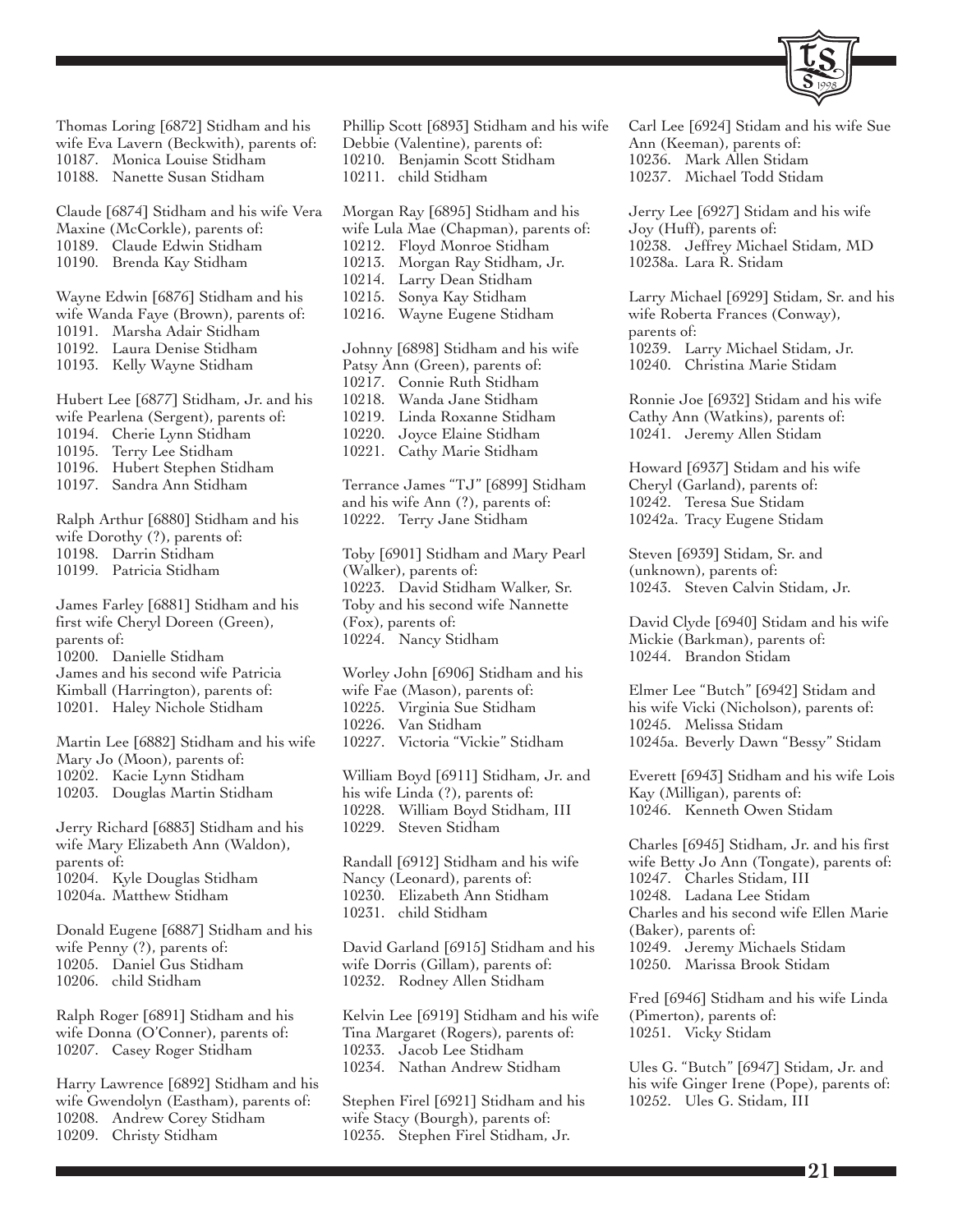

Carl [6950] Stidam and his wife Lorene Gail (Smith), parents of: 10253. Vallisadi Deneve Stidam 10254. Carl Dustin Stidam

Edward [6951] Stidam and his wife Paula Renee (Riley), parents of: 10255. Jesse Lynn Stidam 10256. Tyler Lee Stidam

Oliver [6952] Stidam, Jr. and his wife Melissa Jane (Prewitt), parents of: 10257. Joshua Lee Stidam 10258. Holi Stidam

Kenneth [6953] Stidam and his first wife Jean Ann (Crees), parents of: 10259. Holly Jo Stidam Kenneth and his second wife Sandra (Macha), parents of: 10260. Adam Stidam

Brian Eugene [6954] Stidam and his wife Regina (Horton), parents of: 10261. Tyler Eugene Stidam 10262. Kaylan Stidam

Bradley Leon "Brad" [6957] Stidam and (unknown), parents of: 10263. Lillia Noel Stidam

Larkin B. [6959] Stidham and his wife Mary Ann (Thompson), parents of: 10264. Debra Sue Stidham 10264a. Terry Wayne Stidham

Kevin Todd [6972] Stidham and his wife Sharon (Gibson), parents of: 10265. Austin Todd Stidham

Lowell Thomas "Spud" [6983] Stidham and his first wife Patricia (Leedy), parents of: 10266. Lawrence Raymond "Larrry" Stidham 10267. Kris Lynn Stidham 10268. Tim Allen Stidham Lowell and his second wife Joanne (Munson), parents of: 10269. Jason Stidham William Blain [6987] Stidham and his

wife Pricilla (Fortick), parents of: 10270. William Blane Stidham 10271. Daniel Scott Stidham 10272. Cynthia Leah Stidham

Robert Clyde "Bob" [6988] Stidham and his wife Ruby Martinez (Schmidt), parents of: 10273. Deborah Lynn Stidham 10274. Robert Clyde Stidham, Jr. 10275. Vick L. Stidham 10276. John E. Stidham 10277. Mike S. Stidham 10278. Terri Stidham

James Earl "Whitey" [6989] Stidham and his wife Rita (Ramirez), parents of: 10279. Christopher Ray Stidham

David Brian [6995] Stidham and his wife Carolyn (Combs), parents of: 10280. Bryan Shane Stidham 10281. Brandy Jo Stidham

Rev. Robert Kelly [6999] Stidham, Jr. and his wife Juanita (Williams), parents of: 10282. Michael Allen Stidham 10283. Billy Warren Stidham

Roy Ray [7001] Stidham and his wife Opal (Combs), parents of: 10284. Roy Ray Stidham, Jr. 10285. Karen Sue Stidham

Eugene [7014] Stidham and his wife Sally Anne (Eversole), parents of: 10286. Danny E. Stidham 10287. Dennis Rolan Stidham 10288. Brejetta Stidham

Harold Dean [7016] Stidham and his wife Zella Faye (Stacy), parents of: 10289. Edmond Stidham

Clyde Kermit "Buddy" [7021] Stidham, Jr. and (unknown), parents of: 10290. Linda Marie Stidham

Roger David [7026] Stidham, Sr. and (unknown), parents of: 10291. Roger David Stidham, II

Garland Edward "June" [7041] Stidham, Jr. and his first wife Alice Louise (Keen), parents of: 10292. Bobby Jo Stidham Garland and his second wife Ruby (Parham), parents of: 10293. Wilma Kay Stidham 10294. Charles Edward Stidham 10295. Robert Lee Stidham 10296. Donald Gene Stidham 10297. Garland Walker Stidham

Clarence Cecil [7042] Stidham and his wife Ernestine Evinaellen (Martin), parents of: 10298. Carolyn Ann Stidham 10299. Frances Stidham 10300. Clarence Cecil "Clark" Stidham, Jr. 10301. Peggy /Stidham 10302. William Roger Stidham 10303. Virginia "Jenny" Stidham 10304. Tony Stidham 10304a. Eddie Stidham Paul Painter [7043] Stidham and his wife Lillian (Meade), parents of: 10305. Paul Edward Stidham 10306. Sandra Sue Stidham 10307. Clarence David Stidham 10308. Jimmy Joe Stidham

10309. Rita Faye Stidham

Horace Walton "Jack" [7046] Stidham and (unknown), parents of: 10310. Ina K. Stidham 10311. Patricia E. Stidham 10312. Angelic Marie Stidham 10312a. Kathy Stidham

John Robert [7047] Stidham and his wife Pauline F. (Reffitt), parents of: 10313. Robert Wayne Stidham

John Thomas [7048] Stidham and his wife Tillie (?), parents of: 10314. Thomas Michael Stidham

Earl Lee [7049] Stidham and his wife Jane (?), parents of: 10315. Jacqueline Stidham

Troy F. [7050] Stidham and his wife Nell N. (Newman), parents of: 10316. Rocky D. Stidham 10317. Kellye Dawn Stidham

Robert Albert "Curly" [7051] Stidham and his wife Mary Alice (Neel/Neal), parents of: 10318. Rhonda Renae Stidham 10319. Robert Thomas Stidham

Charles Thomas [7059] Stidham and his wife Linda Sue (Dunlap), parents of: 10320. Megan Janell Stidham

John Mark [7066] Stidham and his wife Teresa Yevone (Snider), parents of: 10321. Amanda Stidham 10322. Jessica Stidham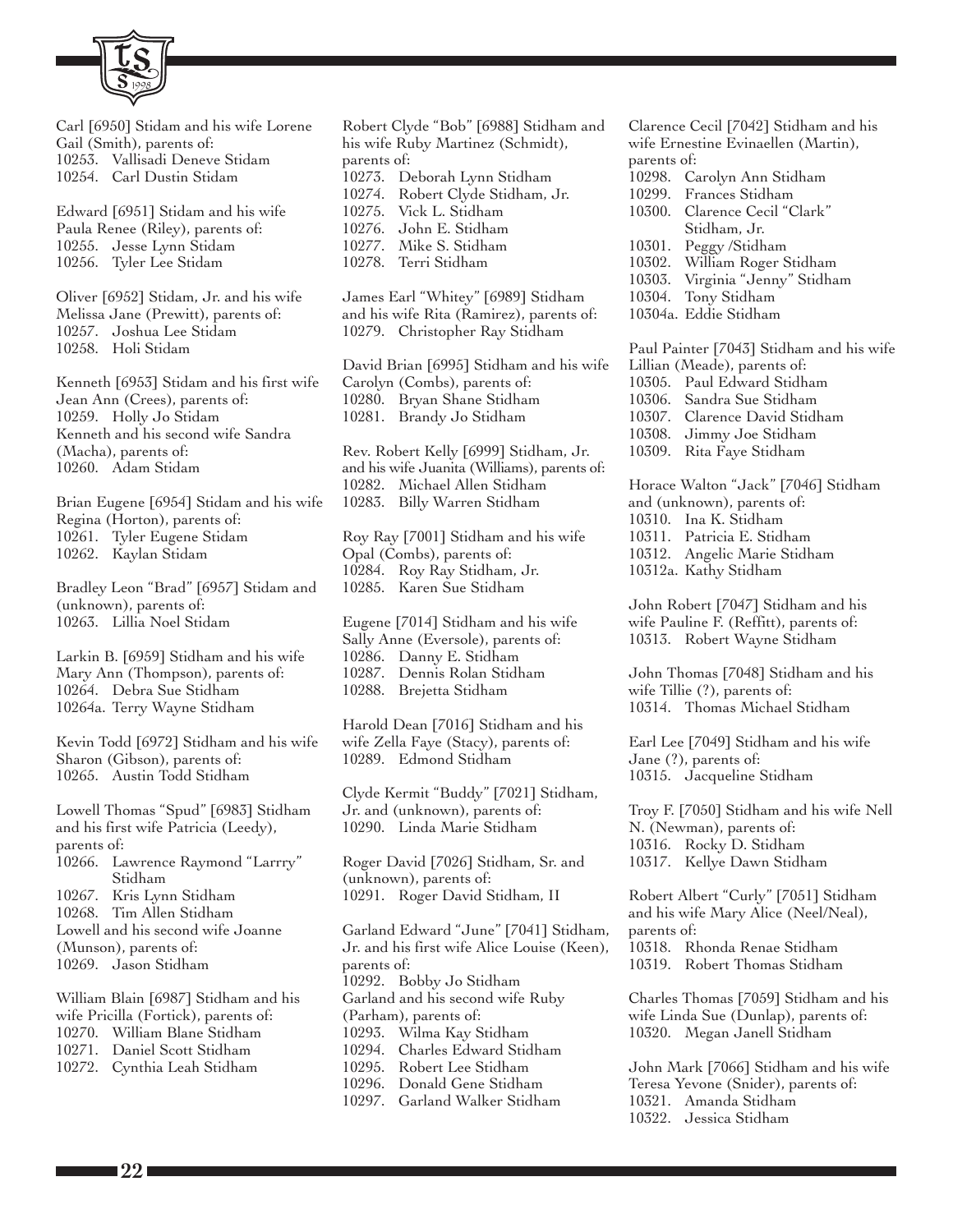

Rick Timothy [7067] Stidham and his wife Amanda (Culler), parents of: 10323. Andrea Kaye Stidham

Paul Ernest [7068] Stidham, Jr. and his wife Jane (?), parents of: 10324. Marlena Stidham

Steven Martin [7069] Stidham and his wife Lora (Partyka), parents of: 10325. Nicholas Ryan Stidham

George Orville [7074] Stidham and his wife Theresa Gay (Marsh), parents of: 10326. Jay Dean Stidham 10327. Meschele Dee Stidham 10328. Jon Dean Stidham 10329. Joel Dean Stidham 10330. Melissa Gay Stidham

Ronald Errol [7078] Stidham and his first wife Carol Ann (Geffre), parents of: 10331. Ronald Errol ,Stidham, Jr. Ronald and his second wife (unknown), parents of: 10332. Richard Patrick Stidham

10333. Terrie Christine Stidham

- 10334. Donald Joseph Stidham
- 10335. Jason Edward Stidham
- 10336. Lisa Ann Stidham

Gary Lee [7079] Stidham and his wife Betty (Canes), parents of: 10337. Amiee Melissa Stidham 10338. Debraha Ann Stidham

10339. Jennifer Lee Stidham

Glen Lawrence [7081] Stidham and his wife Nancy (Foster), parents of: 10340. Samantha Stidham 10341. Gary M. Stidham

Gene Loren [7083] Stidham and his wife Sherrie (Snider), parents of: 10342. Jason Allan Stidham 10343. Sarah Stidham

Curtis Michel [7085] Stidham and his wife Susan (White), parents of: 10344. Jeremy Taylor Stidham 10345. Erin Stidham

Harold Ernest [7087] Stidham and his wife Erma Florence (Dissinger), parents of: 10346. Edward Alan Stidham 10347. David Wayne Stidham

10348. Robert Emerson Stidham

Dale Maynard [7091] Stidham and his first wife Alice Fay (Deskin), parents of: 10349. Glo Stidham 10350. Flo Stidham 10351. Mary Ellen Stidham Dale and his second wife Jean (Chatfield), parents of: 10352. Dale Maynard Stidham, Jr. 10353. William Francis "Frank" Stidham Dale and his third wife Linda (Allen), parents of: 10354. Donald Keith "Donny" Stidham 10355. James Ronald "Ronny" Stidham 10356. Christie Marie Stidham 10356a. William Anthony Stidham Jerry Randall [7093] Stidham and his wife Brenda Kay (Barndollar), parents of: 10357. Rebecca Lynn Stidham 10358. Tammy Kay Stidham 10359. Roy Randall Stidham Bernard Russell [7095] Stidham and his wife Christina (Bennett), parents of: 10360. Lois Bennett Stidham 10361. Ronald Bennett Stidham 10362. John Albert Stidham 10363. James R. Stidham 10364. Debra Ellen Stidham 10365. Douglas Stidham 10366. Gregory Stidham Albert Sylvester [7097] Stidham, Jr. and his wife Pearl (Cope), parents of: 10367. Sylvester Stidham, Jr. 10368. Janice Lucille Stidham 10369. Larry Stidham 10370. Albert Stidham Lawrence D. "Butch" [7100] Stidham and his wife Mary Jane (Riley), parents of: 10371. Tammy Jo Stidham 10372. Lawrence David Stidham Jackie Lee "Jack" [7101] Stidham and his wife Geraldine (Watkins), parents of: 10373. Michael Lee Stidham 10374. Mary Ellen Stidham Steven A. [7110] Stidham and his wife Deborah (Markkanen), parents of: 10375. David Christopher Stidham David Matthew [7111] Stidham and his

wife Dede (Burch), parents of: 10376. Dawn Stidham 10377. Sheryl Stidham 10378. Niko Stidham 10379. David Stidham

10380. Wayne Stidham Edward and his second wife Linda (?), parents of: 10381. Bradley Stidham 10382. David Stidham 10383. Christopher Stidham Ronald Lee [7113] Stidham and his wife Linda (?), parents of: 10384. Kevin Stidham 10385. Randall L. "Randy" Stidham 10386. Patsy Stidham 10387. Pammy Stidham 10388. Shanda Stidham Charles Franklin [7114] Stidham and his wife Christine (Bruner), parents of: 10389. Michael Allen Stidham 10390. Stephen Allen Stidham William Randolph [7116] Stidham, Jr. and his wife Peri Michelle (Earenhardt), parents of: 10391. Shane Michael Stidham

Edward Lewis [7112] Stidham, Jr. and his first wife Joan (Johnson), parents of:

William and Valerie Sheffield, parents of: 10392. Zack Stidham 10393. Alex Stidham 10394. Julie Stidham William and Cathy Ellison, parents of: 10394a. Jeffrey Stidham

Richard Lee [7118] Stidham and (unknown), parents of: 10395. Sherry Stidham

Margie [7125] Stidham and Billy Rains, parents of: 10396. Ronnie Stidham

Paul Gavin [7131] Stidham and his first wife Brenda (Schrmicher), parents of: 10397. Paul David "Ped" Stidham Paul and his second wife Karen (Hamrick), parents of: 10398. Mark Riley Stidham 10399. Sylvin Coren Stidham 10400. Rachel Jane Stidham 10400a. Lucas Daniel Stidham

Matthew Riley [7133] Stidham and his wife Anna (Allen), parents of: 10401. Matthew Stidham 10402. Eric Stidham 10403. Lori Stidham 10404. Sarah /Stidham 10405. John Allen Stidham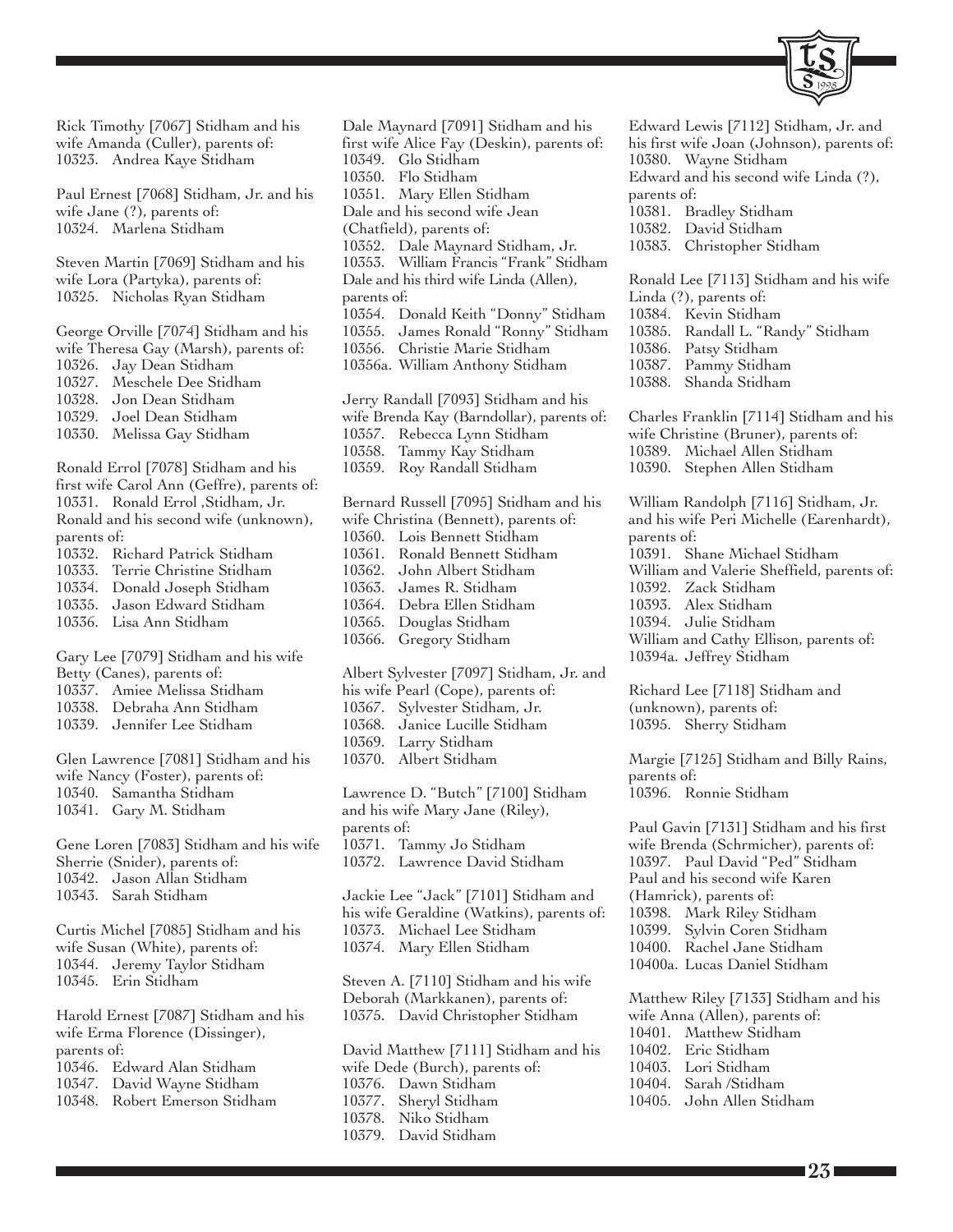

John Franklin [7138] Stidham and his wife Pamela (Edgar), parents of: 10406. John Michael Stidham

Delmar Lee "Butch" [7143] Stidham and his wife Laura Jean (Eichorn), parents of: 10407. Erik Timothy Stidham 10408. Megan Elizabeth Stidham

Thomas Lynn [7144] Stidham and his wife Paula Kay (Miskell), parents of: 10409. Regina Marie "Gina" Stidham 10410. Thomas Lynn Stidham, II

Robert Clinton [7145] Stidham and his wife Melinda Colleen (Cook), parents of: 10411. Jonathan David Stidham

William Scott [7149] Stidham and his wife Melissa (Harris), parents of: 10412. Nicholas Scott Stidham 10413. Rachael Lee Stidham

Emerson Darrell [7150] Stidham and his wife Maxie (Frye), parents of: 10414. Karen Stidham 10415. Emerson Darrell Stidham, Jr.

Kenneth [7151] Stidham, Jr. and his wife Sandra (Sturgill), parents of: 10416. Chris Stidham 10417. Kim Stidham 10418. child Stidham

Danny Farrel [7158] Stidham and his wife Patricia (Gardner), parents of: 10419. Marcie Ellen Stidham 10420. Christopher Stidham

James Parkis [7164] Stidham, Jr. and his wife Cinday Leigh (Daulton), parents of: 10421. James Vernon Stidham 10422. Kristen Marie Stidham

Aaron William [7174] Stidham and his wife Melissa (?), parents of: 10423. Kayla Stidham

Shane Edward [7175] Stidham and his wife Crystal Dawn (Husselman), parents of: 10424. Brandon Edward Stidham 10424a. Conner Bruce Stidham

Tammy Joyce [7176] Stidham and (unknown), parents of: 10425. Alonzo Brody Stidham 10425a. Devin Cody Stidham

Jeffrey [7179] Stidham and (unknown), parents of: 10426. child Stidham 10427. child Stidham 10428. child Stidham

Michael Joe [7181] Stidham and his wife Pam (Hicks), parents of: 10429. Wesley Stidham

Danny Lynn [7193] Stidham and his wife Vickie (Scaggs), parents of: 10430. Neal Allen Stidham 10431. Nathan Daniel Stidham

Bueford Haskell "Boots" [7195] Stidham and his wife Justine Frances "Tina" (Uhler), parents of: 10432. Scott Haskell Stidham, DMD 10433. Robert Martin Stidham 10434. Lori Justine Stidham William Mitchell [7198] Stidham and his wife Mary Agnes (Bihl), parents of: 10435. Amy Michelle Stidham 10436. Lafe Mitchell Stidham

Wilbur David [7200] Stidham and (unknown), parents of: 10437. David Stidham 10438. Derek K. Stidham 10438a. Jennifer L. Stidham 10438b. Kimberly Dawn Stidham

Howard Thurston [7206] Stidham and his wife Meg (?), parents of: 10439. Madison Stidham 10440. Paisley Stidham 10441. Phelan Stidham 10441a. Hanna Stidham

Ronald Ralph [7214] Stidham and Brenda Sue Wood, parents of: 10442. Lesia Dawn Wood Ronald and his wife Vickie (Davidson), parents of: 10443. Wayne Stidham 10444. Shane Stidham

Darrell [7217] Stidham and his wife Patti (Hoback), parents of: 10445. Sharon Stidham 10446. Bridgett Renea Stidham

Kelly Lee [7218] Stidham and his wife Linda Kay (Smiley), parents of: 10447. Rick Alan Stidham 10448. Kimberly Alice Stidham 10448a. Shannon Stidham

Robert Lee [7222] Stidham and his wife Phyllis Antonitte (Santini), parents of: 10449. Robert Lee Stidham, Jr. 10450. Sherri Stidham

Shannon D. [7231] Stidham and his wife Tasha (Mitchell), parents of: 10451. Scotty Franklin Stidham

Michael Homer [7237] Stidham and his wife Kristen (?), parents of: 10452. Justin Stidham 10453. Jacob Stidham

Jeffrey Dean [7239] Stidham and his wife Margaret (Clark), parents of: 10454. Tiffany Gladwell Stidham

Bobby Gene [7241] Stidham, Jr. and his wife Julia G. (Lindsey), parents of: 10455. Elisha Nichole Stidham 10456. Rachel Leigh Stidham 10457. Jennifer Lindsey Stidham

Sgt. Earl J. [7245] Stidham and his wife Arleen Ann (Nelson), parents of: 10458. Michael Stidham 10459. Debra Stidham 10460. Randolph Stidham 10461. Linda Stidham 10462. Sharon Stidham

Curtis Coy [7247] Stidham, Jr. and his wife Betty Lou (?), parents of: 10463. Curtis Randy Stidham 10464. Gregory Scott Stidham

Jimmy Dean [7248] Stidham and (unknown), parents of: 10465. son Stidham 10466. son Stidham

Garnie Stephen "Steve" [7250] Stidham, Jr. and his wife Patricia Ann (Branstetter), parents of: 10467. Kelly Rene Stidham Garnie and Regina Ann Webster, parents of: 10468. Matthew Steven Stidham Garnie and Paulette Baker, parents of: 10468a. Charles Eugene Stidham

Richard Neal "Rick" [7253] Stidham and his wife Sudie Elizabeth (?), parents of: 10469. Seth Adam Stidham 10470. Jacob Neal Stidham 10471. Merrium Margaret Stidham